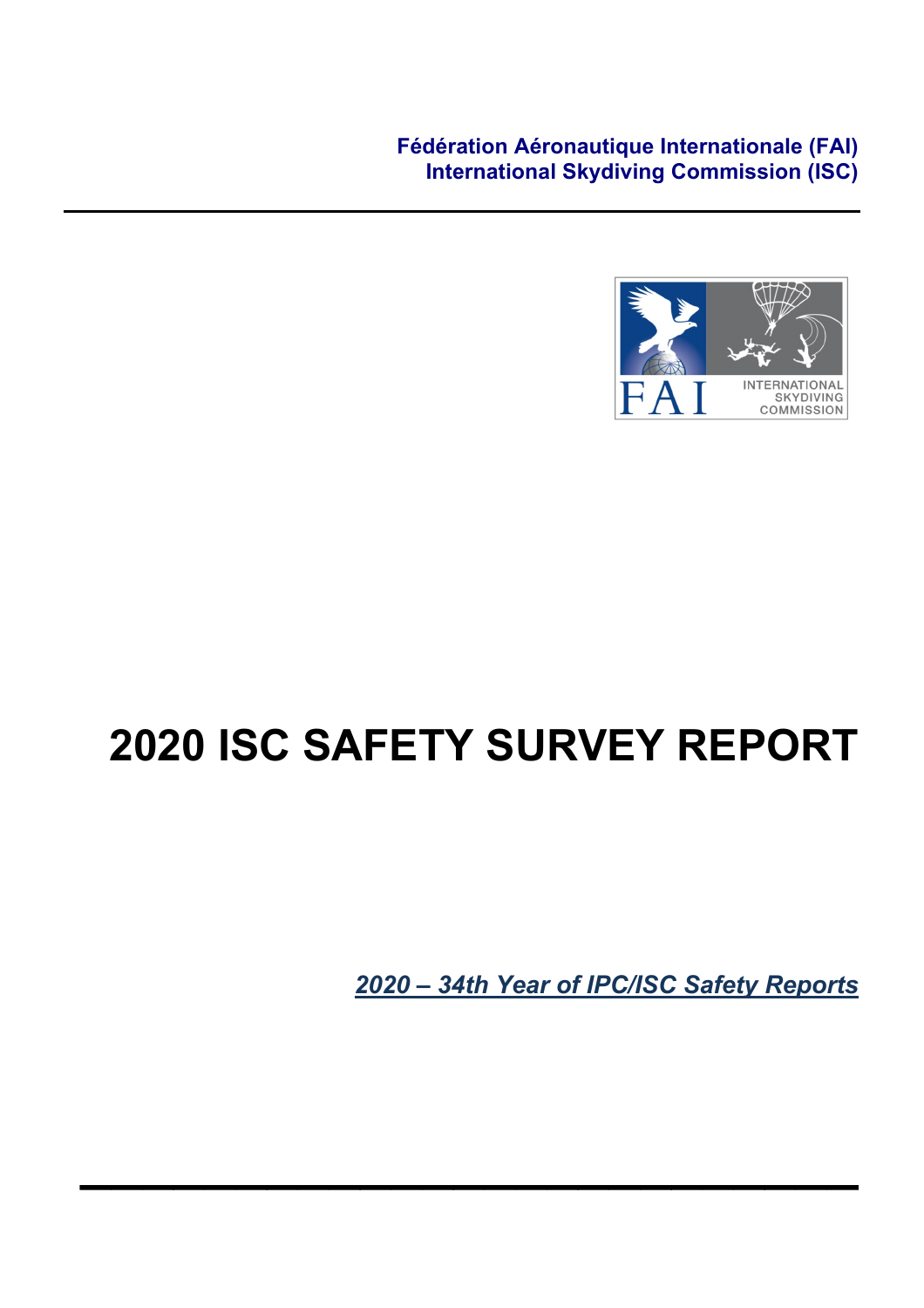# **CONTENTS**

**\_\_\_\_\_\_\_\_\_\_\_\_\_\_\_\_\_\_\_\_\_\_\_\_\_\_\_\_\_\_\_\_\_\_\_\_\_\_\_\_\_\_\_\_\_\_\_\_\_\_\_\_\_\_\_\_\_\_\_\_\_\_\_\_\_\_\_\_\_\_\_\_\_\_\_\_\_\_\_\_\_\_\_\_\_\_\_\_\_\_\_\_\_\_\_\_\_\_**

| 1 |                                                            | 2            |
|---|------------------------------------------------------------|--------------|
|   | 1.1                                                        | $\mathbf{2}$ |
| 2 | <b>METHODS</b>                                             | 2/3          |
|   | Information collection and preparation<br>2.1              | 2            |
|   | 2.2                                                        | 3            |
|   | 2.3                                                        | 3            |
| 3 |                                                            | 3            |
|   | 3.1                                                        | 3            |
|   | 3.1.1                                                      | 3            |
|   | Primary skydiving figures 1989 - 2020<br>3.1.2             | 4            |
|   | 3.1.3                                                      | 4/5          |
|   | 3.2<br>A 58 year study from four countries                 | 6            |
|   | 3.2.1<br>The Value and Usefulness of this Study            | 6            |
|   | 3.2.2                                                      | 7            |
|   | 3.2.3                                                      | 8            |
|   | 3.2.4                                                      | 9            |
|   | 3.2.5                                                      | 10           |
|   | Four Countries 1963 - 2020 and 2016 - 2020<br>3.2.6        | 11           |
|   | 3.3<br>Special questions                                   | 11           |
|   | 3.3.1<br>First Jumps by Static Line, IAD/JAD, AFF, Tandem. | 11           |
|   | 3.3.2<br>Square mains and reserves on first jumps          | 11           |
|   | 3.3.3                                                      | 12           |
|   | 3.3.4                                                      | 12           |
|   | 3.3.5                                                      | 12           |
|   | 3.3.6<br>Tandem Figures and Study                          | 12           |
|   | 3.3.7                                                      | 13           |
|   | 3.3.8                                                      | 13           |
|   | 3.3.9                                                      | 13           |
|   |                                                            |              |
| 4 |                                                            | 14           |
|   | 4.1                                                        | 14           |
|   | Human Error, Instruction and Training ,<br>4.2             | 14           |
|   | 4.3                                                        | 15           |
| 5 |                                                            | 15           |
| 6 |                                                            | 15           |
| 7 |                                                            | 16/17/18     |
| 8 |                                                            | 18           |
|   |                                                            |              |

**The material in this report is for ISC use. The publication, in part or in whole, of this report, in any form, is subject to prior approval from the Chair of the ISC Technical & Safety Committee. Where information is published it must be carried in general or aggregate terms, without reference to specific countries.**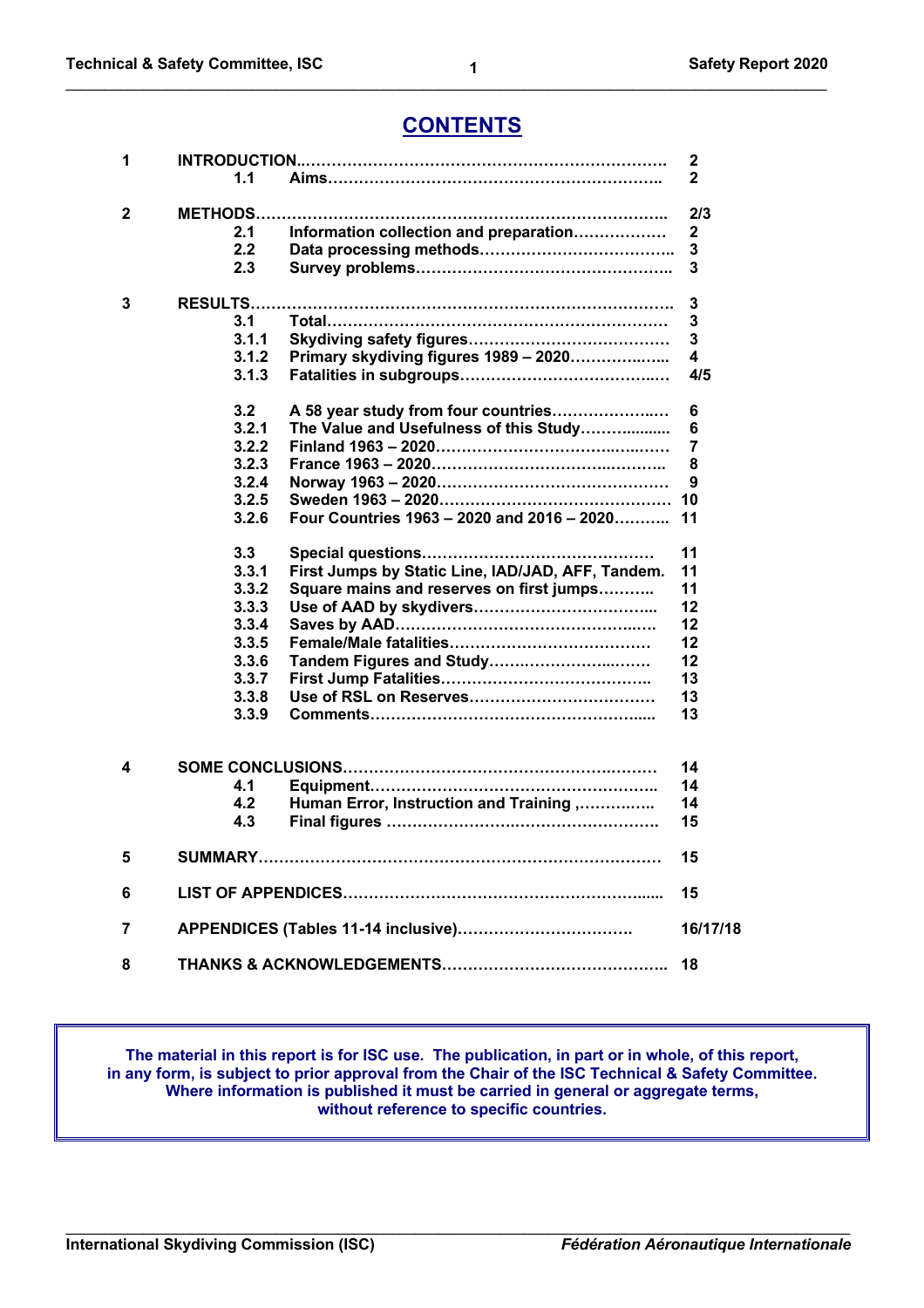# **1 INTRODUCTION**

The Safety Report for 2020 marks the 34th year for which an IPC/ISC Safety Report has been published. The response rate is similar to previous years, at 53% - 45 countries responding from a possible 85. This is disappointing, and after 34 years there is still much to be done within the parachuting community in terms of the overall collection and reporting of safety data, and in terms of recognition of the importance of the collection of safety statistics.

The mix of responding countries is slightly different, see 1 and 2 below.

This response rate has remained more-or-less constant over the 34 years of the Safety Survey. It is most regrettable that the response rate has not increased over the years.

The countries which responded for 2020 are noted in Table 12, page 17, and responding countries for other years can also be seen in that table.

- 1. **Three countries which did not supply data for 2019 did so for 2020** China, Guatemala, Lithuania. The T&S Committee and the ISC regard these responses as very important and are very grateful to these countries for taking part in this survey.
- 2. **Four countries which supplied data for 2019 did not do so for 2020** Cuba, Egypt, Greece and Slovenia.
- 3. The questionnaire, which elicited 45 responses, was sent to over 85 countries; efforts being made at various times during 2021, and in 2022, to both obtain responses and to bring more countries into the reporting system. The response rate (45 in 85) was therefore 53%. The variation in responses is an important factor which renders year-to-year comparison of figures invalid, as the mix of respondents differs from year to year (*see 1 above*). It is also regrettable that so many countries do not take part in this annual survey.

# **1.1 Aims**

The aims of the survey were:

- 1. To collect information on the number of fatalities in skydiving worldwide in 2020.
- 2. To establish reliable and valid figures for skydiving risks during 2020.
- 3. To establish reliable and valid key figures for worldwide skydiving activity in 2020.
- 4. To establish reliable and valid risk figures based on statistics from four countries over a period of 58 years. (*see 3.2, page 6*)

#### **2 METHODS**

#### **2.1 Information collection, preparation and distribution of the report**

The method used to collect the data is the same as in previous years. This work was organised by the Technical & Safety Committee of the International Skydiving Commission (FAI).

The methods used to analyse figures for this report are as used in previous years.

The survey form and questions were the same as in previous years and this is designed to allow countries, and respondents, to become familiar with the survey and with reporting.

#### **This report is produced by the Technical & Safety Committee of the International Skydiving Commission of the Fédération Aéronautique Internationale.**

*This 2020 Safety Report, with a Power Point presentation summary, has been sent by e-mail to all FAI countries in which there is a parachuting organisation and for which the Technical & Safety Committee has a contact. The report, with the Power Point presentation and other material, was distributed to ISC Delegates, at the meeting of the International Skydiving Commission in Bucharest, Romania, 28 – 30 January 2022. Further copies are available, by e-mail, from the Technical & Safety Committee of ISC (e-mail: liammcnulty43@gmail.com).*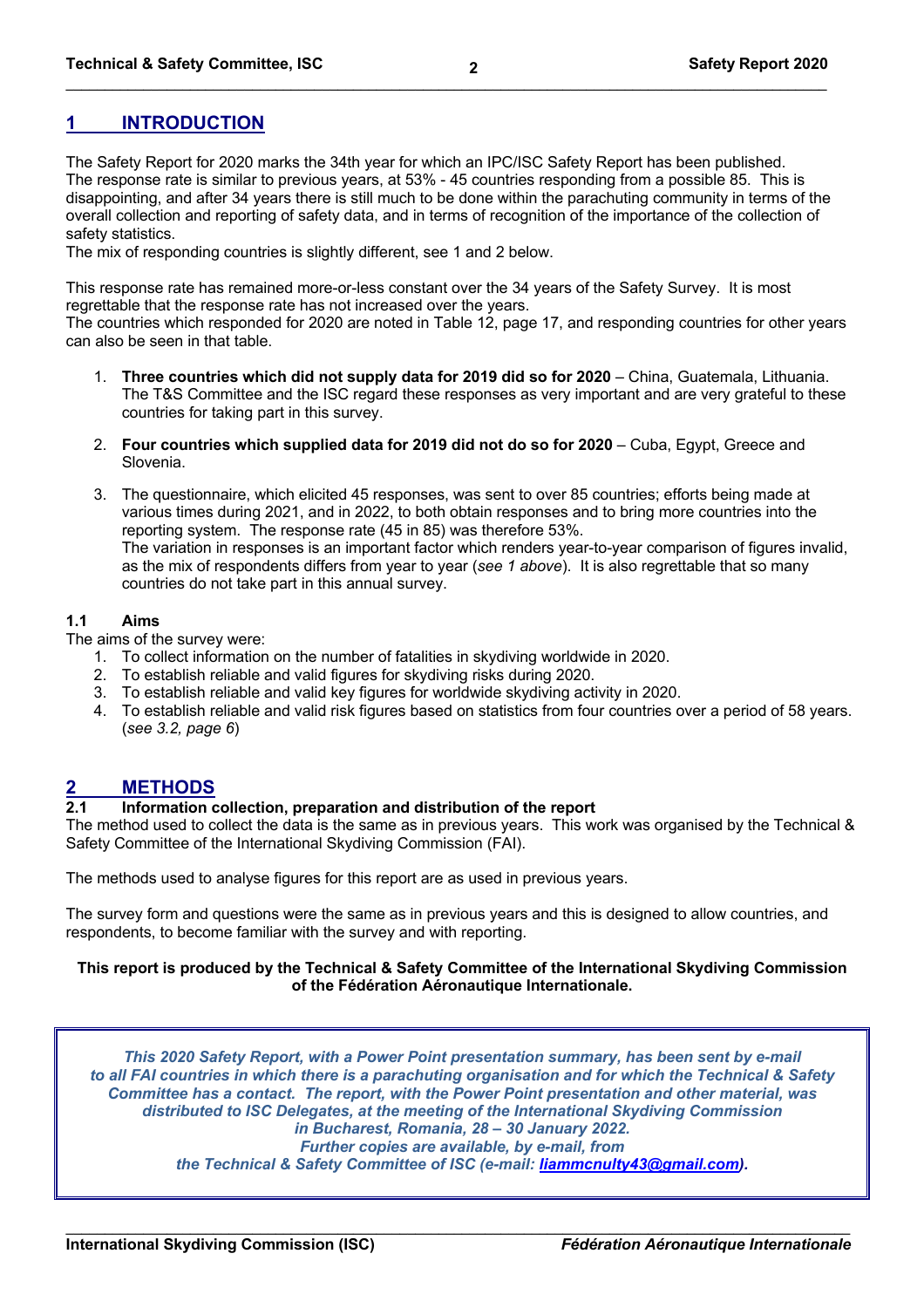# **2.2 Data processing methods**

No changes have been made to data submitted; the figures being exactly as they have been returned by responding countries.

# **2.3 Survey Problems**

Similar problems were encountered with the 2020 Safety Survey as in previous years. These problems are:

- 1 The relatively low response rate 53%.
- 2 Most countries give estimates only, rather than exact figures.
- 3 Three of the 2020 respondents were new, for 2020, while four countries which responded for 2019 did not do so for 2020.

However, it should be noted that most of the countries with large numbers of skydivers and skydives did respond to the 2020 Safety Survey.

Notwithstanding the problems encountered with a survey of this kind, the survey results are of value, when used with caution, and bearing the limitations in mind.

Thanks are extended to the people who collected and forwarded the data. A more comprehensive survey, with greater response, must continue to be the aim of the Technical & Safety Committee of ISC.

# **3 RESULTS**

The report results are based on two sources of information:-

- **1 Total of respondents – 45 countries.**
- **2 Key figure information over a period of 58 years in the four countries – Finland, France, Norway and Sweden.**

*Where any discrepancies arise it is because data is taken from the report sheets exactly as it is returned. No attempt is made to change or 'correct' figures.*

#### **3.1 Total**

#### *3.1.1* **Skydiving Safety Figures 2020**

*Table 1, 2020*

|                     | <b>Number of fatalities</b><br><b>Numbers</b> |                     |       |       |         |      |                 | Leading causes of fatalities |        |        |        |       |                                                             |        |  |
|---------------------|-----------------------------------------------|---------------------|-------|-------|---------|------|-----------------|------------------------------|--------|--------|--------|-------|-------------------------------------------------------------|--------|--|
| <b>45 Countries</b> | <i><b>iumpers</b></i>                         | iumps               | total | stud. | interm. | exp. | <b>Icutawav</b> | low                          | no/low | f/fall | intent | other | tandem                                                      | other  |  |
|                     |                                               |                     |       |       |         |      | no res.         |                              |        |        |        |       | cutaway main act. collision fast land  landing   fatalities | causes |  |
| Solo                |                                               | 156.648 4.452.776   | 31    |       |         | 19   |                 |                              |        |        | 10     |       |                                                             |        |  |
| Tandem              | 862.325                                       | 862.325             |       |       |         |      |                 |                              |        |        |        |       |                                                             |        |  |
| <b>GRAND TOTALS</b> |                                               | 1,018,973 5,315,101 |       |       |         |      |                 |                              |        |        |        |       |                                                             |        |  |

The survey response indicates that in 2020, 5.32 million jumps were made by 1.02 million jumpers in the 45 countries which supplied data for the survey.

*Notes:* **–**

- 1 These total figures INCLUDE TANDEMS (*see table 1 above*) Data on Tandem jumps is on Pages 12/13.
- 2 In addition to the 31 skydiving fatalities, there was one reported suicide. This death is **NOT** noted in the fatality total figure, as it was not an accidental death.
- 3 Covid-19 pandemic.

The restrictions imposed by authorities, due to the Covid pandemic, has greatly impacted upon skydiving activity in many or most countries and this impact is seen in the reduced numbers of skydives and skydivers in 2020.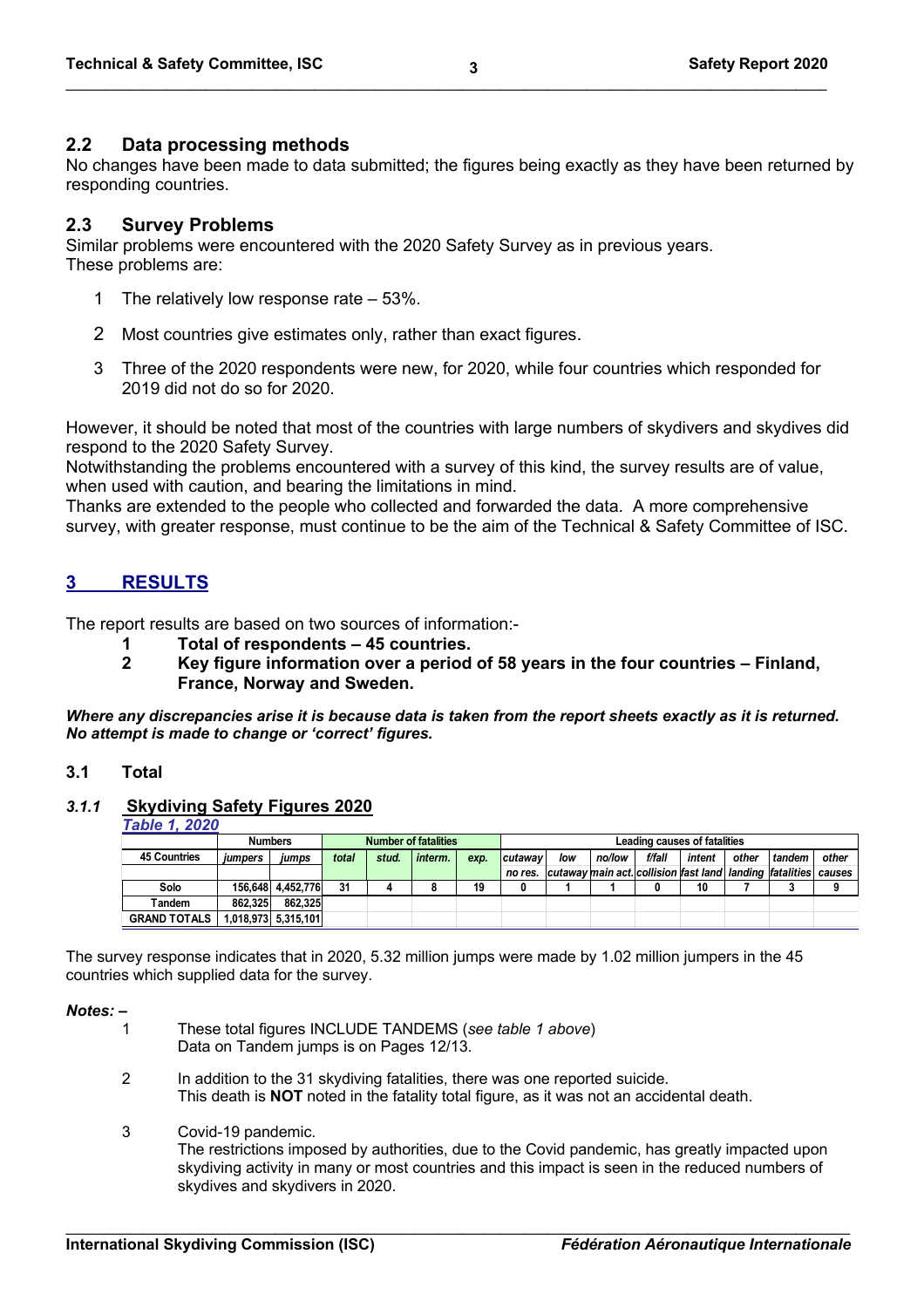# *3.1.2* **Primary Skydiving Figures 1989 – 2020**

#### *Table 2, 2020*

| Year &               | <b>Number</b>  | <b>Number</b> | <b>Number</b>     | <b>Jumps</b>   |              | Jumpers per     |
|----------------------|----------------|---------------|-------------------|----------------|--------------|-----------------|
| <b>No. countries</b> | <b>Jumpers</b> | <b>Jumps</b>  | <b>Fatalities</b> | per Jumper     | per Fatality | <b>Fatality</b> |
| 1989 - 34 countries  | 340715         | 5564137       | 97                | 16             | 57362        | 3513            |
| 1990 - 32 countries  | 316994         | 5189991       | 70                | 16             | 74143        | 4528            |
| 1991 - 35 countries  | 245162         | 4848025       | 74                | 20             | 65514        | 3313            |
| 1992 - 35 countries  | 300586         | 4591980       | 59                | 15             | 77830        | 5095            |
| 1993 - 38 countries  | 370679         | 5267754       | 101               | 14             | 52156        | 3670            |
| 1994 - 40 countries  | 285253         | 5064125       | 70                | 18             | 72345        | 4075            |
| 1995 - 38 countries  | 322322         | 5562691       | 64                | 17             | 86917        | 5036            |
| 1996 - 40 countries  | 323300         | 6013691       | 76                | 19             | 79128        | 4254            |
| 1997 - 37 countries  | 404198         | 6843299       | 78                | 17             | 87735        | 5182            |
| 1998 - 33 countries  | 332603         | 5596753       | 72                | 17             | 77733        | 4619            |
| 1999 - 26 countries  | 335867         | 5594191       | 60                | 17             | 93237        | 5598            |
| 2000 - 27 countries  | 355405         | 5750464       | 63                | 16             | 91277        | 5641            |
| 2001 - 31 countries  | 417202         | 6872438       | 92                | 16             | 74700        | 4535            |
| 2002 - 33 countries  | 357155         | 5769010       | 73                | 16             | 79028        | 4893            |
| 2003 - 39 countries  | 402513         | 6335624       | 82                | 16             | 77264        | 4909            |
| 2004 - 39 countries  | 493250         | 5332756       | 53                | 11             | 100618       | 9307            |
| 2005 - 36 countries  | 806515         | 6147351       | 64                | 8              | 96052        | 12602           |
| 2006 - 39 countries  | 832683         | 5958194       | 51                | $\overline{7}$ | 116827       | 16327           |
| 2007 - 41 countries  | 837831         | 6222629       | 68                | $\overline{7}$ | 91509        | 12321           |
| 2008 - 44 countries  | 918436         | 5770169       | 70                | 6              | 82431        | 13121           |
| 2009 - 40 countries  | 955558         | 5452521       | 62                | 6              | 87944        | 15412           |
| 2010 - 40 countries  | 1164200        | 6420087       | 66                | 6              | 97274        | 17639           |
| 2011 - 36 countries  | 1122022        | 6079723       | 52                | 5              | 116918       | 21577           |
| 2012 - 37 countries  | 1059937        | 5230563       | 53                | 5              | 98690        | 19999           |
| 2013 - 39 countries  | 1381239        | 6805975       | 57                | 5              | 119403       | 24232           |
| 2014 - 37 countries  | 1314867        | 6237725       | 31                | 5              | 201217       | 42415           |
| 2015 - 37 countriles | 1325838        | 6627023       | 60                | 5              | 110450       | 22097           |
| 2016 - 40 countries  | 1375159        | 7523610       | 39                | 5              | 192913       | 35260           |
| 2017 - 36 countries  | 1418443        | 6675733       | 51                | 5              | 130897       | 27813           |
| 2018 - 42 countries  | 1527205        | 6364651       | 44                | 4              | 144651       | 34709           |
| 2019 - 46 countries  | 1534538        | 6886653       | 44                | 4              | 156515       | 34876           |
| 2020 - 45 countries  | 1018973        | 5315101       | 31                | 5              | 171455       | 32870           |

Table 2, 2020 - shows the following –

**Risk Factor 1 - Jumps per one fatality for 45 countries which provided data for 2020 – 171,455**

**Risk Factor 2 - Jumpers per one fatality for 45 countries which provided data for 2020 – 32,870**

*These Risk Factors are inclusive of Tandems.*

It is not valid to make direct comparisons year-to-year, because of the differences in the numbers of respondents and in the mix of responding countries. Earlier figures are given for general information.

# *3.1.3* **Fatalities in Subgroups**

| <b>Category</b> | <b>Number of Fatalities</b> | % of Fatalities |
|-----------------|-----------------------------|-----------------|
| <b>Students</b> |                             | 13%             |
| Intermediate    | 8                           | 26%             |
| <b>Expert</b>   | 19                          | 61%             |
| <b>TOTAL</b>    | 31                          | $100\%$         |

Distribution of fatalities in 2020, in numbers and percentages in each category, also showing figures for the years 1990 to 2020 inclusive *Table 3, 20*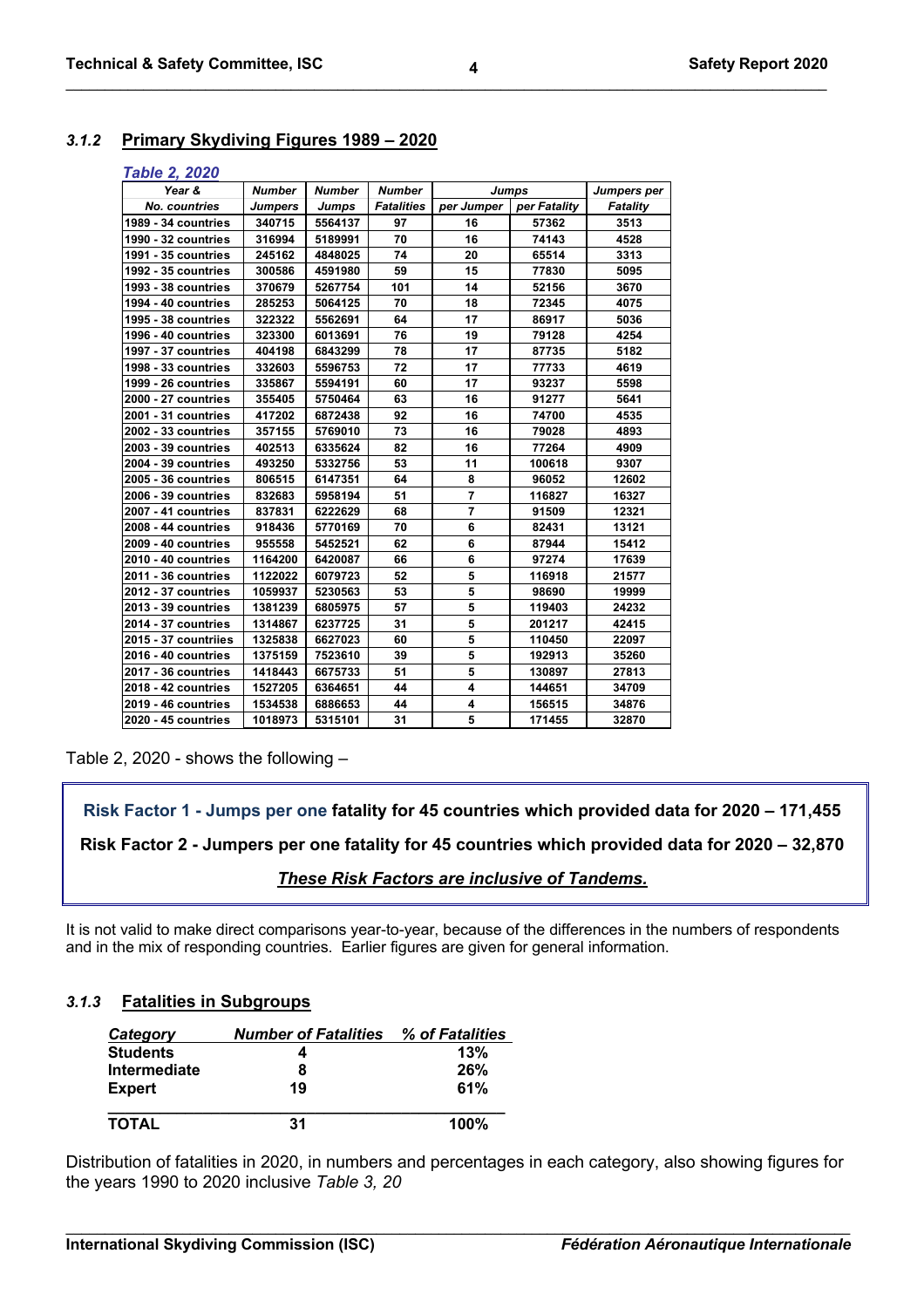| <b>FATALITIES</b>  | 1990                    | %                | 1991        | %                | 1992                    | %                | 1993        | %                | 1994                    | %                | 1995 | %              | 1996           | %   | 1997         | %    | 1998           | %                | 1999           | %   | 2000                    | %    | 2001                    | %   | 2002                    | ℅              |
|--------------------|-------------------------|------------------|-------------|------------------|-------------------------|------------------|-------------|------------------|-------------------------|------------------|------|----------------|----------------|-----|--------------|------|----------------|------------------|----------------|-----|-------------------------|------|-------------------------|-----|-------------------------|----------------|
| <b>Student</b>     | 24                      | 34               | 27          | 38               | 23                      | 39               | 29          | 29               | 19                      | 27               | 12   | 19             | 13             | 17  | 22           | 28   | 16             | 22               | 16             | 27  | 19                      | 30   | 27                      | 29  | 15                      | 21             |
| Intermediate       | 23                      | 33               | 20          | 28               | 21                      | 36               | 30          | 30               | 27                      | 39               | 24   | 37             | 20             | 26  | 20           | 26   | 4              | $6\phantom{1}6$  | 15             | 25  | 15                      | 24   | 23                      | 25  | 14                      | 19             |
| Expert             | 23                      | 33               | 25          | 35               | 15                      | 25               | 42          | 41               | 24                      | 34               | 28   | 44             | 43             | 57  | 36           | 46   | 52             | 72               | 29             | 48  | 29                      | 46   | 42                      | 46  | 44                      | 60             |
| <b>TOTAL</b>       | 70                      | 100              | 72          | 101              | 59                      | 100              | 101         | 100              | 70                      | 100              | 64   | 100            | 76             | 100 | 78           | 100  | 72             | 100              | 60             | 100 | 63                      | 100  | 92                      | 100 | 73                      | 100            |
|                    |                         |                  |             |                  |                         |                  |             |                  |                         |                  |      |                |                |     |              |      |                |                  |                |     |                         |      |                         |     |                         |                |
| <b>FATALITIES</b>  | 2003                    | %                | 2004        | %                | 2005                    | %                | 2006        | %                | 2007                    | %                | 2008 | %              | 2009           | %   | 2010         | %    | 2011           | %                | 2012           | %   | 2013                    | %    | 2014                    | %   | 2015                    | $\%$           |
| <b>Student</b>     | 14                      | 17               | 8           | 15               | 15                      | 23               | 11          | 22               | 16                      | 24               | 18   | 26             | 12             | 19  | 10           | 15   | 10             | 19               | 11             | 20  | 9                       | 16   | 3                       | 10  | 11                      | 18             |
| Intermediate       | 28                      | 34               | 11          | 21               | 19                      | 30               | 9           | 18               | 16                      | 24               | 13   | 19             | 14             | 23  | 9            | 14   | $\overline{7}$ | 13               | 11             | 20  | 10                      | 18   | $\overline{7}$          | 23  | 11                      | 18             |
| Expert             | 40                      | 49               | 34          | 64               | 30                      | 47               | 31          | 60               | 36                      | 53               | 39   | 56             | 36             | 58  | 47           | 71   | 35             | 67               | 31             | 60  | 38                      | 67   | 21                      | 68  | 38                      | 63             |
| <b>TOTAL</b>       | 82                      | 100              | 53          | 100              | 64                      | 100              | 51          | 100              | 68                      | 101              | 70   | 101            | 62             | 100 | 66           | 100  | 52             | 99               | 53             | 100 | 57                      | 101  | 31                      | 101 | 60                      | 99             |
|                    |                         |                  |             |                  |                         |                  |             |                  |                         |                  |      |                |                |     |              |      |                |                  |                |     |                         |      |                         |     |                         |                |
| <b>FATALITIES</b>  | 2016                    | %                | 2017        | %                | 2018                    | %                | 2019        | %                | 2020                    | %                |      |                |                |     |              |      |                |                  |                |     |                         |      |                         |     |                         |                |
| <b>Student</b>     | 5                       | 13               | 10          | 20               | 4                       | $\boldsymbol{g}$ | 8           | 18               | 4                       | 13               |      |                |                |     |              |      |                |                  |                |     |                         |      |                         |     |                         |                |
| Intermediate       | $\overline{7}$          | 18               | 6           | 12               | 13                      | 30               | 5           | 11               | 8                       | 26               |      |                |                |     |              |      |                |                  |                |     |                         |      |                         |     |                         |                |
| Expert             | 27                      | 69               | 35          | 68               | 27                      | 61               | 31          | 70               | 19                      | 61               |      |                |                |     |              |      |                |                  |                |     |                         |      |                         |     |                         |                |
| <b>TOTAL</b>       | 39                      | 100              | 51          | 100              | 44                      | 100              | 44          | 99               | 31                      | 100              |      |                |                |     |              |      |                |                  |                |     |                         |      |                         |     |                         |                |
|                    |                         |                  |             |                  |                         |                  |             |                  |                         |                  |      |                |                |     |              |      |                |                  |                |     |                         |      |                         |     |                         |                |
| <b>CAUSES</b>      | 1990                    | %                | 1991        | %                | 1992                    | %                | 1993        | %                | 1994                    | %                | 1995 | %              | 1996           | %   | 1997         | %    | 1998           | %                | 1999           | %   | 2000                    | %    | 2001                    | %   | 2002                    | %              |
| Cut-away, no res.  | 11                      | 14               | 12          | 16               | 12                      | 20               | 9           | 9                | 15                      | 21               | 11   | 17             | 4              | 5   | 5            | 6    | 1              | $\mathbf{1}$     | $\overline{2}$ | 3   | 3                       | 5    | 3                       | 3   | $\overline{2}$          | 3              |
| Cut-away, low res. | 20                      | 30               | 15          | 20               | 3                       | 5                | 12          | 12               | $\mathbf{1}$            | $\mathbf{1}$     | 15   | 23             | 12             | 16  | 14           | 18   | $\overline{2}$ | $\overline{3}$   | $\overline{7}$ | 12  | 5                       | 8    | 13                      | 14  | $\overline{\mathbf{4}}$ | 5              |
| No/low main pull   | 12                      | 17               | 18          | 24               | 11                      | 19               | 20          | 20               | 13                      | 19               | 16   | 25             | 13             | 17  | 18           | 23   | 14             | 19               | 9              | 15  | $\overline{7}$          | 11   | 12                      | 13  | 12                      | 16             |
| Other              | 27                      | 39               | 29          | 39               | 33                      | 56               | 60          | 59               | 41                      | 59               | 22   | 34             | 47             | 62  | 41           | 53   | 55             | 76               | 42             | 70  | 48                      | 76   | 64                      | 70  | 55                      | 75             |
| <b>TOTAL</b>       | 70                      | 100              | 74          | 99               | 59                      | 100              | 101         | 100              | 70                      | 100              | 64   | 99             | 76             | 100 | 78           | 100  | 72             | 99               | 60             | 100 | 63                      | 100  | 92                      | 100 | 73                      | 99             |
|                    |                         |                  |             |                  |                         |                  |             |                  |                         |                  |      |                |                |     |              |      |                |                  |                |     |                         |      |                         |     |                         |                |
| <b>CAUSES</b>      | 2003                    | %                | 2004        | %                | 2005                    | %                | 2006        | %                | 2007                    | %                | 2008 | %              | 2009           | %   | 2010         | %    | 2011           | %                | 2012           | %   | 2013                    | %    | 2014                    | %   | 2015                    | %              |
| Cut-away, no res.  | 5                       | 6                | $\mathbf 0$ | $\boldsymbol{0}$ | 4                       | 6                | 1           | 2                | $\overline{7}$          | 10               | 3    | 4              | 2              | 3   | $\mathbf{1}$ | 1.5  | 0              | $\boldsymbol{0}$ | $\overline{2}$ | 4   | $\overline{\mathbf{2}}$ | 3.5  | $\overline{\mathbf{2}}$ | 6   | 3                       | 5              |
| Cut-away, low res. | 11                      | 13               | 3           | 6                | 10                      | 16               | 4           | 8                | $\overline{\mathbf{4}}$ | 6                | 4    | 6              | 2              | 3   | 5            | 8    | 1              | $\overline{a}$   | 5              | 9.5 | 11                      | 19   | $\overline{\mathbf{2}}$ | 6   | $\overline{4}$          | $\overline{7}$ |
| No/low main pull   | 11                      | 13               | 3           | $\boldsymbol{6}$ | 6                       | ø                | 9           | 18               | 5                       | $\overline{7}$   | 5    | $\overline{7}$ | $\overline{7}$ | 11  | 9            | 13.5 | $\overline{7}$ | 13               | 5              | 9.5 | 6                       | 10.5 | $\overline{\mathbf{2}}$ | 6   | 3                       | 5              |
| Other              | 55                      | 67               | 47          | 87               | 44                      | 69               | 37          | 72               | 52                      | 76               | 58   | 83             | 51             | 82  | 51           | 77   | 44             | 85               | 41             | 77  | 38                      | 67   | 25                      | 81  | 50                      | 83             |
| <b>TOTAL</b>       | 82                      | 99               | 53          | 99               | 64                      | 100              | 51          | 100              | 68                      | 99               | 70   | 100            | 62             | 99  | 66           | 100  | 52             | 100              | 53             | 100 | 57                      | 100  | 31                      | 99  | 60                      | 100            |
|                    |                         |                  |             |                  |                         |                  |             |                  |                         |                  |      |                |                |     |              |      |                |                  |                |     |                         |      |                         |     |                         |                |
| <b>CAUSES</b>      | 2016                    | %                | 2017        | %                | 2018                    | %                | 2019        | %                | 2020                    | %                |      |                |                |     |              |      |                |                  |                |     |                         |      |                         |     |                         |                |
| Cut-away, no res.  | $\overline{\mathbf{2}}$ | 5                | 1           | $\overline{2}$   | 1                       | $\overline{2}$   | $\mathbf 0$ | $\boldsymbol{o}$ | $\mathbf{0}$            | $\boldsymbol{o}$ |      |                |                |     |              |      |                |                  |                |     |                         |      |                         |     |                         |                |
| Cut-away, low res. | 0                       | $\boldsymbol{0}$ | 4           | 8                | 4                       | 9                | 5           | 11               | $\mathbf{1}$            | 3                |      |                |                |     |              |      |                |                  |                |     |                         |      |                         |     |                         |                |
| No/low main pull   | 1                       | 2.5              | 4           | 8                | $\overline{\mathbf{2}}$ | 5                | $\mathbf 0$ | $\boldsymbol{o}$ | $\mathbf{1}$            | 3                |      |                |                |     |              |      |                |                  |                |     |                         |      |                         |     |                         |                |
| Other              | 36                      | 92.5             | 42          | 82               | 37                      | 84               | 39          | 89               | 29                      | 94               |      |                |                |     |              |      |                |                  |                |     |                         |      |                         |     |                         |                |
| <b>TOTAL</b>       | 39                      | 100              | 51          | 100              | 44                      | 100              | 44          | 100              | 31                      | 100              |      |                |                |     |              |      |                |                  |                |     |                         |      |                         |     |                         |                |

#### **Distribution of 'Other' Fatalities** *Table 4, 2020*

| <b>Other Fatalities</b>                                                                   | <b>Number</b>           | % of 29 |
|-------------------------------------------------------------------------------------------|-------------------------|---------|
| Intentional Fast Landings                                                                 | 10                      | 34%     |
| <b>Other Landing Errors</b>                                                               | 7                       | 24%     |
| <b>Tandem Fatalities</b>                                                                  | 3                       | 10%     |
| Mains Partial Malfunctions, did not open reserves                                         | $\overline{\mathbf{2}}$ | 7%      |
| High main activation, malfunction, no reserve deployment, no RSL, no AAD                  | 1                       | 3%      |
| Unstable exit, malfunction, no cutaway, AAD fire but insufficient drag to inflate reserve |                         | 3%      |
| Downplane, no cutaway, AAD fire                                                           | 1                       | 3%      |
| Rotating main canopy, no cutaway or reserve deployment                                    |                         | 3%      |
| Collision of wingsuit flyer with aircraft                                                 |                         | 3%      |
| Medical - heart attack                                                                    |                         | 3%      |
| Severe opening at 580 m, twists, spiral to impact, no cutaway, no reserve.                |                         | 3%      |
| Older jumper, may have bheen incapicated by severe opening                                |                         |         |
| TOTAL                                                                                     | 29                      | 100%    |

#### *Three largest groupings into which 2020 fatalities fall (all 45 countries – all 31 fatalities)*

- 
- 
- 
- **3 Third-largest categories 3 (10% of 31) Tandem Fatalities**
- **1 Largest category 10 (32% of 31) Fast Canopies/Intentional Fast landings**
	- **2 Second-largest categories - 7 (23% of 31) Other Landing Errors**
	-

#### *Fatalities with jumper still having serviceable equipment; all 45 countries, 31 fatalities.*

 **1 It appears that 24 (77%) of the 31 fatalities happened with the jumper having at least one good parachute***.*   **2 It also appears that 17 (55%) of the 31 fatalities occurred after the successful deployment of the main** 

**parachute.**

*These figures are arrived at through scrutiny of the reported data and the discounting of some fatalities, where the circumstances are unclear, or the fatalities do not appear to fall into either of these categories 1 or 2.*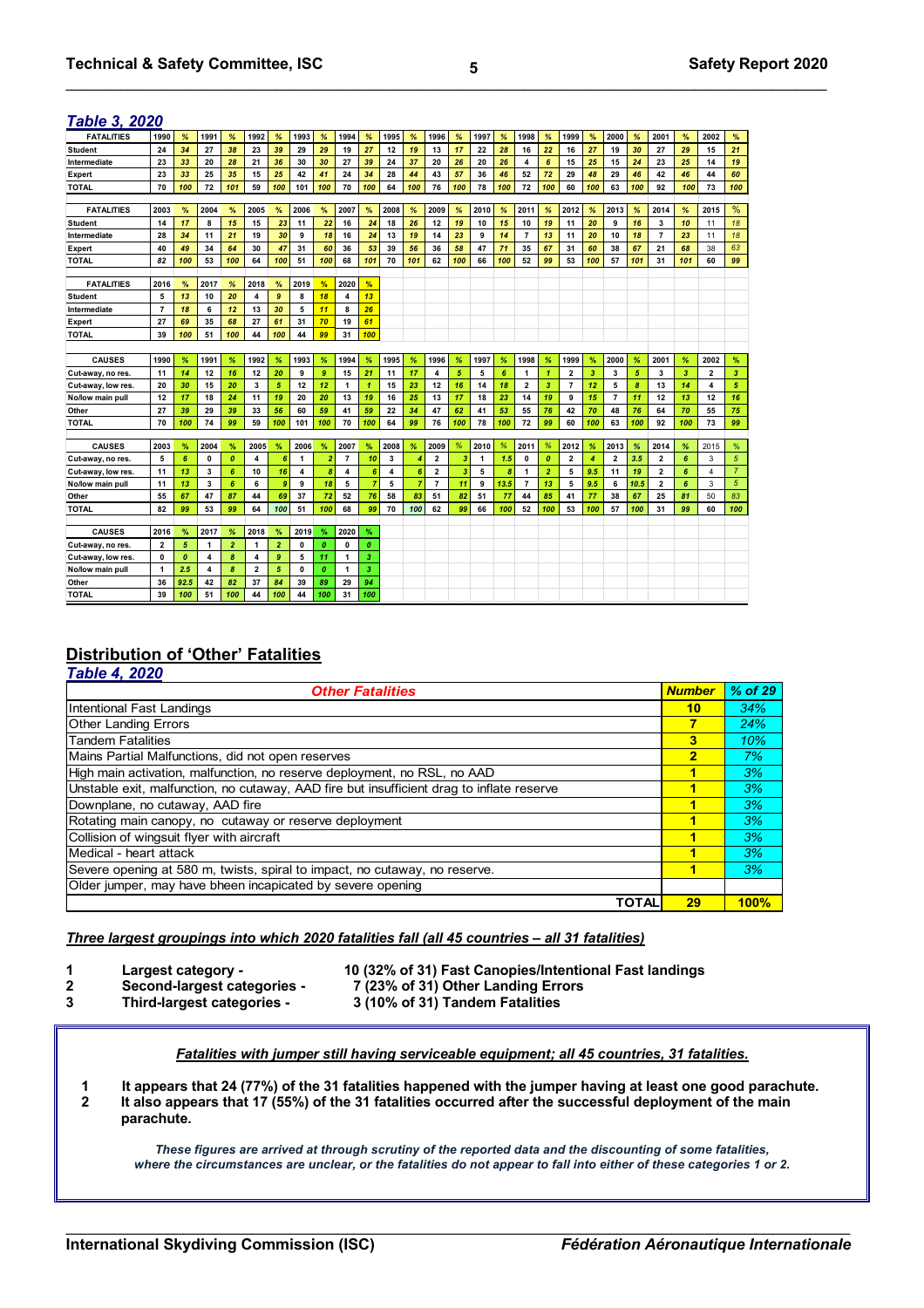# **3.2 A 58-Year Study from Four Countries.**

This is a study of skydiving safety over a period of 58 years (1963 to 2020 inclusive), in Finland, France, Norway and Sweden.

Special importance is attached to this section of the report.

The compilation of accurate data results in validity of trends and comparisons, due to the consistency of the reporting and the accuracy of the figures.

# 3.2.1 The Value and Usefulness of this Study

The figures from these four countries have been used over a long period of years because they are accurate and reliable figures in numbers of jumps, of jumpers and of fatalities. This gives the opportunity to:-

- 1 Establish authoritative figures for fatality risks in skydiving.
- 2 Give skydiving countries reliable and valid figures as reference for safety work.
- 3 Encourage countries to establish methods of collecting exact data for monitoring the safe development of skydiving.
- 4 Help eliminate 'opinion' and replace it with facts and figures as a basis for debate on safety.

It is important to be able to make valid comparisons and discern trends, if and when such exist, in safety advances or dis-improvements. This is best done by long-term collection of figures from the same, reliable, sources. As might be expected, the fatality rates, as a ratio to jumps made, are high in the early years of this study.

The advances over time in knowledge, instruction and equipment show in the marked improvement in this rate in the more recent years of the study. The earlier years' figures still affect the long-term statistics.

There are factors which affect, over the years, movements and trends in the whole area of safety and incidents in parachuting, e.g., changes in type of equipment in use, advances in equipment design and features and advancement in safety devices. When any in-depth study or comparison of any period is made, such changes and developments must be taken into account.

In addition to the 58-year figures, the last five years, 2016 to 2020 inclusive, have been taken as a separate exercise. This gives an indication of trends in more recent times in the four countries: – Finland, France, Norway and Sweden.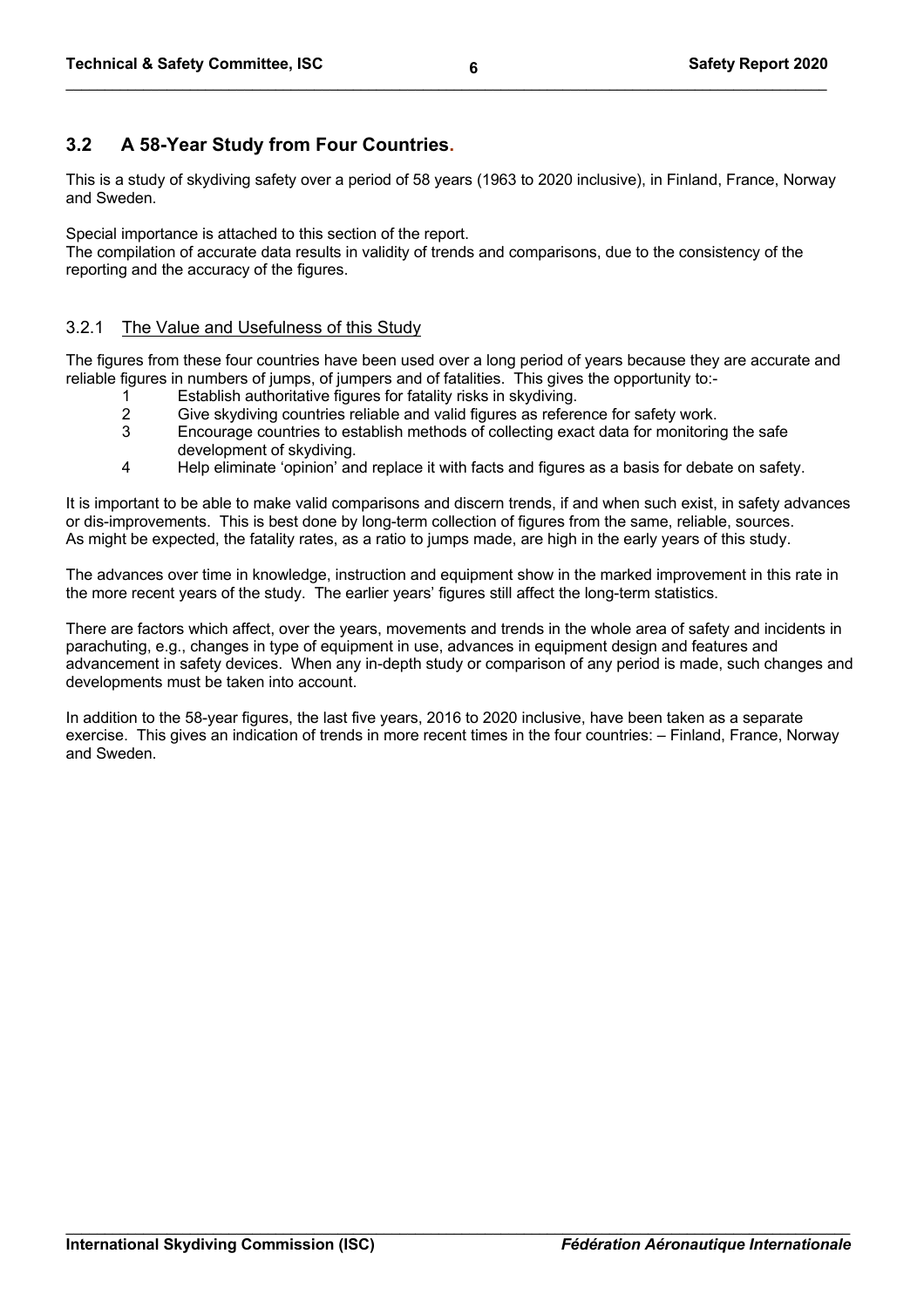# 3.2.2 Finland 1963 – 2020

| ---- |  | ----                   |
|------|--|------------------------|
|      |  | Table 5, 2020, Finland |

|               |                  |                   |                | Account                | Account            | Account        | Fatality       | <b>Fatality</b> |
|---------------|------------------|-------------------|----------------|------------------------|--------------------|----------------|----------------|-----------------|
| Year          | Jumps            | <b>Fatalities</b> | <b>Jumpers</b> | <b>Fatalities</b>      | Jumps              | Jumpers        | /Jumps         | /Jumpers        |
| 1963          | 338              | $\mathbf 0$       | 10             | 0                      | 338                | 10             | na             | na              |
| 1964          | 1111             | 0                 | 30             | 0                      | 1449               | 40             | na             | na              |
| 1965          | 1515             | $\mathbf 0$       | 50             | $\mathbf 0$            | 2964               | 90             | na             | na              |
| 1966<br>1967  | 2057             | 1<br>$\mathbf 0$  | 70<br>100      | 1<br>1                 | 5021               | 160<br>260     | 5021<br>8319   | 160<br>260      |
| 1968          | 3298<br>3798     | $\overline{2}$    | 100            | 3                      | 8319<br>12117      | 360            | 4039           | 120             |
| 1969          | 5532             | 0                 | 150            | 3                      | 17649              | 510            | 5883           | 170             |
| 1970          | 9633             | $\mathbf 0$       | 220            | 3                      | 27282              | 730            | 9094           | 243             |
| 1971          | 13005            | $\overline{2}$    | 250            | 5                      | 40287              | 980            | 8057           | 196             |
| 1972          | 9600             | 0                 | 250            | 5                      | 49887              | 1230           | 9977           | 246             |
| 1973          | 11000            | $\overline{2}$    | 280            | 7                      | 60887              | 1510           | 8698           | 216             |
| 1974          | 10586            | $\mathbf 0$       | 300            | 7                      | 71473              | 1810           | 10210          | 259             |
| 1975          | 12235            | 0                 | 460            | 7                      | 83708              | 2270           | 11958          | 324             |
| 1976          | 13586            | 1                 | 534            | 8                      | 97294              | 2804           | 12162          | 351             |
| 1977          | 11127            | 0                 | 544            | 8                      | 108421             | 3348           | 13553          | 419             |
| 1978          | 14289            | $\mathbf 0$       | 635            | 8                      | 122710             | 3983           | 15339          | 498             |
| 1979          | 17896            | $\mathbf 0$       | 741            | 8                      | 140606             | 4724           | 17576          | 591             |
| 1980          | 23597            | 1                 | 855            | 9                      | 164203             | 5579           | 18245          | 620             |
| 1981          | 24151            | $\mathbf 0$       | 999            | 9                      | 188354             | 6578           | 20928          | 731             |
| 1982          | 25362            | $\mathbf 0$       | 999            | 9                      | 213716             | 7577           | 23746          | 842             |
| 1983          | 30126            | 0                 | 1191           | 9                      | 243842             | 8768           | 27094          | 974             |
| 1984          | 32438            | 3                 | 1111           | 12                     | 276280             | 9879           | 23023          | 823             |
| 1985<br>1986  | 30100<br>30734   | 0<br>$\mathbf 0$  | 1055<br>1284   | 12<br>12               | 306380<br>337114   | 10934<br>12218 | 25532<br>28093 | 911<br>1018     |
| 1987          | 33820            | $\mathbf 0$       | 1309           | 12                     | 370934             | 13527          | 30911          | 1127            |
| 1988          | 42599            | 0                 | 1546           | 12                     | 413533             | 15073          | 34461          | 1256            |
| 1989          | 49071            | 1                 | 1784           | 13                     | 462604             | 16857          | 35585          | 1297            |
| 1990          | 52586            | 0                 | 2118           | 13                     | 515190             | 18975          | 39630          | 1460            |
| 1991          | 53453            | $\mathbf 0$       | 2025           | 13                     | 568643             | 21000          | 43742          | 1615            |
| 1992          | 54732            | 0                 | 2032           | 13                     | 623375             | 23032          | 47952          | 1772            |
| 1993          | 64167            | 3                 | 2000           | 16                     | 687542             | 25032          | 42971          | 1565            |
| 1994          | 47998            | 1                 | 2169           | 17                     | 735540             | 27201          | 43267          | 1600            |
| 1995          | 49546            | 1                 | 2431           | 18                     | 785086             | 29632          | 43616          | 1646            |
| 1996          | 52980            | $\mathbf 0$       | 3280           | 18                     | 838066             | 32912          | 46559          | 1829            |
| 1997          | 56287            | $\mathbf{1}$      | 3100           | 19                     | 894353             | 36012          | 47071          | 1895            |
| 1998          | 55030            | 0                 | 2565           | 19                     | 949383             | 38577          | 49968          | 2030            |
| 1999          | 57536            | $\mathbf 0$       | 2708           | 19                     | 1006919            | 41285          | 52996          | 2173            |
| 2000          | 49828            | 1                 | 3100           | 20                     | 1056747            | 44385          | 52837          | 2219            |
| 2001          | 49963            | 1                 | 3056           | 21                     | 1106710            | 47441          | 52700          | 2259            |
| 2002          | 56181            | 1<br>1            | 3043           | 22                     | 1162891            | 50484          | 52859          | 2295            |
| 2003<br>2004  | 45317<br>45132   | 1                 | 2771<br>2521   | 23<br>24               | 1208208<br>1253340 | 53255<br>55776 | 52531<br>52223 | 2315<br>2324    |
| 2005          | 44723            | $\mathbf 0$       | 3127           | 24                     | 1298063            | 58903          | 54086          | 2454            |
| 2006          | 42779            | 0                 | 3254           | 24                     | 1340842            | 62157          | 55868          | 2590            |
| 2007          | 37699            | 0                 | 2346           | 24                     | 1378541            | 64503          | 57439          | 2688            |
| 2008          | 36758            | $\mathbf 0$       | 2402           | 24                     | 1415299            | 66905          | 58971          | 2788            |
| 2009          | 46935            | 0                 | 3840           | 24                     | 1462234            | 70745          | 60926          | 2948            |
| 2010          | 40482            | 0                 | 3535           | 24                     | 1502716            | 74280          | 62613          | 3095            |
| 2011          | 45666            | 0                 | 3997           | 24                     | 1548382            | 78277          | 64516          | 3262            |
| 2012          | 44951            | 0                 | 4486           | 24                     | 1593333            | 82763          | 66389          | 3448            |
| 2013          | 52840            | 1                 | 5489           | 25                     | 1646173            | 88252          | 65847          | 3530            |
| 2014          | 42261            | 1                 | 4548           | 26                     | 1688434            | 92800          | 64940          | 3569            |
| 2015          | 38015            | 1                 | 3706           | 27                     | 1726449            | 96506          | 63943          | 3574            |
| 2016          | 37468            | $\mathbf 0$       | 3358           | 27                     | 1763917            | 99864          | 65330          | 3699            |
| 2017          | 38650            | $\mathbf 0$       | 3400           | 27                     | 1802567            | 103264         | 66762          | 3825            |
| 2018          | 37897            | 1                 | 3708           | 28                     | 1840464            | 106972         | 65731          | 3820            |
| 2019          | 34348            | 0                 | 3476           | 28                     | 1874812            | 110448         | 66958          | 3945            |
| 2020<br>TOTAL | 32934<br>1907746 | 0<br>28           | 3243<br>113691 | 28                     | 1907746            | 113691         | 68134<br>68134 | 4060<br>4060    |
|               |                  |                   |                |                        |                    |                |                |                 |
|               |                  |                   |                | 5 YEARS - 2016 TO 2020 |                    |                |                |                 |
| Year          | Jumps            | <b>Fatalities</b> | Jumpers        | Account                | Account            | Account        | Fatality/      | Fatality/       |
|               |                  |                   |                | <b>Fatalities</b>      | Jumps              | Jumpers        | Jumps          | Jumpers         |
|               |                  | 0                 | 3358           | 0                      | 37468              |                | 0              |                 |
| 2016<br>2017  | 37468<br>38650   | $\mathbf 0$       | 3400           | 0                      | 76118              | 3358<br>6758   | 0              | 0<br>0          |
|               |                  | 1                 |                | 1                      |                    |                |                | 10466           |
| 2018          | 37897<br>34348   | 0                 | 3708           |                        | 114015<br>148363   | 10466<br>13942 | 114015         |                 |
| 2019<br>2020  | 32934            |                   | 3476<br>3243   | 0                      |                    | 17185          | 0<br>0         | 0               |
| TOTAL         | 181297           | 0<br>1            | 17185          | 0<br>1                 | 181297             |                | 181297         | 0<br>17185      |
|               |                  |                   |                |                        |                    |                |                |                 |

**In Finland the transition from round to ram-air canopies began to occur on a larger scale in 1975. All experienced jumpers were using ram-air main canopies in 1980. The transition to ram-air student canopies took place from 1986 to 1988.**

| <b>Risk Factors</b>                       | $1963 - 2020$ | $2016 - 2020$ |
|-------------------------------------------|---------------|---------------|
| <b>Risk Factor 1 (fatality - jumps)</b>   | 1: 68.134     | 1: 181,297    |
| <b>Risk Factor 2 (fatality - jumpers)</b> | 1: 4.060      | 1: 17.185     |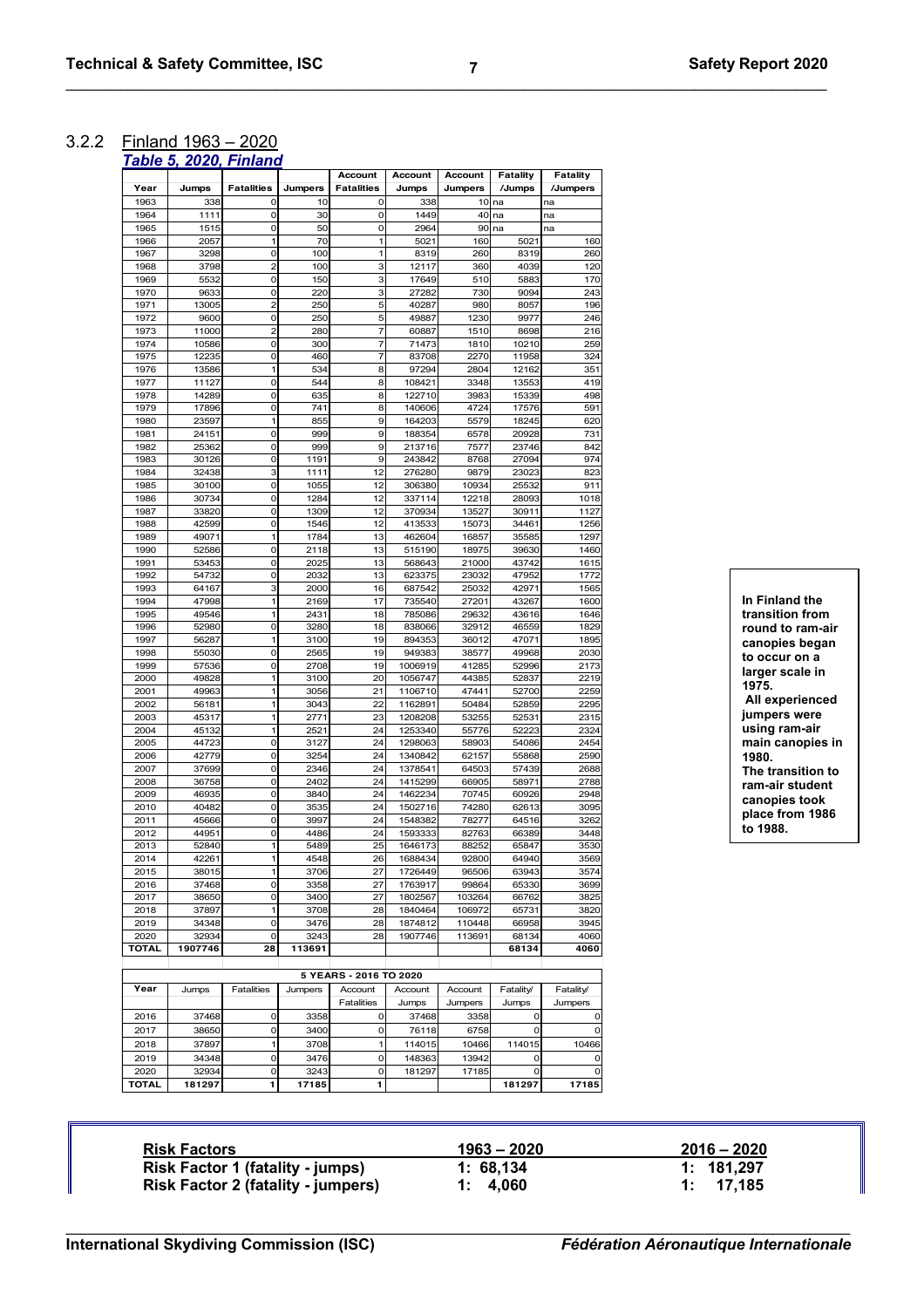# 3.2.3 France 1963 – 2020

# *Table 6, 2020, France*

|              |                    |                         |                  | Account                | <b>Account</b>       | Account            | <b>Fatality</b> | <b>Fatality</b> |
|--------------|--------------------|-------------------------|------------------|------------------------|----------------------|--------------------|-----------------|-----------------|
| Year         | Jumps              | <b>Fatalities</b>       | Jumpers          | <b>Fatalities</b>      | Jumps                | Jumpers            | /Jumps          | /Jumpers        |
| 1963         | 79041              | 2                       | 2140             | 2                      | 79041                | 2140               | 39521           | 1070            |
| 1964         | 103005             | 2                       | 2732             | 4                      | 182046               | 4872               | 45512           | 1218            |
| 1965         | 109452             | $\overline{2}$          | 3694             | 6                      | 291498               | 8566               | 48583           | 1428            |
| 1966         | 122465             | 1                       | 5790             | 7                      | 413963               | 14356              | 59138           | 2051            |
| 1967         | 156248             | 4                       | 6964             | 11                     | 570211               | 21320              | 51837           | 1938            |
| 1968         | 179861             | $\overline{2}$          | 7468             | 13                     | 750072               | 28788              | 57698           | 2214            |
| 1969         | 204716             | $\overline{c}$          | 7447             | 15                     | 954788               | 36235              | 63653           | 2416            |
| 1970         | 185124             | 2                       | 6648             | 17                     | 1139912              | 42883              | 67054           | 2523            |
| 1971         | 195073             | 3                       | 7291             | 20                     | 1334985              | 50174              | 66749           | 2509            |
| 1972         | 132415             | 5                       | 6982             | 25                     | 1467400              | 57156              | 58696           | 2286            |
| 1973         | 228660             | 4                       | 7982             | 29                     | 1696060              | 65138              | 58485           | 2246            |
| 1974         | 225426             | $\overline{2}$          | 7915             | 31                     | 1921486              | 73053              | 61983           | 2357            |
| 1975         | 286467<br>286453   | 6<br>3                  | 8622<br>8770     | 37                     | 2207953              | 81675<br>90445     | 59674<br>62360  | 2207            |
| 1976<br>1977 | 262893             | $\overline{\mathbf{8}}$ | 9501             | 40<br>48               | 2494406<br>2757299   | 99946              | 57444           | 2261<br>2082    |
| 1978         | 267861             | $\overline{\mathbf{8}}$ | 9689             | 56                     | 3025160              | 109635             | 54021           | 1958            |
| 1979         | 264280             | 13                      | 10193            | 69                     | 3289440              | 119828             | 47673           | 1737            |
| 1980         | 243246             | 7                       | 9531             | 76                     | 3532686              | 129359             | 46483           | 1702            |
| 1981         | 284848             | 6                       | 10191            | 82                     | 3817534              | 139550             | 46555           | 1702            |
| 1982         | 320453             | 5                       | 10598            | 87                     | 4137987              | 150148             | 47563           | 1726            |
| 1983         | 348268             | 10                      | 18143            | 97                     | 4486255              | 168291             | 46250           | 1735            |
| 1984         | 379784             | 13                      | 21772            | 110                    | 4866039              | 190063             | 44237           | 1728            |
| 1985         | 394213             | 10                      | 20501            | 120                    | 5260252              | 210564             | 43835           | 1755            |
| 1986         | 394837             | 7                       | 20946            | 127                    | 5655089              | 231510             | 44528           | 1823            |
| 1987         | 397250             | $\overline{6}$          | 21006            | 133                    | 6052339              | 252516             | 45506           | 1899            |
| 1988         | 419229             | 8                       | 25640            | 141                    | 6471568              | 278156             | 45898           | 1973            |
| 1989         | 475601             | 13                      | 30201            | 154                    | 6947169              | 308357             | 45111           | 2002            |
| 1990         | 496287             | 4                       | 28132            | 158                    | 7443456              | 336489             | 47110           | 2130            |
| 1991         | 473460             | 9                       | 25284            | 167                    | 7916916              | 361773             | 47407           | 2166            |
| 1992         | 486617             | 7                       | 25360            | 174                    | 8403533              | 387133             | 48296           | 2225            |
| 1993         | 472777             | 5                       | 30143            | 179                    | 8876310              | 417276             | 49588           | 2331            |
| 1994         | 482352             | 8                       | 21000            | 187                    | 9358662              | 438276             | 50046           | 2344            |
| 1995         | 519571             | 6                       | 21258            | 193                    | 9878233              | 459534             | 51183           | 2381            |
| 1996         | 490065             | 7                       | 25768            | 200                    | 10368298             | 485302             | 51841           | 2427            |
| 1997         | 536872             | 8                       | 28552            | 208                    | 10905170             | 513854             | 52429           | 2470            |
| 1998         | 520661             | 7                       | 31095            | 215                    | 11425831             | 544949             | 53143           | 2535            |
| 1999         | 547853             | 9                       | 32325            | 224                    | 11973684             | 577274             | 53320           | 2577            |
| 2000         | 481812             | 6                       | 33281            | 230                    | 12455496             | 610555             | 54154           | 2655            |
| 2001         | 558257             | $\overline{2}$          | 35964            | 232                    | 13013753             | 646519             | 56094           | 2787            |
| 2002         | 595675             | 8                       | 39246            | 240                    | 13609428             | 685765             | 56706           | 2857            |
| 2003         | 649793             | 10                      | 42362            | 250                    | 14259221             | 728127             | 57037           | 2913            |
| 2004         | 602976             | 6                       | 49497            | 256                    | 14862197             | 777624             | 58055           | 3038            |
| 2005         | 627291             | 4                       | 46804            | 260                    | 15489488             | 824428             | 59575           | 3171            |
| 2006         | 620914             | 5                       | 44329            | 265                    | 16110402             | 868757             | 60794           | 3278            |
| 2007         | 629363             | $\overline{c}$          | 46911            | 267                    | 16739765             | 915668             | 62696           | 3429            |
| 2008         | 588079             | 7                       | 29904            | 274                    | 17327844             | 945572             | 63240           | 3451            |
| 2009         | 618940             | $\overline{c}$          | 29859            | 276                    | 17946784             | 975431             | 65025           | 3534            |
| 2010         | 590158             | 5                       | 38910            | 281                    | 18536942             | 1014341            | 65968           | 3610            |
| 2011         | 633831             | 2                       | 41084            | 283                    | 19170773             | 1055425            | 67741           | 3729            |
| 2012         | 634225             | 3                       | 53581            | 286                    | 19804998             | 1109006            | 69248           | 3878            |
| 2013         | 616121             | 8                       | 93843            | 294                    | 20421119             | 1202849            | 69460           | 4091            |
| 2014         | 648933             | $\overline{0}$          | 99972            | 294                    | 21070052             | 1302821            | 71667<br>71923  | 4431            |
| 2015         | 578810             | 7                       | 98535            | 301                    | 21648862             | 1401356            | 73913           | 4656            |
| 2016<br>2017 | 598844<br>598900   | $\overline{0}$          | 103180<br>103200 | 301<br>301             | 22247706<br>22846606 | 1504536<br>1607736 | 75902           | 4998<br>5341    |
|              | 679926             | 0<br>2                  |                  | 303                    |                      | 1730302            | 77645           | 5711            |
| 2018<br>2019 | 591210             | 3                       | 122566<br>63000  | 306                    | 23526532<br>24117742 | 1793302            | 78816           | 5860            |
| 2020         |                    | 2                       |                  | 308                    | 24470358             | 1736829            | 79449           |                 |
| ΤΟΤΑL        | 352616<br>24470358 | 308                     | 46616<br>1839918 |                        |                      |                    | 79449           | 5639<br>5639    |
|              |                    |                         |                  |                        |                      |                    |                 |                 |
|              |                    |                         |                  | 5 YEARS - 2016 TO 2020 |                      |                    |                 |                 |
| Year         | Jumps              | <b>Fatalities</b>       | Jumpers          | Account                | Account              | Account            | Fatality/       | Fatality/       |
|              |                    |                         |                  | <b>Fatalities</b>      | Jumps                | Jumpers            | Jumps           | Jumpers         |
| 2016         | 598844             | 0                       | 103180           | 0                      | 598844               | 103180             |                 |                 |
| 2017         | 598900             | 0                       | 103200           | 0                      | 1197744              | 206380             |                 |                 |
| 2018         | 679926             | 2                       | 122566           | $\overline{2}$         | 1877670              | 328946             | 938835          | 164473          |
| 2019         | 591210             | 3                       | 63000            | 5                      | 2468880              | 391946             | 493776          | 78389           |
| 2020         | 352616             | 2                       | 46616            | 7                      | 2821496              | 438562             | 403071          | 62652           |
| ΤΟΤΑL        | 2821496            | 7                       | 438562           |                        |                      |                    | 403071          | 62652           |
|              |                    |                         |                  |                        |                      |                    |                 |                 |

| <b>Risk Factors</b>                      | $1963 - 2020$ | 2016 - 2020 |
|------------------------------------------|---------------|-------------|
| Risk Factor 1 (fatality - jumps)         | 1: 79.449     | 1: 403.071  |
| <b>Risk Factor 2</b> (fatality - jumpers | 1: 5.639      | 1: 62.652   |

# 3.2.4 Norway 1963 – 2020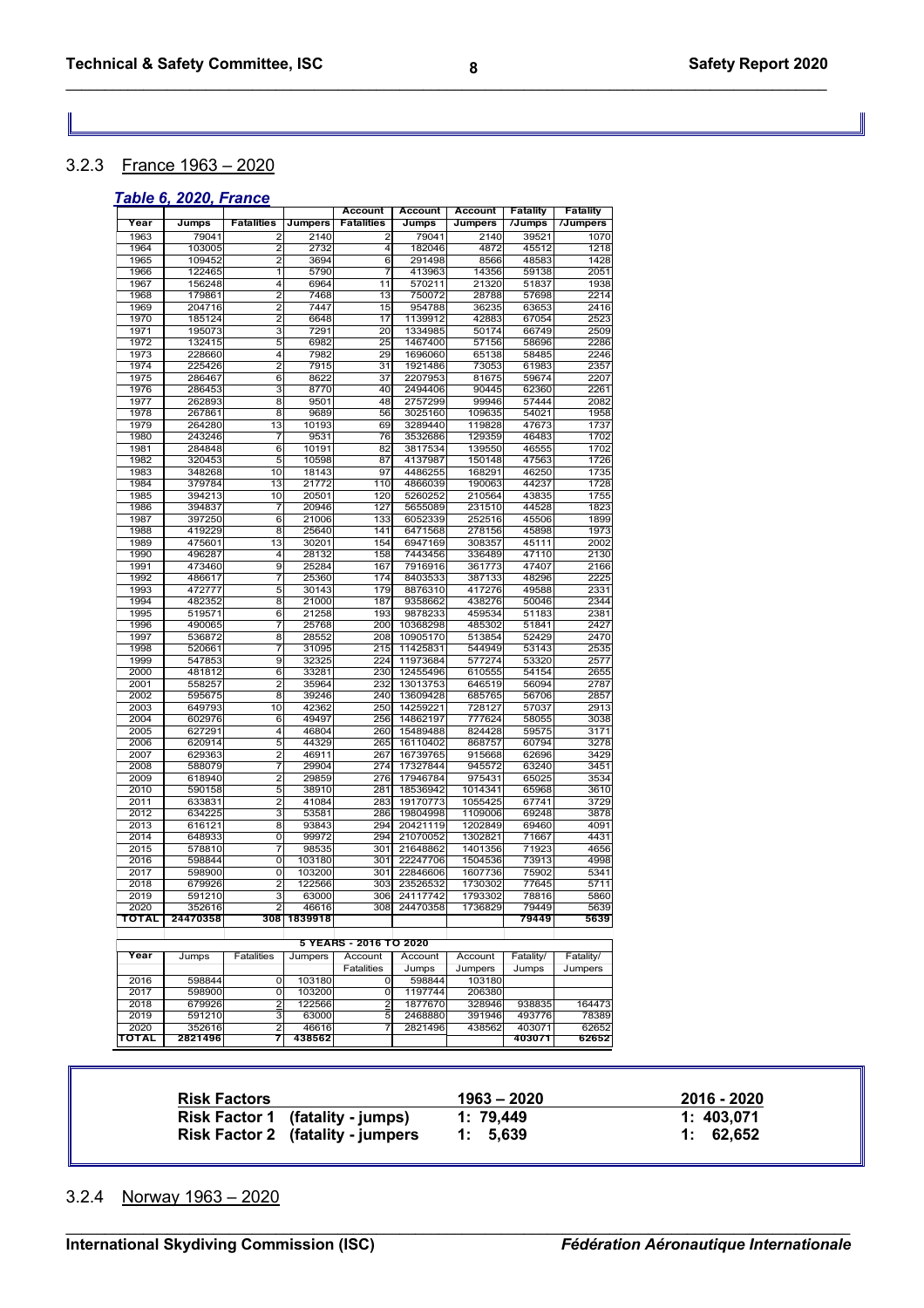|              |                |                         |                | <b>Account</b>         |                    | <b>Account Account</b> | <b>Fatality</b> | <b>Fatality</b> |
|--------------|----------------|-------------------------|----------------|------------------------|--------------------|------------------------|-----------------|-----------------|
| Year         | Jumps          | <b>Fatalities</b>       | <b>Jumpers</b> | <b>Fatalities</b>      | Jumps              | <b>Jumpers</b>         | /Jumps          | /Jumpers        |
| 1963         | 0              | 0                       | 0              | 0                      | 0                  | 0                      | na              | na              |
| 1964         | 198            | $\overline{0}$          | 149            | $\overline{0}$         | 198                | 149                    | na              | na              |
| 1965         | 813            | 0                       | 200            | 0                      | 1011               | 349 na                 |                 | na              |
| 1966         | 1235<br>895    | 0                       | 256<br>277     | 0<br>0                 | 2246<br>3141       | 605                    | na              | na              |
| 1967<br>1968 | 998            | 0<br>0                  | 245            | 0                      | 4139               | 882 na<br>1127         | na              | na<br>na        |
| 1969         | 2032           | 1                       | 383            | 1                      | 6171               | 1510                   | 6171            | 1510            |
| 1970         | 3823           | $\overline{0}$          | 386            | $\overline{1}$         | 9994               | 1896                   | 9994            | 1896            |
| 1971         | 6850           | $\overline{0}$          | 462            | 1                      | 16844              | 2358                   | 16844           | 2358            |
| 1972         | 7606           | 0                       | 523            | 1                      | 24450              | 2881                   | 24450           | 2881            |
| 1973         | 6074           | 1                       | 657            | $\overline{2}$         | 30524              | 3538                   | 15262           | 1769            |
| 1974         | 8895           | 0                       | 781            | 2                      | 39419              | 4319                   | 19710           | 2160            |
| 1975         | 14941          | 1                       | 946            | 3                      | 54360              | 5265                   | 18120           | 1755            |
| 1976         | 17162          | $\overline{2}$          | 1088           | 5                      | 71522              | 6353                   | 14304           | 1271            |
| 1977         | 19898          | 1                       | 1211           | 6                      | 91420              | 7564                   | 15237           | 1261            |
| 1978         | 18468          | 1                       | 1403           | 7                      | 109888             | 8967                   | 15698           | 1281            |
| 1979         | 19674          | 0                       | 1452           | 7                      | 129562             | 10419                  | 18509           | 1488            |
| 1980         | 22960          | 3                       | 1645           | 10                     | 152522             | 12064                  | 15252           | 1206            |
| 1981         | 22090          | $\overline{2}$          | 1564           | $\overline{12}$        | 174612             | 13628                  | 14551           | 1136            |
| 1982         | 23602          | 0                       | 1645           | 12                     | 198214             | 15273                  | 16518           | 1273            |
| 1983         | 25478          | 0                       | 1749           | 12                     | 223692             | 17022                  | 18641           | 1419            |
| 1984         | 29514          | 1                       | 1965           | 13                     | 253206             | 18987                  | 19477           | 1461            |
| 1985<br>1986 | 25159<br>38293 | 1<br>0                  | 2160<br>2455   | 14<br>14               | 278365<br>316658   | 21147<br>23602         | 19883<br>22618  | 1511<br>1686    |
| 1987         | 44635          | $\overline{2}$          | 2633           | 16                     | 361293             | 26235                  | 22581           | 1640            |
| 1988         | 45649          | 1                       | 2754           | 17                     | 406942             | 28989                  | 23938           | 1705            |
| 1989         | 43939          | 0                       | 2992           | $\overline{17}$        | 450881             | 31981                  | 26522           | 1881            |
| 1990         | 44228          | $\overline{1}$          | 3371           | 18                     | 495109             | 35352                  | 27506           | 1964            |
| 1991         | 40308          | 0                       | 2108           | 18                     | 535417             | 37460                  | 29745           | 2081            |
| 1992         | 42486          | 3                       | 3522           | $\overline{21}$        | 577903             | 40982                  | 27519           | 1952            |
| 1993         | 48876          | 0                       | 3482           | 21                     | 626779             | 44464                  | 29989           | 2117            |
| 1994         | 40816          | 1                       | 3343           | 22                     | 667595             | 47807                  | 30345           | 2173            |
| 1995         | 44170          | $\overline{0}$          | 3512           | 22                     | 711765             | 51319                  | 32353           | 2333            |
| 1996         | 46311          | 1                       | 3849           | 23                     | 758076             | 55168                  | 32960           | 2399            |
| 1997         | 49545          | 1                       | 1533           | 24                     | 807621             | 56701                  | 33651           | 2363            |
| 1998         | 46836          | $\overline{0}$          | 1102           | 24                     | 854457             | 57803                  | 35602           | 2408            |
| 1999         | 47943          | 1                       | 2449           | 25                     | 902400             | 60252                  | 36096           | 2410            |
| 2000         | 50557          | $\overline{2}$          | 2120           | 27                     | 952957             | 62372                  | 35295           | 2310            |
| 2001         | 58203          | 0                       | 1946           | 27                     | 1011160            | 64318                  | 37450           | 2382            |
| 2002         | 62636          | $\overline{\mathbf{c}}$ | 2394           | 29                     | 1073796            | 66712                  | 37027           | 2300            |
| 2003         | 70436          | $\overline{1}$          | 2270           | 30                     | 1144232            | 68982                  | 38141           | 2299            |
| 2004<br>2005 | 63019          | 1                       | 1666           | 31                     | 1207251            | 70648                  | 38944<br>41026  | 2279            |
| 2006         | 64552<br>62630 | 0<br>0                  | 3606<br>3777   | 31<br>31               | 1271803<br>1334433 | 74254<br>78031         | 43046           | 2395<br>2517    |
| 2007         | 50698          | 0                       | 3642           | 31                     | 1385131            | 81673                  | 44682           | 2635            |
| 2008         | 50753          | 0                       | 3428           | 31                     | 1435884            | 85101                  | 46319           | 2745            |
| 2009         | 54654          | $\overline{0}$          | 4005           | 31                     | 1490538            | 89106                  | 48082           | 2874            |
| 2010         | 61645          | 0                       | 4869           | 31                     | 1552183            | 93975                  | 50070           | 3031            |
| 2011         | 59929          | $\overline{\mathbf{1}}$ | 5074           | 32                     | 1612112            | 99049                  | 50379           | 3095            |
| 2012         | 56491          | $\overline{2}$          | 5201           | 34                     | 1668603            | 104250                 | 49077           | 3066            |
| 2013         | 59311          | 2                       | 4363           | 36                     | 1727914            | 108613                 | 47998           | 3017            |
| 2014         | 60199          | $\overline{0}$          | 5042           | 36                     | 1788113            | 113655                 | 49670           | 3157            |
| 2015         | 62820          | 0                       | 5480           | 36                     | 1850933            | 119135                 | 51415           | 3309            |
| 2016         | 67672          |                         | 5965           | 37                     | 1918605            | 125100                 | 51854           | 3381            |
| 2017         | 67324          | $\overline{0}$          | 5777           | 37                     | 1985929            | 130877                 | 53674           | 3537            |
| 2018         | 67388          | 1                       | 5621           | 38                     | 2053317            | 136498                 | 54035           | 3592            |
| 2019         | 67559          | 1                       | 5221           | 39                     | 2120876            | 141719                 | 54381           | 3634            |
| 2020         | 63209          | 0                       | 4209           | 39                     | 2184085            | 145928                 | 56002           | 3742            |
| ΤΟΤΑL        | 2184085        | 39                      | 145928         |                        |                    |                        | 56002           | 3742            |
|              |                |                         |                | 5 YEARS - 2016 TO 2020 |                    |                        |                 |                 |
| Year         |                |                         |                |                        |                    |                        |                 |                 |
|              | Jumps          | Fatalities              | Jumpers        | Account                | Account            | Account                | Fatality/       | Fatality/       |
|              |                |                         |                | <b>Fatalities</b>      | Jumps<br>67672     | Jumpers                | Jumps<br>67672  | Jumpers<br>5965 |
| 2016<br>2017 | 67672<br>67324 | 1<br>0                  | 5965<br>5777   | 1<br>1                 | 134996             | 5965<br>11742          | 134996          | 11742           |
| 2018         | 67388          | 1                       | 5621           | $\overline{2}$         | 202384             | 17363                  | 101192          | 8682            |
| 2019         | 67559          | 1                       | 5221           | 3                      | 269943             | 22584                  | 89981           | 7528            |
| 2020         | 63209          | 0                       | 4209           | 3                      | 333152             | 26793                  | 111051          | 8931            |
| ΤΟΤΑL        | 333152         | 3                       | 26793          |                        |                    |                        | 111051          | 8931            |
|              |                |                         |                |                        |                    |                        |                 |                 |

| <b>Risk Factors</b>                | 1963 – 2020 | 2016 - 2020 |
|------------------------------------|-------------|-------------|
| Risk Factor 1 (fatality – jumps)   | 1: 56.002   | 1: 111.051  |
| Risk Factor 2 (fatality – jumpers) | 1: 3,724    | 1: 8.931    |

3.2.5 Sweden 1963-2020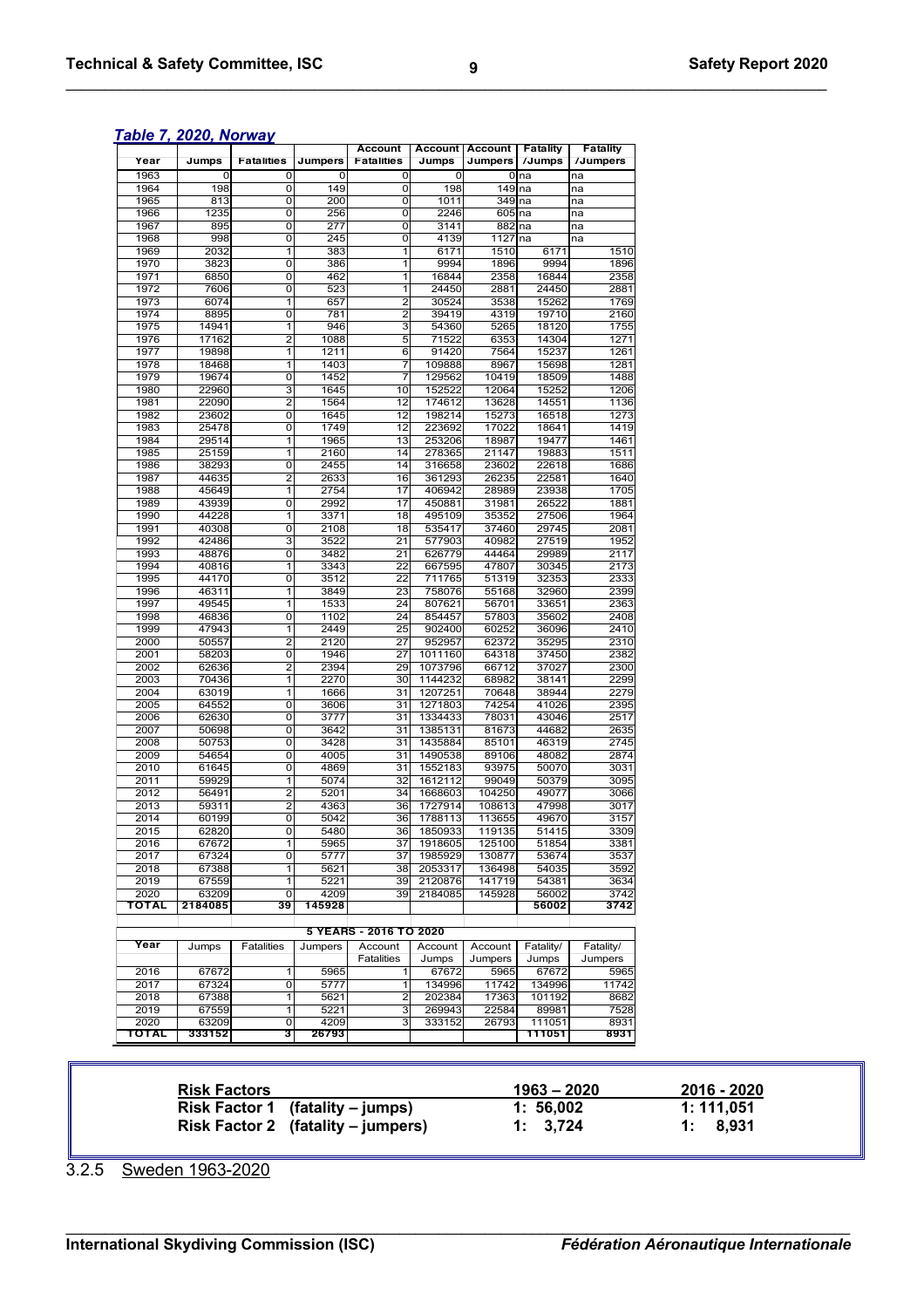|              |                 |                                  |                | Account                          | Account            | Account          | Fatality       | Fatality       |
|--------------|-----------------|----------------------------------|----------------|----------------------------------|--------------------|------------------|----------------|----------------|
| Year         | Jumps           | <b>Fatalities</b>                | <b>Jumpers</b> | <b>Fatalities</b>                | Jumps              | Jumpers          | /Jumps         | Jumpers        |
| 1963         | 879             | 0                                | 220            | 0                                | 879                | 220              | na             | na             |
| 1964         | 1526            | $\mathbf 0$                      | 277            | $\mathbf 0$                      | 2405               | 497              | na             | na             |
| 1965         | 1269            | $\mathbf 1$                      | 377            | $\overline{1}$                   | 3674               | 874              | 3674           | 874            |
| 1966         | 2151            | $\mathbf 0$                      | 371            | 1                                | 5825               | 1245<br>1732     | 5825           | 1245           |
| 1967<br>1968 | 2920<br>4629    | 1<br>$\mathbf 0$                 | 487            | $\overline{2}$                   | 8745               | 2371             | 4373           | 866            |
| 1969         | 6587            | $\mathbf 0$                      | 639<br>849     | $\overline{2}$<br>$\overline{2}$ | 13374<br>19961     | 3230             | 6687<br>9981   | 1186<br>1615   |
| 1970         | 7268            | $\mathbf 0$                      | 907            | $\overline{2}$                   | 27229              | 4127             | 13615          | 2064           |
| 1971         | 8307            | 3                                | 1049           | 5                                | 35536              | 5176             | 7101           | 1035           |
| 1972         | 10810           | $\mathbf 0$                      | 1061           | 5                                | 46346              | 6237             | 9269           | 1248           |
| 1973         | 12748           | $\overline{2}$                   | 1023           | $\overline{\mathbf{z}}$          | 59094              | 7260             | 8442           | 1037           |
| 1974         | 13064           | $\overline{1}$                   | 1010           | $\overline{8}$                   | 72158              | 8270             | 9020           | 1034           |
| 1975         | 17675           | 1                                | 1144           | 9                                | 89833              | 9414             | 9981           | 1046           |
| 1976         | 20749           | $\overline{0}$                   | 1586           | $\overline{9}$                   | 110582             | 11000            | 12287          | 1222           |
| 1977         | 25326           | $\overline{\mathbf{3}}$          | 2009           | 12                               | 135908             | 13019            | 11326          | 1085           |
| 1978         | 26561           | $\overline{1}$                   | 2150           | 13                               | 162469             | 15149            | 12498          | 1165           |
| 1979         | 30954           | $\overline{1}$                   | 2400           | 14                               | 193423             | 17559            | 13816          | 1254           |
| 1980         | 31509           | $\overline{2}$                   | 2441           | 16                               | 224932             | 20000            | 14058          | 1250           |
| 1981         | 29775           | $\overline{2}$                   | 2564           | 18                               | 254707             | 22564            | 14150          | 1254           |
| 1982         | 30726           | 1                                | 2137           | 19                               | 285433             | 24701            | 15023          | 1300           |
| 1983         | 35698           | $\overline{2}$                   | 2581           | 21                               | 321131             | 27282            | 15292          | 1299           |
| 1984         | 43692           | $\overline{2}$                   | 2681           | 23                               | 364823             | 29963            | 15862          | 1303           |
| 1985         | 46208           | $\overline{0}$                   | 2278           | 23                               | 411031             | 32241            | 17871          | 1402           |
| 1986         | 52490           | $\mathbf 0$                      | 2849           | 23                               | 463521             | 35090            | 20153          | 1526           |
| 1987         | 51327           | 1                                | 2448           | 24                               | 514848             | 37538            | 21452          | 1564           |
| 1988         | 57715           | 1                                | 2436           | 25                               | 572563             | 39974            | 22903          | 1599           |
| 1989         | 70475           | 1                                | 2969           | 26                               | 643038             | 42943            | 24732          | 1651           |
| 1990         | 77257           | 1                                | 3258           | 27                               | 720295             | 46201            | 26678          | 1711           |
| 1991         | 95415           | $\mathbf 0$                      | 3175           | 27                               | 815710             | 49376            | 30211          | 1829           |
| 1992<br>1993 | 103706          | $\overline{0}$<br>$\overline{4}$ | 3635           | 27<br>31                         | 919416             | 53011            | 34052          | 1963<br>1828   |
| 1994         | 105497<br>99724 | $\overline{2}$                   | 3662<br>3346   | 33                               | 1024913<br>1124637 | 56673<br>60019   | 33062<br>34080 | 1819           |
| 1995         | 112512          | $\overline{1}$                   | 3563           | 34                               | 1237149            | 63582            | 36387          | 1870           |
| 1996         | 109950          | $\overline{1}$                   | 3733           | 35                               | 1347099            | 67315            | 38489          | 1923           |
| 1997         | 118437          | $\mathbf 0$                      | 3214           | 35                               | 1465536            | 70529            | 41872          | 2015           |
| 1998         | 96758           | 1                                | 3088           | 36                               | 1562294            | 73617            | 43397          | 2045           |
| 1999         | 111454          | 0                                | 2793           | 36                               | 1673748            | 76410            | 46493          | 2123           |
| 2000         | 108128          | 0                                | 3158           | 36                               | 1781876            | 79568            | 49497          | 2210           |
| 2001         | 125465          | 3                                | 3022           | 39                               | 1907341            | 82590            | 48906          | 2118           |
| 2002         | 134429          | 1                                | 2750           | 40                               | 2041770            | 85340            | 51044          | 2134           |
| 2003         | 109004          | $\mathbf 0$                      | 2651           | 40                               | 2150774            | 87991            | 53769          | 2200           |
| 2004         | 96013           | 0                                | 2521           | 40                               | 2246787            | 90512            | 56170          | 2263           |
| 2005         | 96206           | $\mathbf 1$                      | 6478           | 41                               | 2342993            | 96990            | 57146          | 2366           |
| 2006         | 94900           | 0                                | 6920           | 41                               | 2437893            | 103910           | 59461          | 2534           |
| 2007         | 75100           | $\mathbf 0$                      | 6896           | 41                               | 2512993            | 110806           | 61293          | 2703           |
| 2008         | 83213           | 0                                | 6628           | 41                               | 2596206            | 117434           | 63322          | 2864           |
| 2009         | 66081           | $\overline{0}$                   | 7178           | 41                               | 2662287            | 124612           | 64934          | 3039           |
| 2010         | 73061           | 0                                | 7936           | 41                               | 2735348            | 132548           | 66716          | 3233           |
| 2011         | 89400           | $\overline{1}$                   | 9702           | 42                               | 2824748            | 142250           | 67256          | 3387           |
| 2012         | 64171           | $\overline{0}$                   | 9387           | 42                               | 2888919            | 151637           | 68784          | 3610           |
| 2013         | 80609           | 0                                | 11491          | 42                               | 2969528            | 163128           | 70703          | 3884           |
| 2014         | 85877           | 0                                | 11071          | 42                               | 3055405            | 174199           | 72748          | 4148           |
| 2015         | 84720           |                                  | 11030          | 43                               | 3140125            | 185229           | 73026          | 4308<br>4536   |
| 2016         | 79907           | 0                                | 9820           | 43                               | 3220032            | 195049           | 74884          |                |
| 2017         | 70863<br>72703  | 0<br>$\overline{2}$              | 8565           | 43<br>45                         | 3290895<br>3363598 | 203614<br>212557 | 76532          | 4735<br>4723   |
| 2018<br>2019 | 67251           | 0                                | 8943<br>7793   | 45                               | 3430849            | 220350           | 74747<br>76241 | 4897           |
| 2020         | 57273           | $\mathbf 0$                      | 7426           | 45                               | 3488122            | 227776           | 77514          | 5062           |
| τοται        | 3488122         | 45                               | 227776         |                                  |                    |                  | 77514          | 5062           |
|              |                 |                                  |                |                                  |                    |                  |                |                |
|              |                 |                                  |                | 5 YEARS - 2016 TO 2020           |                    |                  |                |                |
| Year         | Jumps           | <b>Fatalities</b>                | Jumpers        | Account                          | Account            | Account          | Fatality/      | Fatality/      |
|              |                 |                                  |                | <b>Fatalities</b>                | Jumps              | Jumpers          | Jumps          | <b>Jumpers</b> |
| 2016         | 79907           | 0                                | 9820           | 0                                | 79907              | 9820             | 0              | 0              |
| 2017         | 70863           | 0                                | 8565           | 0                                | 150770             | 18385            | 0              | 0              |
| 2018         | 72703           | $\overline{2}$                   | 8943           | $\overline{2}$                   | 223473             | 27328            | 111737         | 13664          |
| 2019         | 67251           | $\overline{0}$                   | 7793           | $\overline{2}$                   | 290724             | 35121            | 145362         | 17561          |
| 2020         | 57273           | 0                                | 7426           | 2                                | 347997             | 42547            | 173999         | 21274          |
| TOTAL        | 347997          | 2                                | 42547          |                                  |                    |                  | 173999         | 21274          |

| <b>Risk Factors</b>                | $1963 - 2020$ | 2016 - 2020 |
|------------------------------------|---------------|-------------|
| Risk Factor 1 (fatality – jumps)   | 1: 77.514     | 1: 173.999  |
| Risk Factor 2 (fatality – jumpers) | 1: 5.062      | 1: 21.274   |

3.2.6 Four Countries - Finland, France, Norway, Sweden – 1963 to 2020 and 2016 to 2020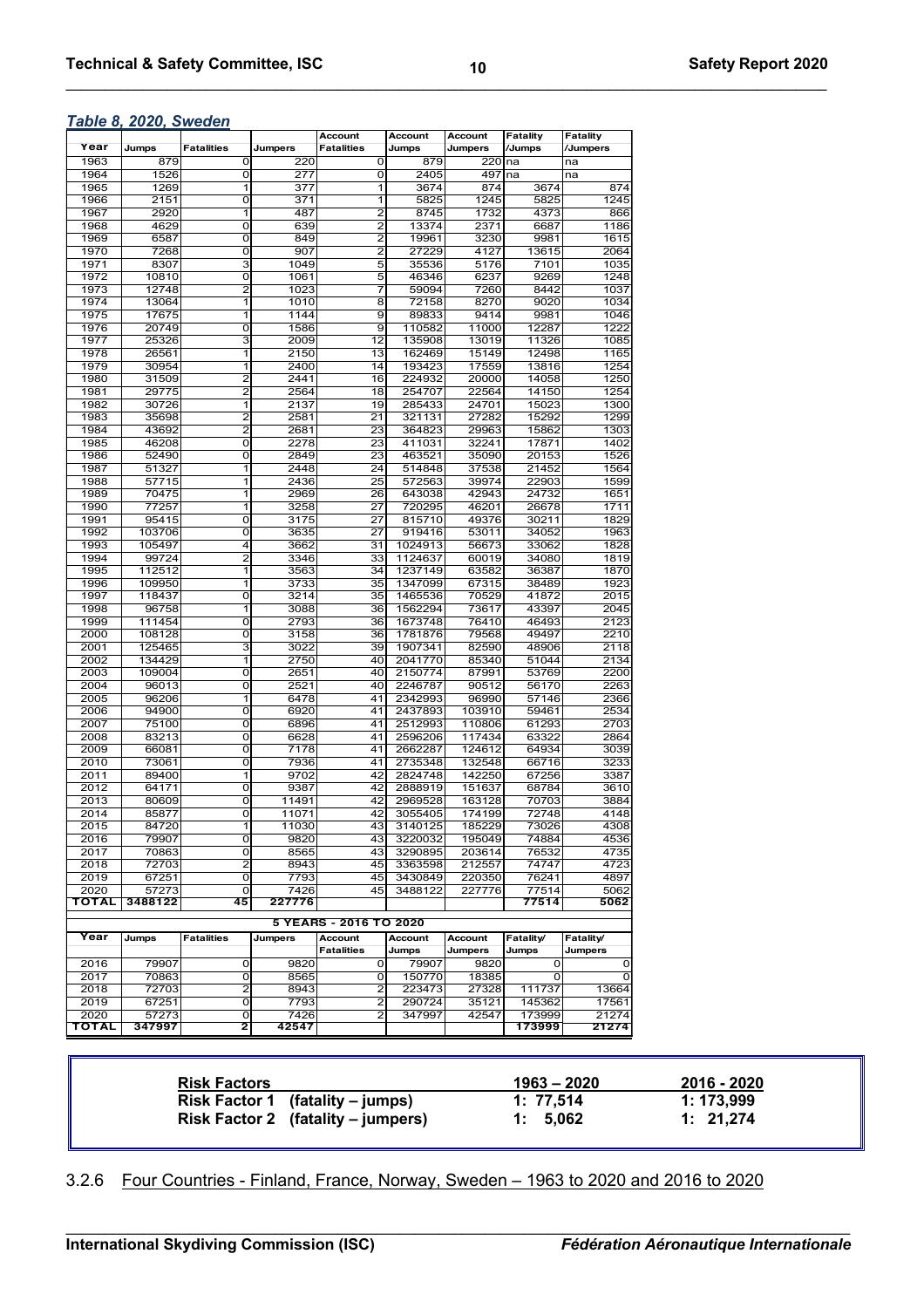Key safety figures for the four countries, for the two periods, 1963 - 2020 and 2016 - 2020, are presented in Table 9 and Table 10.

**\_\_\_\_\_\_\_\_\_\_\_\_\_\_\_\_\_\_\_\_\_\_\_\_\_\_\_\_\_\_\_\_\_\_\_\_\_\_\_\_\_\_\_\_\_\_\_\_\_\_\_\_\_\_\_\_\_\_\_\_\_\_\_\_\_\_\_\_\_\_\_\_\_\_\_\_\_\_\_\_\_\_\_\_\_\_\_\_\_\_\_\_\_\_\_\_\_\_**

#### *Table 9, 2020*

| 58 Year Period 1963 - 2020                                                  |          |                 |         |  |                         |                           |  |  |  |  |  |
|-----------------------------------------------------------------------------|----------|-----------------|---------|--|-------------------------|---------------------------|--|--|--|--|--|
| <b>Fatalities</b><br>Risk 1<br>Risk 2<br>Country<br>Jumps<br><b>Jumpers</b> |          |                 |         |  |                         |                           |  |  |  |  |  |
|                                                                             |          |                 |         |  | <b>Fatality - Jumps</b> | <b>Fatality - Jumpers</b> |  |  |  |  |  |
| Finland                                                                     | 1907746  | 28I             | 113691  |  | 68134                   | 4060                      |  |  |  |  |  |
| France                                                                      | 24470358 | 308             | 1839918 |  | 79449                   | 5974                      |  |  |  |  |  |
| Norway                                                                      | 2184085  | 39 <sub>l</sub> | 145928  |  | 56002                   | 3742                      |  |  |  |  |  |
| Sweden                                                                      | 3488122  | 45 <sup>1</sup> | 227776  |  | 77514                   | 5062                      |  |  |  |  |  |
| <b>TOTAL</b>                                                                | 32050311 | 420             | 2327313 |  | 76310                   | 5541                      |  |  |  |  |  |

# *Table 10, 2020*

|              | 5 Year Period 2016 - 2020 |                   |                |  |                         |                           |  |  |  |  |
|--------------|---------------------------|-------------------|----------------|--|-------------------------|---------------------------|--|--|--|--|
| Country      | <b>Jumps</b>              | <b>Fatalities</b> | <b>Jumpers</b> |  | Risk 1                  | <b>Risk 2</b>             |  |  |  |  |
|              |                           |                   |                |  | <b>Fatality - Jumps</b> | <b>Fatality - Jumpers</b> |  |  |  |  |
| Finland      | 181297                    |                   | 17185          |  | 181297                  | 17185                     |  |  |  |  |
| France       | 2821496                   |                   | 438562         |  | 403071                  | 62652                     |  |  |  |  |
| Norway       | 333152                    | 3                 | 26793          |  | 111051                  | 8931                      |  |  |  |  |
| Sweden       | 347999                    | 2                 | 42547          |  | 174000                  | 21274                     |  |  |  |  |
| <b>TOTAL</b> | 3683944                   | 13                | 525087         |  | 283380                  | 40391                     |  |  |  |  |

# **SPECIAL QUESTIONS**

*----------------------------------------------------------------------------------------------------------------------------------------------------*

# **3.3 Special Questions**

The special questions, aimed at ascertaining trends, if such exist, and gathering specific information, were asked again for the 2020 survey.

3.3.1 Question1 – How many first jumps were made in your country in 2020? By Static Line, IAD, JAD (total number) By Accelerated Freefall (total number) By Tandem Freefall (total number)

This data can be found, in Table 11, Page 16. 40 countries supplied data. It will be noted that AFF is used more than Static Line/IAD for first jumpers, in a ratio of 1.59:1.

3.3.2 Question 2 - How widely are Square Mains and Square Reserves used on first jumps? 42 countries answered this question. **In 33 of the 42 countries (79%) all first jumps were made on Ram-air Mains and Ram-air Reserves.**

The majority of countries now use Ram-air mains and Ram-air reserves on First Jumps.

**This data can be found, in Table 11, Page 16.**

3.3.3 Question 3 - What percentage of all skydivers uses AAD regularly?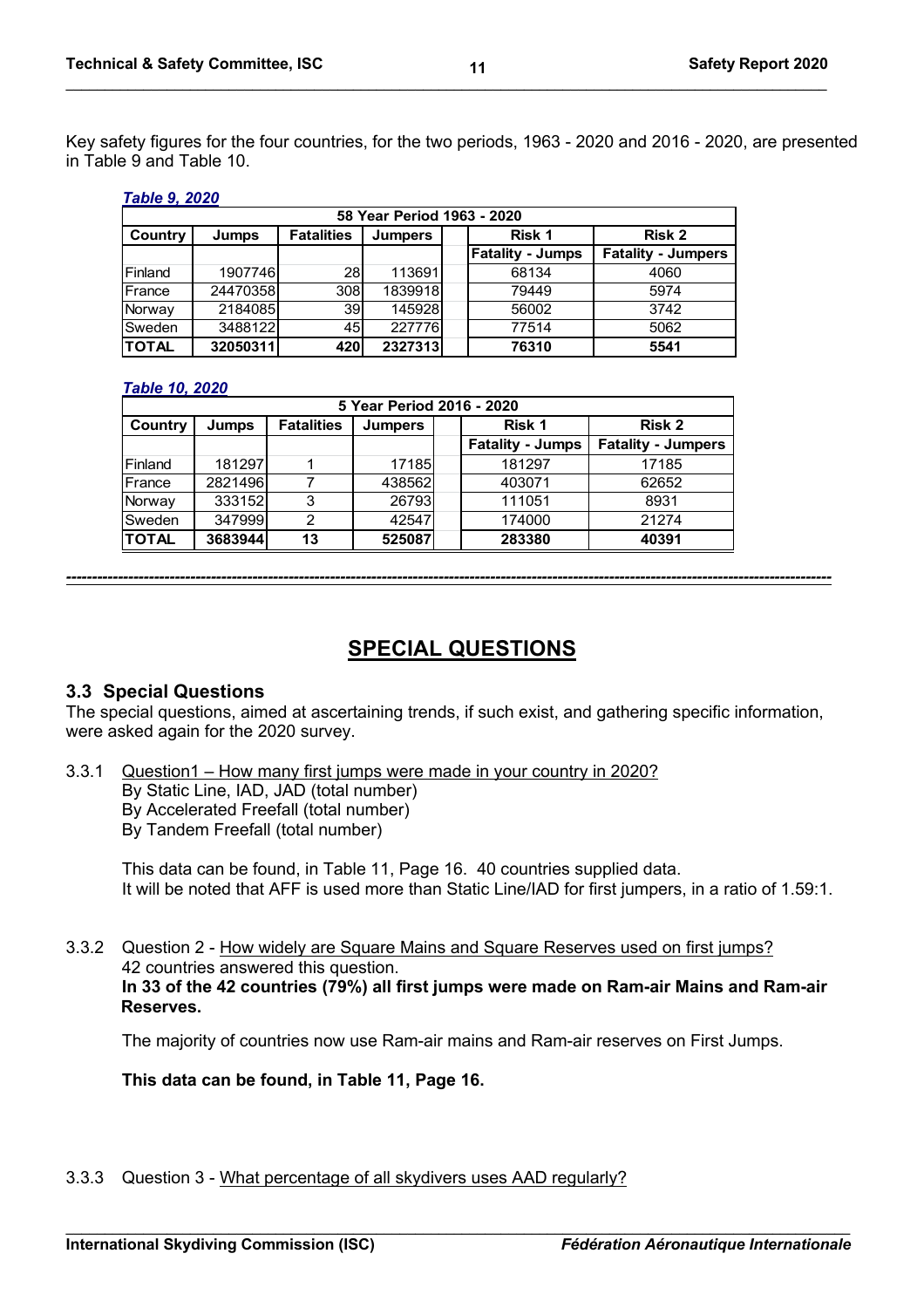In 23 countries all skydivers, at all levels, use AAD. The use of AAD is widespread; this data can be found, in Table 11, Page 16.

42 Countries responded to this question **Students 1 ALL Students in the 42 countries used AAD. Intermediate 2 ALL Intermediate jumpers in 33 countries (79% of 42) used AAD Expert 3 ALL Expert skydivers in 25 countries (60% of 42) used AAD.**

3.3.4 Question 4 - How many times in 2020 did the use of AAD save jumpers' lives? **43 AAD saves were reported.** Note:- *Firings/saves may not be reported, due to field servicing of AADs.*

### **The widespread use of AAD would appear to be a major factor in the reduction of skydiving fatalities.**

3.3.5 Question 5 - Fatalities breakdown between male and female Of the 45 responding countries 14 reported fatalities, totalling 31. Of the 31 fatalities 27 (87%) were male and 4 (13%) were female.

| Year | <b>Total</b> | <b>Male</b> | <b>Female</b> | Year | Total | <b>Male</b> | <b>Female</b>            |
|------|--------------|-------------|---------------|------|-------|-------------|--------------------------|
| 2020 | 31           | 27 (87%)    | (13%)<br>4    | 2007 | 68    | 64 (94%)    | 4(06%)                   |
| 2019 | 44           | 38 (86%)    | (14%)<br>6    | 2006 | 51    | 40 (78%)    | (22%)                    |
| 2018 | 44           | 38 (86%)    | (14%)<br>6    | 2005 | 64    | 54 (84%)    | (16%)<br>10 <sub>1</sub> |
| 2017 | 51           | 46 (90%)    | $5(10\%)$     | 2004 | 53    | 44 (83%)    | 10 (16%)                 |
| 2016 | 39           | 32 (82%)    | (18%)         | 2003 | 82    | 67 (82%)    | 9(175)                   |
| 2015 | 60           | 54 (90%)    | $6(10\%)$     | 2002 | 73    |             |                          |
| 2014 | 31           | 30 (97%)    | (3%)          | 2001 | 90    | 75 (83%)    | 15 (17%)                 |
| 2013 | 57           | 50 (88%)    | (12%)         | 2000 | 63    | 57 (90%)    | $6(10\%)$                |
| 2012 | 53           | 46 (87%)    | (13%)         | 1999 | 60    | 55 (92%)    | 5(08%)                   |
| 2011 | 51           | 43 (84%)    | (16%)<br>8    | 1998 | 72    | 53 (74%)    | (18%)<br>13              |
| 2010 | 66           | 57 (86%)    | 9(14%)        | 1997 | 78    | 64 (82%)    | 13 (17%)                 |
| 2009 | 62           | 58 (94%)    | 4(06%)        | 1996 | 76    | 65 (86%)    | (14%)<br>11              |
| 2008 | 70           | 63 (90%)    | 7 (10%)       | 1995 | 64    | 55 (86%)    | 9(14%)                   |

3.3.6 Question 6 - How many Tandem Descents were made in your country in 2020?

**A total of 1,018,973 Tandem descents were made in the 45 countries.** *Note - This is 75% of the Tandems in 2019*

Tandem jumps amounted to 19% of all jumps, Solos plus Tandems, made in 2020 – in the 45 reporting countries. This percentage is the same as in 2019, although with lesser Solo and Tandems than in 2019

Tandem jumps compared to Solo jumps in 2020 were 19% - in the 45 reporting countries.

**There were three Tandem fatalities in 2020 - One Tandem Student and two Tandem Instructors**

3.3.7 Question 7 - How many of the 2020 fatalities were First Jump Students?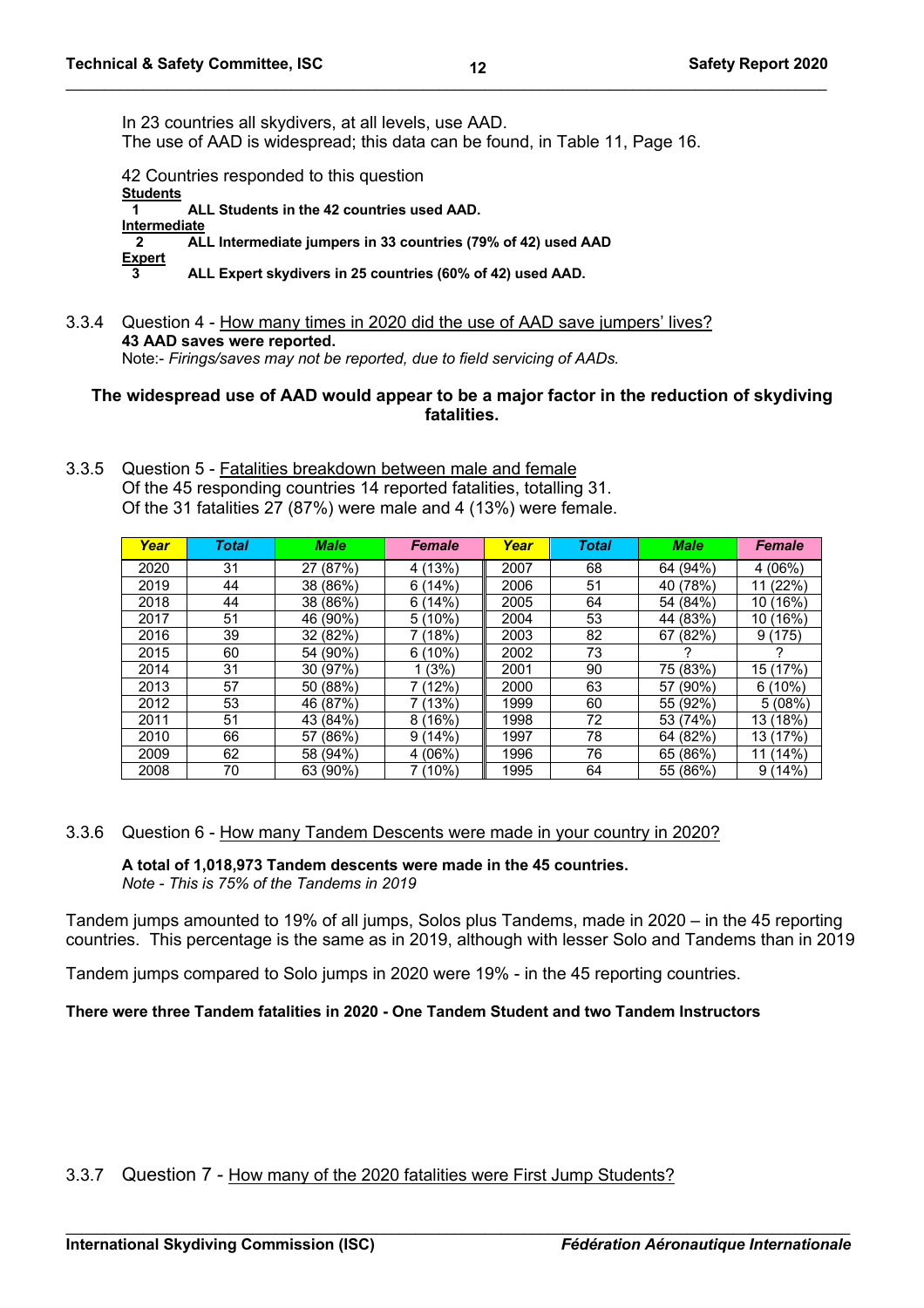| Year | <b>Total Fatalities</b> | <b>First jump fatalities</b>                                    |  |  |  |
|------|-------------------------|-----------------------------------------------------------------|--|--|--|
| 2020 | 31                      | $3(9.7%) - 1$ was a Tandem Student                              |  |  |  |
| 2019 | 44                      | 3(7%)                                                           |  |  |  |
| 2018 | 44                      | $0(0\%)$                                                        |  |  |  |
| 2017 | 51                      | 6 (12%) this figure includes the four Student Tandem fatalities |  |  |  |
| 2016 | 39                      | 1(2.6%)                                                         |  |  |  |
| 2015 | 60                      | 5(8.3%)                                                         |  |  |  |
| 2014 | 31                      | $0(0\%)$                                                        |  |  |  |
| 2013 | 57                      | 3(5.3%)                                                         |  |  |  |
| 2012 | 53                      | $5(9.4\%)$                                                      |  |  |  |
| 2011 | 52                      | $0(0\%)$                                                        |  |  |  |
| 2010 | 66                      | $4(6.1\%)$                                                      |  |  |  |
| 2009 | 62                      | 6(9.7%)                                                         |  |  |  |
| 2008 | 70                      | $8(11.4\%)$                                                     |  |  |  |
| 2007 | 68                      | $5(7.4\%)$                                                      |  |  |  |
| 2006 | 51                      | 5(9.8%)                                                         |  |  |  |
| 2005 | 64                      | 3(4.7%)                                                         |  |  |  |
| 2004 | 53                      | 3(5.7%)                                                         |  |  |  |
| 2003 | 82                      | $2(2.4\%)$                                                      |  |  |  |
| 2002 | 73                      | $8(11\%)$                                                       |  |  |  |
| 2001 | 92                      | 12 (13%)                                                        |  |  |  |
| 2000 | 63                      | 6(9.5%)                                                         |  |  |  |

# 3.3.8 Question 8 - What percentage of Jumpers use RSL on Reserves?

countries responded to this question.

|                 | <b>Students</b>            | Intermediate Jumpers       | <b>Expert Jumpers</b>            |
|-----------------|----------------------------|----------------------------|----------------------------------|
| 100% Use of RSL | 36 countries (87.8% of 41) | 13 countries (31.7% of 41) | 3 countries (7.3% of 41)         |
|                 |                            |                            | Degree of RSL usage varies       |
|                 |                            |                            | greatly with Expert jumpers, but |
|                 |                            |                            | in most countries the usage is   |
|                 |                            |                            | high, over 70%                   |

*See Table 11, page 16, for full data*

# 3.3.9 Comments

8 of the 45 responding countries added comments or explanatory information in their reporting.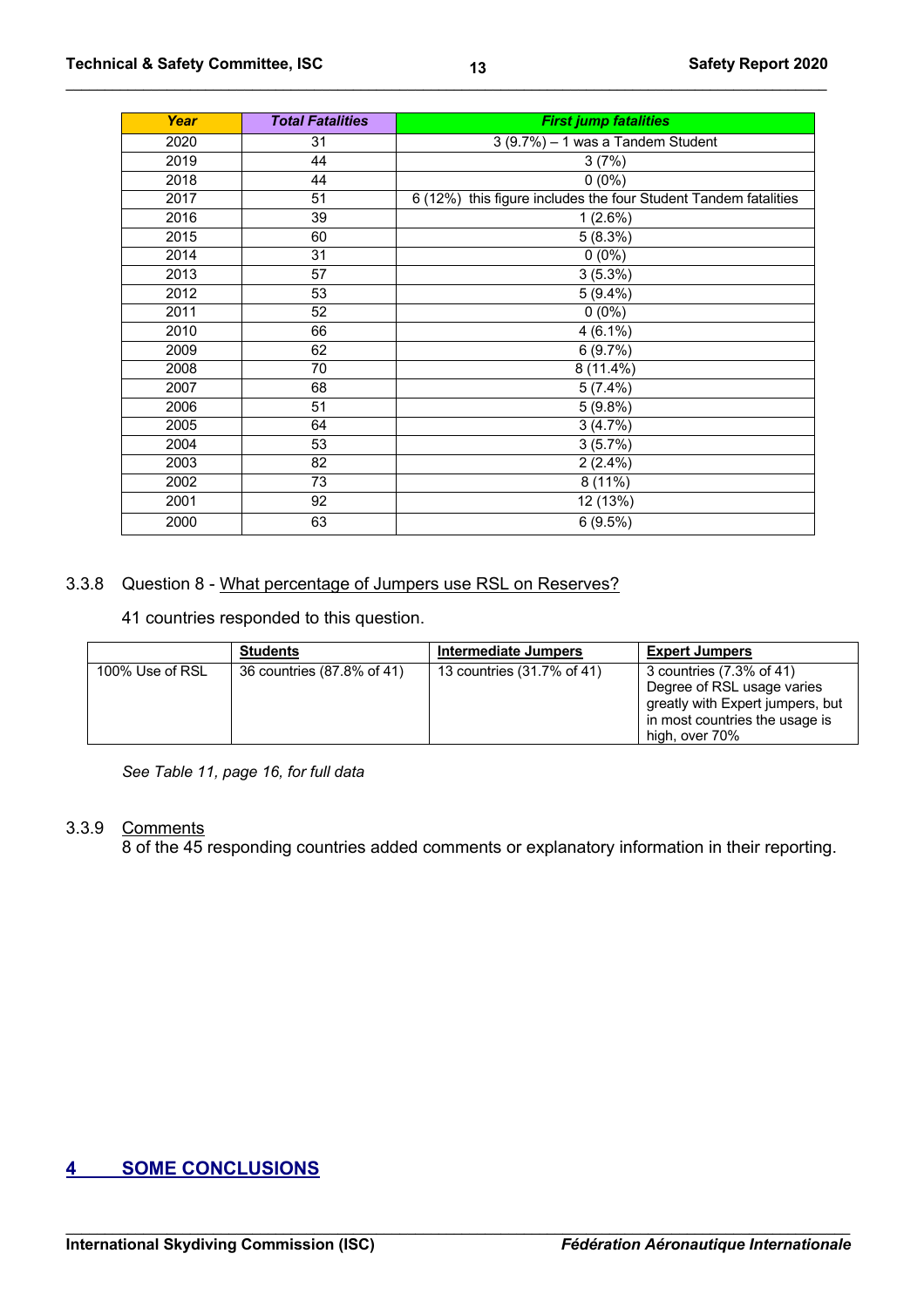#### **4.1 Equipment**

By carefully and conservatively studying the replies it would appear that 24 (77%) of the 31 fatalities occurred with the skydiver having at least one good parachute. This figure of 24 includes *Intentional Fast Landings* and *Other Landing Errors*. There were some instances, e.g. – Medical Problems, when this issue is not of relevance.

| -------- | - - - - - - -     |      |                   |      |                   |      |                   |
|----------|-------------------|------|-------------------|------|-------------------|------|-------------------|
| Year     | <b>Percentage</b> | Year | <b>Percentage</b> | Year | <b>Percentage</b> | Year | <b>Percentage</b> |
| 2020     | 77%               | 2012 | 74%               | 2004 | 66%               | 1996 | 71%               |
| 2019     | 80%               | 2011 | 85%               | 2003 | 79%               | 1995 | 95%               |
| 2018     | 55%               | 2010 | 67%               | 2002 | 94%               | 1994 | 81%               |
| 2017     | 59%               | 2009 | 71%               | 2001 | 84%               | 1993 | 75%               |
| 2016     | 46%               | 2008 | 69%               | 2000 | 73%               | 1992 | 59%               |
| 2015     | 77%               | 2007 | 47%               | 1999 | 85%               | 1991 | 75%               |
| 2014     | 65%               | 2006 | 73%               | 1998 | 64%               |      |                   |
| 2013     | 74%               | 2005 | 53%               | 1997 | 85%               |      |                   |

It would appear that one of the fatalities may have resulted from the skydiver not having an AAD. There does not appear to be any case in which an AAD might have saved any of the other 30 fatalities.

| Year | <b>Percentage</b> | Year | <b>Percentage</b> | Year | Percentage | Year | <b>Percentage</b> |
|------|-------------------|------|-------------------|------|------------|------|-------------------|
| 2020 | 3%                | 2013 | 37%               | 2006 | 16%        | 1999 | 38%               |
| 2019 | 0%                | 2012 | 19%               | 2005 | 16%        | 1998 | 26%               |
| 2018 | 0%                | 2011 | 17%               | 2004 | 11%        | 1997 | 38%               |
| 2017 | 10%               | 2010 | 15%               | 2003 | 20%        | 1996 | 26%               |
| 2016 | 5%                | 2009 | 16%               | 2002 | 23%        | 1995 | 73%               |
| 2015 | 10%               | 2008 | 14%               | 2001 | 35%        | 1994 | 57%               |
| 2014 | 16%               | 2007 | 24%               | 2000 | 27%        | 1993 | 56%               |

#### **4.2 Human Error and Instruction & Reinforcement of Training**

It appears that possibly 25 (81%) of the 31 fatalities may have been caused by human error on the part of the skydiver. In the case of some fatalities it is not possible to determine as to whether human error was or was not a factor, and in other cases human error was clearly not a factor.

This percentage is consistently high over many years and it points to the constant need to reinforce training and safety procedures at all levels in skydiving.

| Year | <b>Percentage</b> | Year | $\cdot$<br><b>Percentage</b> | Year | <b>Percentage</b> | Year | <b>Percentage</b> |
|------|-------------------|------|------------------------------|------|-------------------|------|-------------------|
| 2020 | 81%               | 2013 | 89%                          | 2006 | 80%               | 1999 | 84%               |
| 2019 | 80%               | 2012 | 74%                          | 2005 | 84%               | 1998 | 68%               |
| 2018 | 68%               | 2011 | 87%                          | 2004 | 79%               | 1997 | 88%               |
| 2017 | 78%               | 2010 | 89%                          | 2003 | 77%               | 1996 | 92%               |
| 2016 | 74%               | 2009 | 79%                          | 2002 | 90%               | 1995 | 94%               |
| 2015 | 70%               | 2008 | 67%                          | 2001 | 94%               | 1994 | 94%               |
| 2014 | 74%               | 2007 | 81%                          | 2000 | 80%               | 1993 | 90%               |

The 2008 figure is low due to there being a relatively large number of fatalities, arising from medical issues, in that year.

It appears that 17 of the 31 fatalities (55%) occurred after the successful deployment of the main parachute – all in the categories *Intentional Fast Landings* and *Other Landing Errors.*

| Year | <b>Percentage</b> | Year | <b>Percentage</b> | Year | <b>Percentage</b> | Year | <b>Percentage</b> |
|------|-------------------|------|-------------------|------|-------------------|------|-------------------|
| 2020 | 55%               | 2016 | 46%               | 2012 | 42%               | 2008 | 50%               |
| 2019 | 64%               | 2015 | 48%               | 2011 | 62%               | 2007 | 50%               |
| 2018 | 34%               | 2014 | 35%               | 2010 | 59%               | 2006 | 41%               |
| 2017 | 31%               | 2013 | 46%               | 2009 | 48%               | 2005 | 38%               |
|      |                   |      |                   |      |                   | 2004 | 49%               |

**HUMAN ERROR HAS ALWAYS BEEN, AND CONTINUES TO BE, THE MAJOR FACTOR IN SKYDIVING FATALITIES. THE ATTENTION OF ALL PERSONNEL INVOLVED IN COACHING AND TRAINING MUST BE CONTINUOUSLY FOCUSED ON SAFETY TRAINING AND REINFORCEMENT.**

**SAFETY IS BEST TAUGHT AT DROPZONES, WHERE STUDENTS, FROM THEIR FIRST JUMP, AND AS THEY PROGRESS, HAVE THEIR ATTENTION DRAWN TO SAFETY ISSUES AND SAFE CONDUCT.** 

**CANOPY HANDLING AND LANDING SKILLS SHOULD FEATURE PROMINENTLY. THE COMBINED NUMBER OF FATALITIES IN THESE AREAS IN 2020 WAS 17, 55% OF THE TOTAL OF 31**

# **4.3 Final Figures**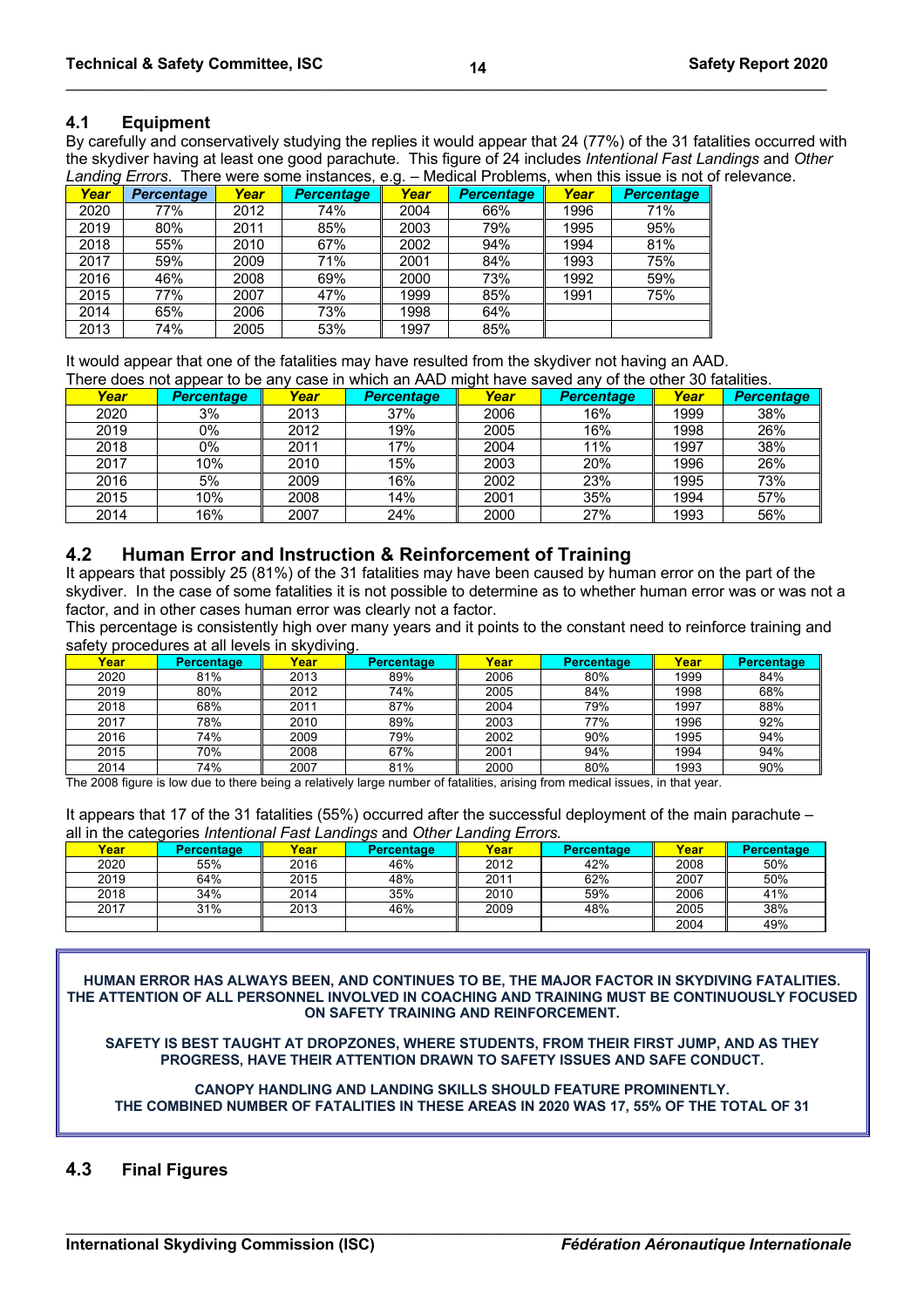The number of fatal skydiving accidents in 2020, in the 45 countries which responded to the ISC Safety Survey, was 31.

(See *Table 2, page 4*, for figures for the thirty-four years 1989 – 2020, but please note that these yearly figures are not valid for comparison with one another, due to the mix of responding countries over the years.)

**The number of jumps (including Tandems) in the 45 responding countries was – 5,315,101**

**The number of jumpers (including Tandems) in the 45 responding countries was – 1,018,973**

**(see** *Table 1, Page 4***, for figures with and without Tandem jumps/jumpers)**

# **5 SUMMARY**

The aims of the 2020 survey were -

- 1 To collect information on the number of fatalities in skydiving, worldwide, in 2020. **There were 31 fatalities in the 45 countries which responded.**
- 2 To establish reliable and valid figures for worldwide skydiving activity in 2020. From the 45 responding countries the following risk factors were determined. These risk factors are strongly influenced by the mix of responding countries. **Risk Factor 1 1: 171,455 (Fatality per number of Jumps) Risk Factor 2 1: 32,870 (Fatality per number of Jumpers)**
- 3 To establish reliable and valid figures for worldwide skydiving activity in 2020. This aim was not fully achieved as only 45 countries responded to the survey.
- 4 To establish reliable and valid risk figures based on statistics from 4 countries over a 58-year period. This aim was achieved (see below for risk factor figures) **Risk Factor 1 1: 76,310 (Fatality per number of Jumps) Risk Factor 2 1: 5,541 (Fatality per number of Jumpers)**

# **6 LIST OF APPENDICES**

- 1 Information supplied by 45 countries, *Table 11, Page 16*
- 2 List of responding countries, 1988 to 2020, *Table 12, Page 17.*
- 3 Data from USA, the world's largest skydiving country, for 38 years, 1983 – 2020, *Table 13, Page 18.*

# **7 APPENDICES**

**15**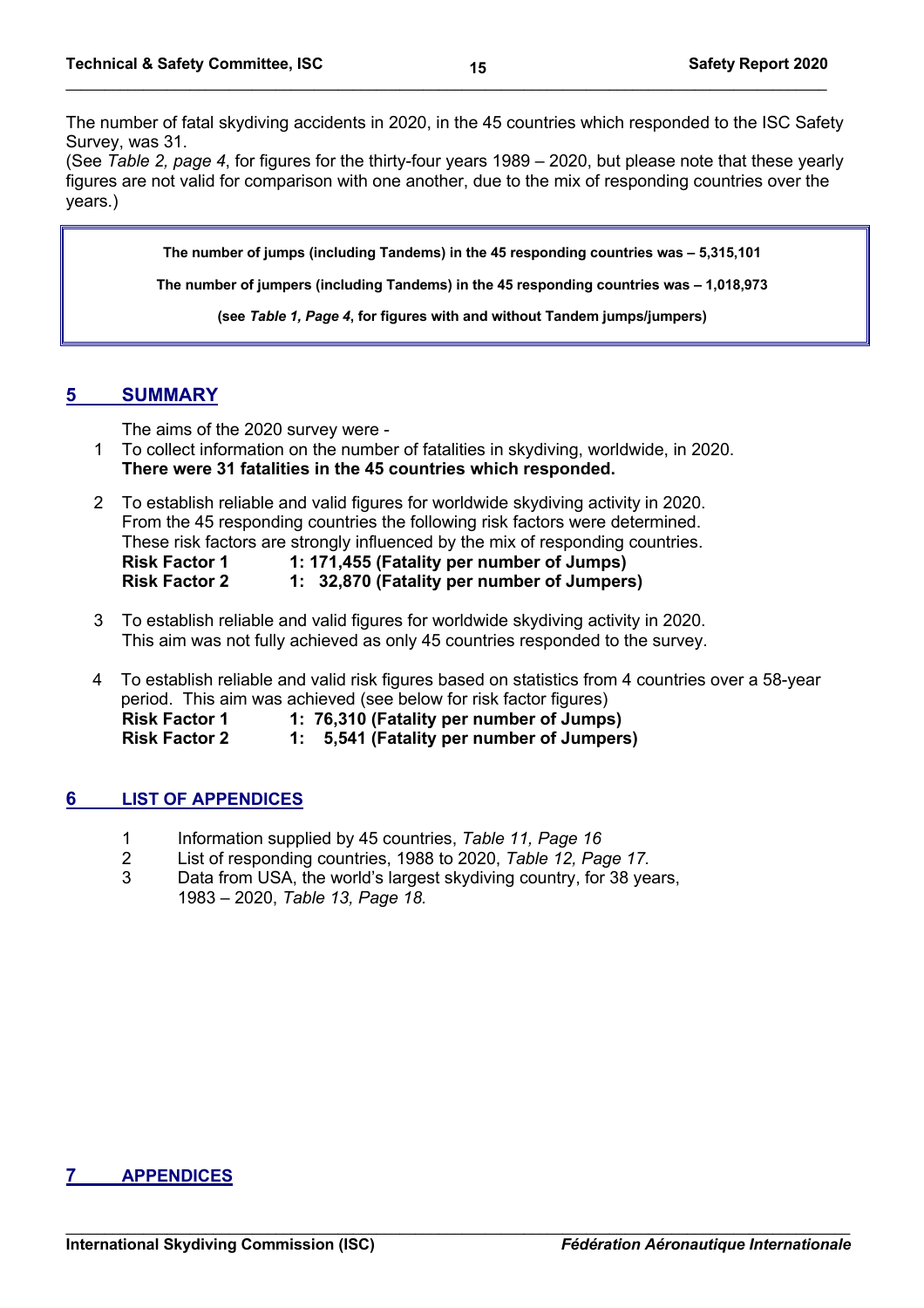# *Appendix 1, Table 11, 2020*

| Appendix I, Table II, 2020<br><b>Safety Survey 2020</b> | <b>Question 1</b> |                            |                |       | <b>Question 2</b> |                   |     | <b>Question 3</b> |              | Ques, 8       |                       |              |             |  |  |
|---------------------------------------------------------|-------------------|----------------------------|----------------|-------|-------------------|-------------------|-----|-------------------|--------------|---------------|-----------------------|--------------|-------------|--|--|
|                                                         |                   | <b>First Jumps made by</b> |                |       |                   | % of 1st Jumps on |     |                   | AAD use by % |               | <b>RSL on Reserve</b> |              |             |  |  |
| <b>COUNTRY</b>                                          | stat. line        | <b>AFF</b>                 | tandem         | Round | Sq.               | Round             | Sq. | <b>Student</b>    | Interm.      | <b>Expert</b> | <b>Stud</b>           | <b>Inter</b> | Exp         |  |  |
|                                                         | or IAD            |                            |                | main  | main              | res               | res |                   |              |               | %                     | %            | %           |  |  |
| Argentina                                               | 5                 | 12                         | 550            |       | 100               |                   | 100 | 100               | 70           | 95            | 100                   | 70           | 70          |  |  |
| Australia                                               | 5                 | 428                        | 77128          |       | 100               |                   | 100 | 100               | 100          | 92            | 100                   |              | unknown     |  |  |
| Austria                                                 | 59                | 136                        | n/a            |       | 100               |                   | 100 | 100               | 95           | 80            | 100                   | 70           | 70          |  |  |
| Belgium                                                 | $\mathbf{0}$      | 293                        | 8645           |       | 100               |                   | 100 | 100               | 100          | 100           | 100                   | 72           | 58          |  |  |
| <b>Brasil</b>                                           | 60                | 850                        | 0              |       | 100               |                   | 100 | 100               | 100          | 100           | 25                    | 50           | 25          |  |  |
| <b>Bulgaria</b>                                         | 21                | 19                         | $\overline{c}$ |       | 100               |                   | 100 | 100               | 100          | 98            | 100                   | 100          | 86          |  |  |
| Canada                                                  |                   | no data                    |                |       | 100               |                   | 100 | 100               | 95           | 90            | 100                   |              |             |  |  |
| Chile                                                   | $\mathbf{0}$      | 55                         | 12             |       | 100               |                   | 100 | 100               | 95           | 100           | 100                   | 70           | 75          |  |  |
| China                                                   |                   |                            |                |       | 100               |                   | 100 | 100               | 100          | 100           | 100                   |              |             |  |  |
| Czech Rep                                               | 905               | 297                        | 12663          | 30    | 70                | 40                | 60  | 100               | 100          | 95            | 100                   | 90           | 40          |  |  |
| Denmark                                                 | 2065              | 0                          | 977            |       | 100               |                   | 100 | 100               | 100          | 98            | 100                   | 98           | 96          |  |  |
| Finland                                                 | 392               | 66                         | 1546           |       | 100               |                   | 100 | 100               | 100          | 98            | 100                   | 100          | 95          |  |  |
| France                                                  | 2310              | 19559                      | 33616          |       | 100               |                   | 100 | 100               | 100          | 100           | 100                   | 100          | 100         |  |  |
| Germany                                                 | 61                | 778                        | 0              |       | 100               |                   | 100 | 100               | 99           | 99            | 100                   | 40           | 75          |  |  |
| Guatemala                                               | $\mathbf{0}$      | 0                          | $\mathbf 0$    | 100   |                   |                   |     | 100               | 100          | 100           | 100                   | 90           | 90          |  |  |
| Hong Kong, China                                        |                   | No activity in 2020        |                |       |                   |                   |     |                   |              |               |                       |              |             |  |  |
| Hungary                                                 | 10                | 52                         |                |       | 100               |                   | 100 | 100               | 100          | 98            | 100                   | 80           | 70          |  |  |
| India                                                   |                   | No activity in 2020        |                |       |                   |                   |     |                   |              |               |                       |              |             |  |  |
| Indonesia                                               | $\mathbf{0}$      | 100                        | 0              |       | 100               |                   | 100 | 100               | 100          | 95            | 75                    | 75           | 75          |  |  |
| Ireland                                                 | 96                | 64                         | 593            |       | 100               |                   | 100 | 100               | 100          | 100           | 100                   | 100          | 90          |  |  |
| Israel                                                  | $\pmb{0}$         | 150                        | 21000          |       | 100               |                   | 100 | 100               | 100          | 100           | 100                   | 100          | ??          |  |  |
| Italy                                                   | 200               | 0                          | 0              | 50    | 50                | 50                | 50  | 50                | 100          | 100           | 50                    | 100          | 98          |  |  |
| Kazakhstan                                              | 225               | 15                         | 8              | 100   |                   |                   |     | 100               | 100          | 100           | $\mathbf{0}$          | $\mathbf 0$  | $\mathbf 0$ |  |  |
| Lithuania                                               | 887               | 540                        | 5084           |       | 100               |                   | 100 | 100               | 100          | 100           | 100                   | 100          | 90          |  |  |
| Luxembourg                                              | 15                | 100                        | 0              |       | 100               |                   | 100 | 100               | 100          | 100           | 100                   | 20           | 20          |  |  |
| Mexico                                                  | $\mathbf{0}$      | 134                        | 26170          |       | 100               |                   | 100 | 100               | 98           | 97            | 99                    | 99           | 92          |  |  |
| Moldova                                                 | 168               | 611                        | 834            |       | 100               |                   |     | 100               | 100          | 100           | 100                   | 100          | 60          |  |  |
| Netherlands                                             | 446               | 313                        | 14491          | 2     | 98                | 2                 | 98  | 100               | 100          | 100           | 100                   | 99           | 97          |  |  |
| New Zealand                                             | $\mathbf{0}$      | 162                        | 43613          |       | 100               |                   | 100 | 100               | 100          | 99            | 100                   |              | unknown     |  |  |
| Norway                                                  | 162               | 359                        | 2308           |       | 100               |                   | 100 | 100               | 100          | 100           | 100                   | 97           | 94          |  |  |
| Paraguay                                                | 15                | 20                         | 216            |       | 100               |                   | 100 | 100               | 100          | 100           | 100                   | 100          | 100         |  |  |
| Peru                                                    |                   | No data                    |                |       |                   | No data           |     |                   | No data      |               |                       |              |             |  |  |
| Poland                                                  | 90                | 230                        | 100            | $10$  | 90                |                   |     | 100               | 90           | 90            | 100                   | 90           | 90          |  |  |
| Portugal                                                | 210               | 420                        | 4500           |       | 100               |                   | 100 | 100               | 100          | 100           | $\mathbf{0}$          | $\mathbf{0}$ | $\mathbf 0$ |  |  |
| Russia                                                  | 25,618            | 3,741                      | 19,614         | 86    | 14                | 86                | 14  | 100               | 100          | 100           | 100                   | 80           | $\pmb{0}$   |  |  |
| Slovakia                                                | 125               | 45                         | 3102           |       | 100               | $\overline{2}$    | 98  | 100               | 100          | 99            | 100                   | 70           | 50          |  |  |
| South Africa                                            | 246               | 72                         | 6054           |       | 100               |                   | 100 | 100               | 90.6         | 85.1          | 100                   | 20           | 10          |  |  |
| Spain                                                   | 10                | 135                        |                |       | 100               |                   | 100 | 100               | 100          | 100           | 100                   | 75           | 25          |  |  |
| Sweden                                                  | 197               | 2169                       | 6202           |       | 100               |                   | 100 | 100               | 100          | 100           | 100                   | 95           | 90          |  |  |
| Switzerland                                             | 129               | 389                        | 6930           |       | 100               |                   | 100 | 100               | 100          | 95            | 100                   | 50           | 20          |  |  |
| Turkey                                                  | $\pmb{0}$         | $\pmb{0}$                  | 0              |       | 100               |                   | 100 | 100               | 100          | 100           | 100                   | 100          | 90          |  |  |
| United Kingdom                                          | 1176              | 592                        | 20214          |       | 100               |                   | 100 | 100               | 100          | 99            | 100                   | 100          | 98          |  |  |
| Uruguay                                                 | $\overline{c}$    | $\pmb{0}$                  | $\mathbf 0$    |       | 100               |                   | 100 | 100               | 72           | 100           | 100                   | 100          | 100         |  |  |
| USA                                                     | 7224              | 35751                      | 385428         |       | 100               |                   | 100 | 100               | 95           | 95            | 100                   | 90           | 80          |  |  |
| Venezuela                                               | 0                 | 6                          | 0              |       | 100               |                   | 100 | 100               | 100          | 100           | 100                   | 80           | 50          |  |  |
| <b>TOTALS</b><br>(45 countries)                         | 43134             | 68663                      | 701601         |       |                   |                   |     |                   |              |               |                       |              |             |  |  |

# *Appendix 2, Table 12, 2020* **Responses to Safety Surveys 1988 – 2020**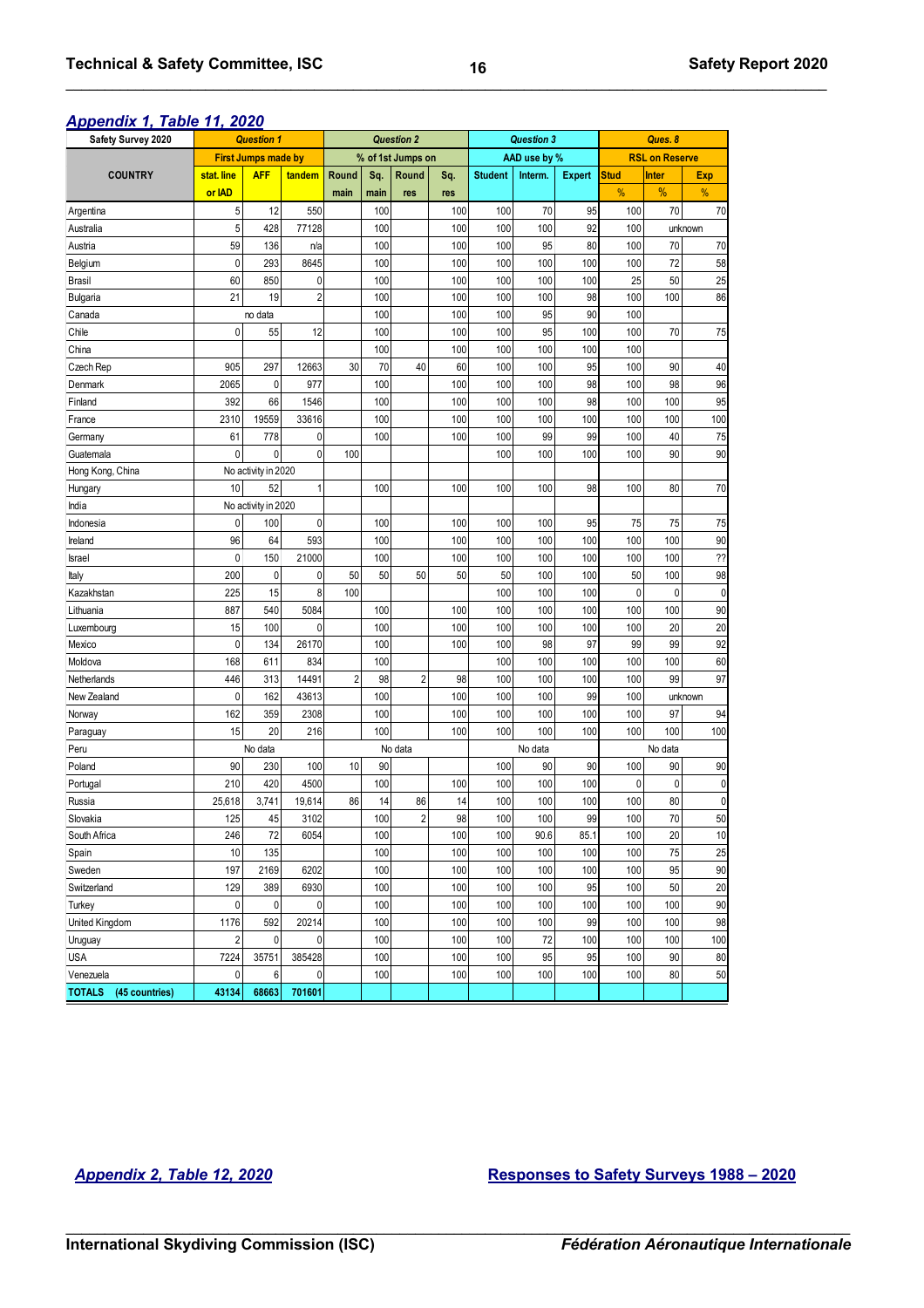# **Technical & Safety Committee, ISC 17 But a a set of the Safety Report 2020**

| Algeria<br>$\mathbf{1}$<br>Argentina<br>1<br>1<br>1<br>1<br>1<br>1<br>1<br>1<br>1<br>٠<br>1<br>1<br>1<br>1<br>1<br>1<br>1<br>1<br>Australia<br>1<br>1<br>$\mathbf{1}$<br>1<br>1<br>$\mathbf{1}$<br>1<br>$\mathbf{1}$<br>$\mathbf{1}$<br>1<br>$\mathbf{1}$<br>$\mathbf{1}$<br>1<br>$\mathbf{1}$<br>1<br>1<br>1<br>1<br>1<br>1<br>1<br>1<br>1<br>1<br>1<br>1<br>1<br>1<br>1<br>1<br>Austria<br>$\mathbf{1}$<br>$\mathbf{1}$<br>$\mathbf{1}$<br>$\mathbf{1}$<br>$\overline{1}$<br>$\mathbf{1}$<br>$\overline{1}$<br>1<br>1<br>1<br>1<br>1<br>1<br>$\mathbf{1}$<br>1<br>1<br>1<br>1<br>1<br>1<br>1<br>1<br>$\mathbf{1}$<br>1<br>1<br>1<br>1<br>1<br>1<br><b>Belarus</b><br>1<br>$\mathbf{1}$<br>1<br>$\mathbf{1}$<br>1<br>1<br>Belgium<br>1<br>1<br>1<br>1<br>1<br>1<br>1<br>1<br>1<br>1<br>1<br>1<br>1<br>1<br>1<br>1<br>1<br>-1<br>1<br>1<br>1<br>1<br><b>Brasil</b><br>1<br>1<br>1<br>1<br>1<br>1<br>1<br>Bulgaria<br>$\overline{1}$<br>1<br>1<br>1<br>1<br>1<br>1<br>1<br>1<br>-1<br>1<br>-1<br>-1<br>1<br>1<br>1<br>1<br>-1<br>1<br>1<br>Canada<br>$\overline{1}$<br>1<br>1<br>1<br>1<br>1<br>1<br>1<br>1<br>1<br>1<br>1<br>1<br>1<br>1<br>$\mathbf{1}$<br>1<br>1<br>1<br>1<br>1<br>1<br>1<br>1<br>1<br>1<br>1<br>1<br>1<br>1<br>Chile<br>1<br>1<br>1<br>China<br>1<br>1<br>1<br>1<br>1<br>1<br>1<br>-1<br>$\mathbf{1}$<br>1<br>1<br>1<br>1<br>1<br>1<br>1<br>1<br>1<br>Croatia<br>$\mathbf{1}$<br>$\mathbf{1}$<br>$\mathbf{1}$<br>Cuba<br>$\mathbf{1}$<br>1<br>Cyprus<br>$\mathbf{1}$<br>1<br>$\mathbf{1}$<br>$\mathbf{1}$<br>1<br>1<br>1<br>1<br>1<br>1<br>1<br>1<br>-1<br>Czechoslovakia<br>$\mathbf{1}$<br>$\mathbf{1}$<br>$\mathbf{1}$<br>1<br>Czech Republic<br>1<br>1<br>1<br>1<br>1<br>1<br>1<br>1<br>1<br>1<br>1<br>1<br>1<br>1<br>1<br>1<br>1<br>-1<br>1<br>1<br>1<br>1<br>1<br>Denmark<br>$\mathbf{1}$<br>$\mathbf{1}$<br>$\mathbf{1}$<br>$\mathbf{1}$<br>1<br>$\mathbf{1}$<br>$\mathbf{1}$<br>$\mathbf{1}$<br>1<br>1<br>1<br>1<br>1<br>1<br>1<br>1<br>1<br>1<br>1<br>1<br>1<br>1<br>1<br>1<br>1<br>-1<br>1<br>1<br>1<br>Egypt<br>1<br>1<br>$\mathbf{1}$<br>$\mathbf{1}$<br>1<br>Estonia<br>1<br>1<br>-1<br>1<br>1<br>$\mathbf{1}$<br>1<br>1<br>1<br>1<br>Finland<br>1<br>1<br>$\mathbf{1}$<br>1<br>$\mathbf{1}$<br>$\mathbf{1}$<br>1<br>1<br>1<br>1<br>1<br>1<br>1<br>1<br>1<br>1<br>1<br>1<br>1<br>1<br>1<br>1<br>1<br>1<br>$\mathbf{1}$<br>1<br>1<br>1<br>-1<br>$\mathbf{1}$<br>$\mathbf{1}$<br>$\overline{1}$<br>$\mathbf{1}$<br>1<br>1<br>1<br>1<br>$\mathbf{1}$<br>France<br>1<br>1<br>1<br>$\mathbf{1}$<br>1<br>1<br>$\mathbf{1}$<br>1<br>$\mathbf{1}$<br>1<br>1<br>1<br>1<br>$\mathbf{1}$<br>1<br>1<br>1<br>1<br><b>GDR</b><br>$\mathbf{1}$<br>1<br>$\mathbf{1}$<br>Germany<br>1<br>1<br>1<br>1<br>1<br>1<br>1<br>1<br>1<br>1<br>1<br>1<br>1<br>1<br>1<br>1<br>1<br>1<br>1<br>1<br>1<br>1<br>1<br>1<br>Greece<br>$\mathbf{1}$<br>1<br>$\mathbf{1}$<br>$\mathbf{1}$<br>$\mathbf{1}$<br>$\mathbf{1}$<br>$\mathbf{1}$<br>1<br>$\mathbf{1}$<br>1<br>1<br>1<br>1<br>1<br>1<br>1<br>1<br>1<br>1<br>1<br>1<br>1<br>Guatemala<br>1<br>1<br>Honduras<br>1<br>Hong Kong, China<br>1<br>1<br>1<br>1<br>1<br>1<br>1<br>1<br>1<br>1<br>$\mathbf{1}$<br>1<br>1<br>1<br>1<br>1<br>1<br>Hungary<br>1<br>1<br>1<br>$\mathbf{1}$<br>1<br>1<br>1<br>1<br>$\mathbf{1}$<br>1<br>1<br>1<br>$\mathbf{1}$<br>$\mathbf{1}$<br>1<br>1<br>1<br>1<br>1<br>1<br>1<br>1<br>1<br>1<br>1<br>1<br>1<br>1<br>1<br>1<br>Iceland<br>$\mathbf{1}$<br>$\overline{1}$<br>$\overline{1}$<br>$\mathbf{1}$<br>$\overline{1}$<br>1<br>1<br>1<br>1<br>1<br>1<br>1<br>$\mathbf{1}$<br>$\mathbf{1}$<br>1<br>India<br>1<br>1<br>1<br>1<br>1<br>1<br>1<br>1<br>1<br>1<br>1<br>1<br>1<br>-1<br>1<br>Indonesia<br>$\mathbf{1}$<br>1<br>1<br>1<br>1<br>1<br>1<br>1<br>1<br>1<br>1<br>1<br>1<br>Ireland<br>1<br>1<br>$\mathbf{1}$<br>1<br>1<br>$\mathbf{1}$<br>1<br>1<br>$\mathbf{1}$<br>$\mathbf{1}$<br>1<br>1<br>1<br>1<br>1<br>1<br>$\mathbf 1$<br>1<br>1<br>1<br>1<br>Israel<br>$\mathbf{1}$<br>$\mathbf{1}$<br>-1<br>1<br>1<br>1<br>1<br>1<br>1<br>$\mathbf{1}$<br>1<br>1<br>1<br>-1<br>Italy<br>1<br>1<br>$\mathbf{1}$<br>1<br>$\mathbf{1}$<br>1<br>1<br>1<br>1<br>1<br>1<br>1<br>1<br>1<br>1<br>1<br>1<br>-1<br>1<br>$\mathbf{1}$<br>Japan<br>$\mathbf{1}$<br>1<br>1<br>1<br>1<br>$\mathbf{1}$<br>1<br>1<br>1<br>1<br>1<br>1<br>1<br>1<br>Kazakhstan<br>1<br>$\mathbf{1}$<br>1<br>1<br>1<br>1<br>1<br>-1<br>1<br>1<br>$\mathbf{1}$<br>$\mathbf{1}$<br>Kenya<br>$\mathbf{1}$<br>$\mathbf{1}$<br>1<br>1<br>$\mathbf{1}$<br>$\mathbf{1}$<br>$\mathbf{1}$<br>1<br>1<br>$\mathbf{1}$<br>1<br>1<br>1<br>1<br>1<br>1<br>1<br>1<br>Korea<br>$\mathbf{1}$<br>1<br>1<br>Latvia<br>1<br>Lithuania<br>$\overline{1}$<br>1<br>1<br>1<br>1<br>1<br>1<br>$\mathbf{1}$<br>Luxembourg<br>$\mathbf{1}$<br>$\mathbf{1}$<br>1<br>1<br>1<br>1<br>1<br>1<br>$\mathbf{1}$<br>1<br>1<br>1<br>$\mathbf{1}$<br>1<br>Macedonia<br>1<br>1<br>1<br>1<br>$\mathbf{1}$<br>1<br>1<br>Malaysia<br>$\mathbf{1}$<br>1<br>Mexico<br>1<br>1<br>1<br>1<br>1<br>-1<br>Mocambique<br>1<br>1<br>1<br>1<br>$\mathbf{1}$<br>1<br>Moldova<br>1<br>1<br>Montenegro<br>1<br>1<br>1<br>1<br>Namibia<br>1<br>1<br>-1<br>$\overline{1}$<br>1<br>Netherlands<br>1<br>1<br>$\mathbf{1}$<br>1<br>1<br>$\mathbf{1}$<br>1<br>$\mathbf{1}$<br>$\mathbf{1}$<br>1<br>1<br>$\overline{1}$<br>1<br>1<br>1<br>1<br>1<br>1<br>1<br>1<br>1<br>1<br>1<br>1<br>$\mathbf{1}$<br>1<br>1<br>1<br>New Zealand<br>$\mathbf{1}$<br>1<br>1<br>1<br>1<br>1<br>1<br>1<br>1<br>1<br>1<br>1<br>$\mathbf{1}$<br>1<br>1<br>1<br>1<br>1<br>1<br>1<br>Norway<br>$\mathbf{1}$<br>$\mathbf{1}$<br>$\mathbf{1}$<br>1<br>1<br>$\mathbf{1}$<br>$\mathbf{1}$<br>1<br>1<br>1<br>1<br>1<br>1<br>1<br>1<br>1<br>$\mathbf{1}$<br>1<br>$\mathbf{1}$<br>1<br>1<br>1<br>1<br>1<br>-1<br>1<br>Paraguay<br>1<br>1<br>1<br>Poland<br>1<br>1<br>1<br>1<br>$\mathbf{1}$<br>$\mathbf{1}$<br>1<br>1<br>1<br>1<br>1<br>1<br>1<br>1<br>1<br>1<br>1<br>1<br>1<br>1<br>1<br>1<br>1<br>-1<br>1<br>1<br>Peru<br>$\overline{1}$<br>$\overline{1}$<br>$\overline{1}$<br>1<br>1<br>Portuga<br>$\overline{1}$<br>1<br>1<br>1<br>1<br>1<br>1<br>1<br>1<br>1<br>1<br>1<br>$\mathbf{1}$<br>1<br>1<br>1<br>1<br>1<br>1<br>1<br>1<br>1<br>-1<br>Qatar<br>1<br>1<br>Romania<br>$\mathbf{1}$<br>$\mathbf{1}$<br>$\mathbf{1}$<br>1<br>Russia - USSR<br>$\mathbf{1}$<br>$\mathbf{1}$<br>$\mathbf{1}$<br>$\mathbf{1}$<br>1<br>$\mathbf{1}$<br>1<br>1<br>1<br>$\mathbf{1}$<br>1<br>$\mathbf{1}$<br>1<br>-1<br>$\mathbf{1}$<br>Saudi Arabia<br>$\overline{1}$<br>1<br>1<br>1<br>1<br>$\mathbf{1}$<br>1<br>$\mathbf{1}$<br>$\mathbf{1}$<br>$\mathbf{1}$<br>1<br>$\mathbf{1}$<br>Serbia<br>1<br>1<br>$\mathbf{1}$<br>$\mathbf{1}$<br>1<br>Serbia & Montenegro<br>$\mathbf{1}$<br>1<br>1<br>Singapore<br>$\overline{1}$<br>Slovak Republic<br>$\mathbf{1}$<br>$\mathbf{1}$<br>$\mathbf{1}$<br>$\mathbf{1}$<br>$\mathbf{1}$<br>$\mathbf{1}$<br>$\mathbf{1}$<br>$\mathbf{1}$<br>1<br>$\mathbf{1}$<br>1<br>1<br>1<br>1<br>1<br>1<br>1<br>$\mathbf{1}$<br>$\mathbf{1}$<br>1<br>$\mathbf{1}$<br>1<br>1<br>1<br>1<br>1<br>Slovenia<br>$\mathbf{1}$<br>$\mathbf{1}$<br>1<br>1<br>1<br>$\mathbf{1}$<br>$\mathbf{1}$<br>1<br>1<br>1<br>1<br>$\mathbf{1}$<br>1<br>South Africa<br>$\overline{1}$<br>$\mathbf{1}$<br>$\mathbf{1}$<br>$\mathbf{1}$<br>$\mathbf{1}$<br>$\mathbf{1}$<br>1<br>1<br>$\mathbf{1}$<br>$\mathbf{1}$<br>$\mathbf{1}$<br>$\mathbf{1}$<br>$\mathbf{1}$<br>$\mathbf{1}$<br>$\mathbf{1}$<br>1<br>1<br>1<br>$\mathbf{1}$<br>$\mathbf{1}$<br>1<br>1<br>Spain<br>1<br>1<br>1<br>1<br>1<br>$\mathbf{1}$<br>1<br>$\mathbf{1}$<br>$\mathbf{1}$<br>$\mathbf{1}$<br>$\mathbf{1}$<br>$\mathbf{1}$<br>1<br>$\mathbf{1}$<br>$\mathbf{1}$<br>$\mathbf{1}$<br>1<br>1<br>1<br>1<br>1<br>1<br>1<br>1<br>$\mathbf{1}$<br>1<br>1<br>$\mathbf{1}$<br>$\mathbf{1}$<br>$\mathbf{1}$<br>1<br>1<br>1<br>1<br>$\mathbf{1}$<br>$\mathbf{1}$<br>Sweden<br>1<br>$\mathbf{1}$<br>1<br>$\mathbf{1}$<br>$\mathbf{1}$<br>1<br>$\mathbf{1}$<br>$\mathbf{1}$<br>$\mathbf{1}$<br>$\mathbf{1}$<br>$\mathbf{1}$<br>$\mathbf{1}$<br>1<br>$\mathbf{1}$<br>$\mathbf{1}$<br>$\mathbf{1}$<br>1<br>1<br>1<br>1<br>1<br>$\mathbf{1}$<br>$\mathbf{1}$<br>$\mathbf{1}$<br>1<br>Switzerland<br>$\mathbf{1}$<br>$\mathbf{1}$<br>$\mathbf{1}$<br>$\overline{1}$<br>$\mathbf{1}$<br>$\mathbf{1}$<br>$\overline{1}$<br>$\mathbf{1}$<br>$\mathbf{1}$<br>$\mathbf{1}$<br>$\mathbf{1}$<br>$\mathbf{1}$<br>$\overline{1}$<br>$\mathbf{1}$<br>$\overline{1}$<br>$\mathbf{1}$<br>$\overline{1}$<br>$\mathbf{1}$<br>1<br>1<br>$\mathbf{1}$<br>$\overline{1}$<br>$\overline{1}$<br>1<br>1<br>$\mathbf{1}$<br>Thailand<br>$^\star$<br>$\star$<br>×<br>$\mathbf{1}$<br>$\star$<br>*<br>1<br>1<br>1<br>1<br>*<br>*<br>Turkey | <b>COUNTRY</b> | 1988         | 1989         | 1990         | 1991         | 1992         | 1993 | 1994 | 1995         | 1996         | 1997         | 1998         | 1999 | 2000 |              | $2001$ 2002  | 2003         | 2004 | 2005 | 2006 | 2007         | 2008           | 2009 | 2010         | 2011 | 2012 | 2013 2014 |   | 2015 2016 2017 |              |                | 2018 2019  | 2020   |
|---------------------------------------------------------------------------------------------------------------------------------------------------------------------------------------------------------------------------------------------------------------------------------------------------------------------------------------------------------------------------------------------------------------------------------------------------------------------------------------------------------------------------------------------------------------------------------------------------------------------------------------------------------------------------------------------------------------------------------------------------------------------------------------------------------------------------------------------------------------------------------------------------------------------------------------------------------------------------------------------------------------------------------------------------------------------------------------------------------------------------------------------------------------------------------------------------------------------------------------------------------------------------------------------------------------------------------------------------------------------------------------------------------------------------------------------------------------------------------------------------------------------------------------------------------------------------------------------------------------------------------------------------------------------------------------------------------------------------------------------------------------------------------------------------------------------------------------------------------------------------------------------------------------------------------------------------------------------------------------------------------------------------------------------------------------------------------------------------------------------------------------------------------------------------------------------------------------------------------------------------------------------------------------------------------------------------------------------------------------------------------------------------------------------------------------------------------------------------------------------------------------------------------------------------------------------------------------------------------------------------------------------------------------------------------------------------------------------------------------------------------------------------------------------------------------------------------------------------------------------------------------------------------------------------------------------------------------------------------------------------------------------------------------------------------------------------------------------------------------------------------------------------------------------------------------------------------------------------------------------------------------------------------------------------------------------------------------------------------------------------------------------------------------------------------------------------------------------------------------------------------------------------------------------------------------------------------------------------------------------------------------------------------------------------------------------------------------------------------------------------------------------------------------------------------------------------------------------------------------------------------------------------------------------------------------------------------------------------------------------------------------------------------------------------------------------------------------------------------------------------------------------------------------------------------------------------------------------------------------------------------------------------------------------------------------------------------------------------------------------------------------------------------------------------------------------------------------------------------------------------------------------------------------------------------------------------------------------------------------------------------------------------------------------------------------------------------------------------------------------------------------------------------------------------------------------------------------------------------------------------------------------------------------------------------------------------------------------------------------------------------------------------------------------------------------------------------------------------------------------------------------------------------------------------------------------------------------------------------------------------------------------------------------------------------------------------------------------------------------------------------------------------------------------------------------------------------------------------------------------------------------------------------------------------------------------------------------------------------------------------------------------------------------------------------------------------------------------------------------------------------------------------------------------------------------------------------------------------------------------------------------------------------------------------------------------------------------------------------------------------------------------------------------------------------------------------------------------------------------------------------------------------------------------------------------------------------------------------------------------------------------------------------------------------------------------------------------------------------------------------------------------------------------------------------------------------------------------------------------------------------------------------------------------------------------------------------------------------------------------------------------------------------------------------------------------------------------------------------------------------------------------------------------------------------------------------------------------------------------------------------------------------------------------------------------------------------------------------------------------------------------------------------------------------------------------------------------------------------------------------------------------------------------------------------------------------------------------------------------------------------------------------------------------------------------------------------------------------------------------------------------------------------------------------------------------------------------------------------------------------------------------------------------------------------------------------------------------------------------------------------------------------------------------------------------------------------------------------------------------------------------------------------------------------------------------------------------------------------------------------------------------------------------------------------------------------------------------------------------------------------------------------------------------------------------------------------------------------------------------------------------------------------------------------------------------------------------------------------------------------------------------------------------------------------------------------------------------------------------------------------------------------------------------------------------------------------------------------------------------------------------------------------------------------------------------------------------------------------------------------------------------------------------------------------------------------------------------|----------------|--------------|--------------|--------------|--------------|--------------|------|------|--------------|--------------|--------------|--------------|------|------|--------------|--------------|--------------|------|------|------|--------------|----------------|------|--------------|------|------|-----------|---|----------------|--------------|----------------|------------|--------|
|                                                                                                                                                                                                                                                                                                                                                                                                                                                                                                                                                                                                                                                                                                                                                                                                                                                                                                                                                                                                                                                                                                                                                                                                                                                                                                                                                                                                                                                                                                                                                                                                                                                                                                                                                                                                                                                                                                                                                                                                                                                                                                                                                                                                                                                                                                                                                                                                                                                                                                                                                                                                                                                                                                                                                                                                                                                                                                                                                                                                                                                                                                                                                                                                                                                                                                                                                                                                                                                                                                                                                                                                                                                                                                                                                                                                                                                                                                                                                                                                                                                                                                                                                                                                                                                                                                                                                                                                                                                                                                                                                                                                                                                                                                                                                                                                                                                                                                                                                                                                                                                                                                                                                                                                                                                                                                                                                                                                                                                                                                                                                                                                                                                                                                                                                                                                                                                                                                                                                                                                                                                                                                                                                                                                                                                                                                                                                                                                                                                                                                                                                                                                                                                                                                                                                                                                                                                                                                                                                                                                                                                                                                                                                                                                                                                                                                                                                                                                                                                                                                                                                                                                                                                                                                                                                                                                                                                                                                                                                                                                                                                                                                                                                                                                                                                                                                                                                                                                                                                                                                                                                                                                                                                                                                                     |                |              |              |              |              |              |      |      |              |              |              |              |      |      |              |              |              |      |      |      |              |                |      |              |      |      |           |   |                |              |                |            |        |
|                                                                                                                                                                                                                                                                                                                                                                                                                                                                                                                                                                                                                                                                                                                                                                                                                                                                                                                                                                                                                                                                                                                                                                                                                                                                                                                                                                                                                                                                                                                                                                                                                                                                                                                                                                                                                                                                                                                                                                                                                                                                                                                                                                                                                                                                                                                                                                                                                                                                                                                                                                                                                                                                                                                                                                                                                                                                                                                                                                                                                                                                                                                                                                                                                                                                                                                                                                                                                                                                                                                                                                                                                                                                                                                                                                                                                                                                                                                                                                                                                                                                                                                                                                                                                                                                                                                                                                                                                                                                                                                                                                                                                                                                                                                                                                                                                                                                                                                                                                                                                                                                                                                                                                                                                                                                                                                                                                                                                                                                                                                                                                                                                                                                                                                                                                                                                                                                                                                                                                                                                                                                                                                                                                                                                                                                                                                                                                                                                                                                                                                                                                                                                                                                                                                                                                                                                                                                                                                                                                                                                                                                                                                                                                                                                                                                                                                                                                                                                                                                                                                                                                                                                                                                                                                                                                                                                                                                                                                                                                                                                                                                                                                                                                                                                                                                                                                                                                                                                                                                                                                                                                                                                                                                                                                     |                |              |              |              |              |              |      |      |              |              |              |              |      |      |              |              |              |      |      |      |              |                |      |              |      |      |           |   |                |              | 1              | 1          | 1      |
|                                                                                                                                                                                                                                                                                                                                                                                                                                                                                                                                                                                                                                                                                                                                                                                                                                                                                                                                                                                                                                                                                                                                                                                                                                                                                                                                                                                                                                                                                                                                                                                                                                                                                                                                                                                                                                                                                                                                                                                                                                                                                                                                                                                                                                                                                                                                                                                                                                                                                                                                                                                                                                                                                                                                                                                                                                                                                                                                                                                                                                                                                                                                                                                                                                                                                                                                                                                                                                                                                                                                                                                                                                                                                                                                                                                                                                                                                                                                                                                                                                                                                                                                                                                                                                                                                                                                                                                                                                                                                                                                                                                                                                                                                                                                                                                                                                                                                                                                                                                                                                                                                                                                                                                                                                                                                                                                                                                                                                                                                                                                                                                                                                                                                                                                                                                                                                                                                                                                                                                                                                                                                                                                                                                                                                                                                                                                                                                                                                                                                                                                                                                                                                                                                                                                                                                                                                                                                                                                                                                                                                                                                                                                                                                                                                                                                                                                                                                                                                                                                                                                                                                                                                                                                                                                                                                                                                                                                                                                                                                                                                                                                                                                                                                                                                                                                                                                                                                                                                                                                                                                                                                                                                                                                                                     |                |              |              |              |              |              |      |      |              |              |              |              |      |      |              |              |              |      |      |      |              |                |      |              |      |      |           |   |                |              | 1              | 1          | 1      |
|                                                                                                                                                                                                                                                                                                                                                                                                                                                                                                                                                                                                                                                                                                                                                                                                                                                                                                                                                                                                                                                                                                                                                                                                                                                                                                                                                                                                                                                                                                                                                                                                                                                                                                                                                                                                                                                                                                                                                                                                                                                                                                                                                                                                                                                                                                                                                                                                                                                                                                                                                                                                                                                                                                                                                                                                                                                                                                                                                                                                                                                                                                                                                                                                                                                                                                                                                                                                                                                                                                                                                                                                                                                                                                                                                                                                                                                                                                                                                                                                                                                                                                                                                                                                                                                                                                                                                                                                                                                                                                                                                                                                                                                                                                                                                                                                                                                                                                                                                                                                                                                                                                                                                                                                                                                                                                                                                                                                                                                                                                                                                                                                                                                                                                                                                                                                                                                                                                                                                                                                                                                                                                                                                                                                                                                                                                                                                                                                                                                                                                                                                                                                                                                                                                                                                                                                                                                                                                                                                                                                                                                                                                                                                                                                                                                                                                                                                                                                                                                                                                                                                                                                                                                                                                                                                                                                                                                                                                                                                                                                                                                                                                                                                                                                                                                                                                                                                                                                                                                                                                                                                                                                                                                                                                                     |                |              |              |              |              |              |      |      |              |              |              |              |      |      |              |              |              |      |      |      |              |                |      |              |      |      |           |   |                |              | 1              | 1          | 1      |
|                                                                                                                                                                                                                                                                                                                                                                                                                                                                                                                                                                                                                                                                                                                                                                                                                                                                                                                                                                                                                                                                                                                                                                                                                                                                                                                                                                                                                                                                                                                                                                                                                                                                                                                                                                                                                                                                                                                                                                                                                                                                                                                                                                                                                                                                                                                                                                                                                                                                                                                                                                                                                                                                                                                                                                                                                                                                                                                                                                                                                                                                                                                                                                                                                                                                                                                                                                                                                                                                                                                                                                                                                                                                                                                                                                                                                                                                                                                                                                                                                                                                                                                                                                                                                                                                                                                                                                                                                                                                                                                                                                                                                                                                                                                                                                                                                                                                                                                                                                                                                                                                                                                                                                                                                                                                                                                                                                                                                                                                                                                                                                                                                                                                                                                                                                                                                                                                                                                                                                                                                                                                                                                                                                                                                                                                                                                                                                                                                                                                                                                                                                                                                                                                                                                                                                                                                                                                                                                                                                                                                                                                                                                                                                                                                                                                                                                                                                                                                                                                                                                                                                                                                                                                                                                                                                                                                                                                                                                                                                                                                                                                                                                                                                                                                                                                                                                                                                                                                                                                                                                                                                                                                                                                                                                     |                |              |              |              |              |              |      |      |              |              |              |              |      |      |              |              |              |      |      |      |              |                |      |              |      |      |           |   |                |              |                |            |        |
|                                                                                                                                                                                                                                                                                                                                                                                                                                                                                                                                                                                                                                                                                                                                                                                                                                                                                                                                                                                                                                                                                                                                                                                                                                                                                                                                                                                                                                                                                                                                                                                                                                                                                                                                                                                                                                                                                                                                                                                                                                                                                                                                                                                                                                                                                                                                                                                                                                                                                                                                                                                                                                                                                                                                                                                                                                                                                                                                                                                                                                                                                                                                                                                                                                                                                                                                                                                                                                                                                                                                                                                                                                                                                                                                                                                                                                                                                                                                                                                                                                                                                                                                                                                                                                                                                                                                                                                                                                                                                                                                                                                                                                                                                                                                                                                                                                                                                                                                                                                                                                                                                                                                                                                                                                                                                                                                                                                                                                                                                                                                                                                                                                                                                                                                                                                                                                                                                                                                                                                                                                                                                                                                                                                                                                                                                                                                                                                                                                                                                                                                                                                                                                                                                                                                                                                                                                                                                                                                                                                                                                                                                                                                                                                                                                                                                                                                                                                                                                                                                                                                                                                                                                                                                                                                                                                                                                                                                                                                                                                                                                                                                                                                                                                                                                                                                                                                                                                                                                                                                                                                                                                                                                                                                                                     |                |              |              |              |              |              |      |      |              |              |              |              |      |      |              |              |              |      |      |      |              |                |      |              |      |      |           |   |                |              | 1              | 1          | 1      |
|                                                                                                                                                                                                                                                                                                                                                                                                                                                                                                                                                                                                                                                                                                                                                                                                                                                                                                                                                                                                                                                                                                                                                                                                                                                                                                                                                                                                                                                                                                                                                                                                                                                                                                                                                                                                                                                                                                                                                                                                                                                                                                                                                                                                                                                                                                                                                                                                                                                                                                                                                                                                                                                                                                                                                                                                                                                                                                                                                                                                                                                                                                                                                                                                                                                                                                                                                                                                                                                                                                                                                                                                                                                                                                                                                                                                                                                                                                                                                                                                                                                                                                                                                                                                                                                                                                                                                                                                                                                                                                                                                                                                                                                                                                                                                                                                                                                                                                                                                                                                                                                                                                                                                                                                                                                                                                                                                                                                                                                                                                                                                                                                                                                                                                                                                                                                                                                                                                                                                                                                                                                                                                                                                                                                                                                                                                                                                                                                                                                                                                                                                                                                                                                                                                                                                                                                                                                                                                                                                                                                                                                                                                                                                                                                                                                                                                                                                                                                                                                                                                                                                                                                                                                                                                                                                                                                                                                                                                                                                                                                                                                                                                                                                                                                                                                                                                                                                                                                                                                                                                                                                                                                                                                                                                                     |                |              |              |              |              |              |      |      |              |              |              |              |      |      |              |              |              |      |      |      |              |                |      |              |      |      |           |   |                |              |                | 1          | 1      |
|                                                                                                                                                                                                                                                                                                                                                                                                                                                                                                                                                                                                                                                                                                                                                                                                                                                                                                                                                                                                                                                                                                                                                                                                                                                                                                                                                                                                                                                                                                                                                                                                                                                                                                                                                                                                                                                                                                                                                                                                                                                                                                                                                                                                                                                                                                                                                                                                                                                                                                                                                                                                                                                                                                                                                                                                                                                                                                                                                                                                                                                                                                                                                                                                                                                                                                                                                                                                                                                                                                                                                                                                                                                                                                                                                                                                                                                                                                                                                                                                                                                                                                                                                                                                                                                                                                                                                                                                                                                                                                                                                                                                                                                                                                                                                                                                                                                                                                                                                                                                                                                                                                                                                                                                                                                                                                                                                                                                                                                                                                                                                                                                                                                                                                                                                                                                                                                                                                                                                                                                                                                                                                                                                                                                                                                                                                                                                                                                                                                                                                                                                                                                                                                                                                                                                                                                                                                                                                                                                                                                                                                                                                                                                                                                                                                                                                                                                                                                                                                                                                                                                                                                                                                                                                                                                                                                                                                                                                                                                                                                                                                                                                                                                                                                                                                                                                                                                                                                                                                                                                                                                                                                                                                                                                                     |                |              |              |              |              |              |      |      |              |              |              |              |      |      |              |              |              |      |      |      |              |                |      |              |      |      |           |   |                |              | 1              | 1          | 1      |
|                                                                                                                                                                                                                                                                                                                                                                                                                                                                                                                                                                                                                                                                                                                                                                                                                                                                                                                                                                                                                                                                                                                                                                                                                                                                                                                                                                                                                                                                                                                                                                                                                                                                                                                                                                                                                                                                                                                                                                                                                                                                                                                                                                                                                                                                                                                                                                                                                                                                                                                                                                                                                                                                                                                                                                                                                                                                                                                                                                                                                                                                                                                                                                                                                                                                                                                                                                                                                                                                                                                                                                                                                                                                                                                                                                                                                                                                                                                                                                                                                                                                                                                                                                                                                                                                                                                                                                                                                                                                                                                                                                                                                                                                                                                                                                                                                                                                                                                                                                                                                                                                                                                                                                                                                                                                                                                                                                                                                                                                                                                                                                                                                                                                                                                                                                                                                                                                                                                                                                                                                                                                                                                                                                                                                                                                                                                                                                                                                                                                                                                                                                                                                                                                                                                                                                                                                                                                                                                                                                                                                                                                                                                                                                                                                                                                                                                                                                                                                                                                                                                                                                                                                                                                                                                                                                                                                                                                                                                                                                                                                                                                                                                                                                                                                                                                                                                                                                                                                                                                                                                                                                                                                                                                                                                     |                |              |              |              |              |              |      |      |              |              |              |              |      |      |              |              |              |      |      |      |              |                |      |              |      |      |           |   |                |              | 1              | 1          | 1      |
|                                                                                                                                                                                                                                                                                                                                                                                                                                                                                                                                                                                                                                                                                                                                                                                                                                                                                                                                                                                                                                                                                                                                                                                                                                                                                                                                                                                                                                                                                                                                                                                                                                                                                                                                                                                                                                                                                                                                                                                                                                                                                                                                                                                                                                                                                                                                                                                                                                                                                                                                                                                                                                                                                                                                                                                                                                                                                                                                                                                                                                                                                                                                                                                                                                                                                                                                                                                                                                                                                                                                                                                                                                                                                                                                                                                                                                                                                                                                                                                                                                                                                                                                                                                                                                                                                                                                                                                                                                                                                                                                                                                                                                                                                                                                                                                                                                                                                                                                                                                                                                                                                                                                                                                                                                                                                                                                                                                                                                                                                                                                                                                                                                                                                                                                                                                                                                                                                                                                                                                                                                                                                                                                                                                                                                                                                                                                                                                                                                                                                                                                                                                                                                                                                                                                                                                                                                                                                                                                                                                                                                                                                                                                                                                                                                                                                                                                                                                                                                                                                                                                                                                                                                                                                                                                                                                                                                                                                                                                                                                                                                                                                                                                                                                                                                                                                                                                                                                                                                                                                                                                                                                                                                                                                                                     |                |              |              |              |              |              |      |      |              |              |              |              |      |      |              |              |              |      |      |      |              |                |      |              |      |      |           |   |                |              |                | 1          | 1      |
|                                                                                                                                                                                                                                                                                                                                                                                                                                                                                                                                                                                                                                                                                                                                                                                                                                                                                                                                                                                                                                                                                                                                                                                                                                                                                                                                                                                                                                                                                                                                                                                                                                                                                                                                                                                                                                                                                                                                                                                                                                                                                                                                                                                                                                                                                                                                                                                                                                                                                                                                                                                                                                                                                                                                                                                                                                                                                                                                                                                                                                                                                                                                                                                                                                                                                                                                                                                                                                                                                                                                                                                                                                                                                                                                                                                                                                                                                                                                                                                                                                                                                                                                                                                                                                                                                                                                                                                                                                                                                                                                                                                                                                                                                                                                                                                                                                                                                                                                                                                                                                                                                                                                                                                                                                                                                                                                                                                                                                                                                                                                                                                                                                                                                                                                                                                                                                                                                                                                                                                                                                                                                                                                                                                                                                                                                                                                                                                                                                                                                                                                                                                                                                                                                                                                                                                                                                                                                                                                                                                                                                                                                                                                                                                                                                                                                                                                                                                                                                                                                                                                                                                                                                                                                                                                                                                                                                                                                                                                                                                                                                                                                                                                                                                                                                                                                                                                                                                                                                                                                                                                                                                                                                                                                                                     |                |              |              |              |              |              |      |      |              |              |              |              |      |      |              |              |              |      |      |      |              |                |      |              |      |      |           |   |                |              |                |            | 1      |
|                                                                                                                                                                                                                                                                                                                                                                                                                                                                                                                                                                                                                                                                                                                                                                                                                                                                                                                                                                                                                                                                                                                                                                                                                                                                                                                                                                                                                                                                                                                                                                                                                                                                                                                                                                                                                                                                                                                                                                                                                                                                                                                                                                                                                                                                                                                                                                                                                                                                                                                                                                                                                                                                                                                                                                                                                                                                                                                                                                                                                                                                                                                                                                                                                                                                                                                                                                                                                                                                                                                                                                                                                                                                                                                                                                                                                                                                                                                                                                                                                                                                                                                                                                                                                                                                                                                                                                                                                                                                                                                                                                                                                                                                                                                                                                                                                                                                                                                                                                                                                                                                                                                                                                                                                                                                                                                                                                                                                                                                                                                                                                                                                                                                                                                                                                                                                                                                                                                                                                                                                                                                                                                                                                                                                                                                                                                                                                                                                                                                                                                                                                                                                                                                                                                                                                                                                                                                                                                                                                                                                                                                                                                                                                                                                                                                                                                                                                                                                                                                                                                                                                                                                                                                                                                                                                                                                                                                                                                                                                                                                                                                                                                                                                                                                                                                                                                                                                                                                                                                                                                                                                                                                                                                                                                     |                |              |              |              |              |              |      |      |              |              |              |              |      |      |              |              |              |      |      |      |              |                |      |              |      |      |           |   |                |              |                |            |        |
|                                                                                                                                                                                                                                                                                                                                                                                                                                                                                                                                                                                                                                                                                                                                                                                                                                                                                                                                                                                                                                                                                                                                                                                                                                                                                                                                                                                                                                                                                                                                                                                                                                                                                                                                                                                                                                                                                                                                                                                                                                                                                                                                                                                                                                                                                                                                                                                                                                                                                                                                                                                                                                                                                                                                                                                                                                                                                                                                                                                                                                                                                                                                                                                                                                                                                                                                                                                                                                                                                                                                                                                                                                                                                                                                                                                                                                                                                                                                                                                                                                                                                                                                                                                                                                                                                                                                                                                                                                                                                                                                                                                                                                                                                                                                                                                                                                                                                                                                                                                                                                                                                                                                                                                                                                                                                                                                                                                                                                                                                                                                                                                                                                                                                                                                                                                                                                                                                                                                                                                                                                                                                                                                                                                                                                                                                                                                                                                                                                                                                                                                                                                                                                                                                                                                                                                                                                                                                                                                                                                                                                                                                                                                                                                                                                                                                                                                                                                                                                                                                                                                                                                                                                                                                                                                                                                                                                                                                                                                                                                                                                                                                                                                                                                                                                                                                                                                                                                                                                                                                                                                                                                                                                                                                                                     |                |              |              |              |              |              |      |      |              |              |              |              |      |      |              |              |              |      |      |      |              |                |      |              |      |      |           |   |                |              |                | 1          |        |
|                                                                                                                                                                                                                                                                                                                                                                                                                                                                                                                                                                                                                                                                                                                                                                                                                                                                                                                                                                                                                                                                                                                                                                                                                                                                                                                                                                                                                                                                                                                                                                                                                                                                                                                                                                                                                                                                                                                                                                                                                                                                                                                                                                                                                                                                                                                                                                                                                                                                                                                                                                                                                                                                                                                                                                                                                                                                                                                                                                                                                                                                                                                                                                                                                                                                                                                                                                                                                                                                                                                                                                                                                                                                                                                                                                                                                                                                                                                                                                                                                                                                                                                                                                                                                                                                                                                                                                                                                                                                                                                                                                                                                                                                                                                                                                                                                                                                                                                                                                                                                                                                                                                                                                                                                                                                                                                                                                                                                                                                                                                                                                                                                                                                                                                                                                                                                                                                                                                                                                                                                                                                                                                                                                                                                                                                                                                                                                                                                                                                                                                                                                                                                                                                                                                                                                                                                                                                                                                                                                                                                                                                                                                                                                                                                                                                                                                                                                                                                                                                                                                                                                                                                                                                                                                                                                                                                                                                                                                                                                                                                                                                                                                                                                                                                                                                                                                                                                                                                                                                                                                                                                                                                                                                                                                     |                |              |              |              |              |              |      |      |              |              |              |              |      |      |              |              |              |      |      |      |              |                |      |              |      |      |           |   |                |              |                |            |        |
|                                                                                                                                                                                                                                                                                                                                                                                                                                                                                                                                                                                                                                                                                                                                                                                                                                                                                                                                                                                                                                                                                                                                                                                                                                                                                                                                                                                                                                                                                                                                                                                                                                                                                                                                                                                                                                                                                                                                                                                                                                                                                                                                                                                                                                                                                                                                                                                                                                                                                                                                                                                                                                                                                                                                                                                                                                                                                                                                                                                                                                                                                                                                                                                                                                                                                                                                                                                                                                                                                                                                                                                                                                                                                                                                                                                                                                                                                                                                                                                                                                                                                                                                                                                                                                                                                                                                                                                                                                                                                                                                                                                                                                                                                                                                                                                                                                                                                                                                                                                                                                                                                                                                                                                                                                                                                                                                                                                                                                                                                                                                                                                                                                                                                                                                                                                                                                                                                                                                                                                                                                                                                                                                                                                                                                                                                                                                                                                                                                                                                                                                                                                                                                                                                                                                                                                                                                                                                                                                                                                                                                                                                                                                                                                                                                                                                                                                                                                                                                                                                                                                                                                                                                                                                                                                                                                                                                                                                                                                                                                                                                                                                                                                                                                                                                                                                                                                                                                                                                                                                                                                                                                                                                                                                                                     |                |              |              |              |              |              |      |      |              |              |              |              |      |      |              |              |              |      |      |      |              |                |      |              |      |      |           |   |                |              |                | 1          | 1      |
|                                                                                                                                                                                                                                                                                                                                                                                                                                                                                                                                                                                                                                                                                                                                                                                                                                                                                                                                                                                                                                                                                                                                                                                                                                                                                                                                                                                                                                                                                                                                                                                                                                                                                                                                                                                                                                                                                                                                                                                                                                                                                                                                                                                                                                                                                                                                                                                                                                                                                                                                                                                                                                                                                                                                                                                                                                                                                                                                                                                                                                                                                                                                                                                                                                                                                                                                                                                                                                                                                                                                                                                                                                                                                                                                                                                                                                                                                                                                                                                                                                                                                                                                                                                                                                                                                                                                                                                                                                                                                                                                                                                                                                                                                                                                                                                                                                                                                                                                                                                                                                                                                                                                                                                                                                                                                                                                                                                                                                                                                                                                                                                                                                                                                                                                                                                                                                                                                                                                                                                                                                                                                                                                                                                                                                                                                                                                                                                                                                                                                                                                                                                                                                                                                                                                                                                                                                                                                                                                                                                                                                                                                                                                                                                                                                                                                                                                                                                                                                                                                                                                                                                                                                                                                                                                                                                                                                                                                                                                                                                                                                                                                                                                                                                                                                                                                                                                                                                                                                                                                                                                                                                                                                                                                                                     |                |              |              |              |              |              |      |      |              |              |              |              |      |      |              |              |              |      |      |      |              |                |      |              |      |      |           |   |                |              | 1              | 1          | 1      |
|                                                                                                                                                                                                                                                                                                                                                                                                                                                                                                                                                                                                                                                                                                                                                                                                                                                                                                                                                                                                                                                                                                                                                                                                                                                                                                                                                                                                                                                                                                                                                                                                                                                                                                                                                                                                                                                                                                                                                                                                                                                                                                                                                                                                                                                                                                                                                                                                                                                                                                                                                                                                                                                                                                                                                                                                                                                                                                                                                                                                                                                                                                                                                                                                                                                                                                                                                                                                                                                                                                                                                                                                                                                                                                                                                                                                                                                                                                                                                                                                                                                                                                                                                                                                                                                                                                                                                                                                                                                                                                                                                                                                                                                                                                                                                                                                                                                                                                                                                                                                                                                                                                                                                                                                                                                                                                                                                                                                                                                                                                                                                                                                                                                                                                                                                                                                                                                                                                                                                                                                                                                                                                                                                                                                                                                                                                                                                                                                                                                                                                                                                                                                                                                                                                                                                                                                                                                                                                                                                                                                                                                                                                                                                                                                                                                                                                                                                                                                                                                                                                                                                                                                                                                                                                                                                                                                                                                                                                                                                                                                                                                                                                                                                                                                                                                                                                                                                                                                                                                                                                                                                                                                                                                                                                                     |                |              |              |              |              |              |      |      |              |              |              |              |      |      |              |              |              |      |      |      |              |                |      |              |      |      |           |   |                |              | 1              | 1          |        |
|                                                                                                                                                                                                                                                                                                                                                                                                                                                                                                                                                                                                                                                                                                                                                                                                                                                                                                                                                                                                                                                                                                                                                                                                                                                                                                                                                                                                                                                                                                                                                                                                                                                                                                                                                                                                                                                                                                                                                                                                                                                                                                                                                                                                                                                                                                                                                                                                                                                                                                                                                                                                                                                                                                                                                                                                                                                                                                                                                                                                                                                                                                                                                                                                                                                                                                                                                                                                                                                                                                                                                                                                                                                                                                                                                                                                                                                                                                                                                                                                                                                                                                                                                                                                                                                                                                                                                                                                                                                                                                                                                                                                                                                                                                                                                                                                                                                                                                                                                                                                                                                                                                                                                                                                                                                                                                                                                                                                                                                                                                                                                                                                                                                                                                                                                                                                                                                                                                                                                                                                                                                                                                                                                                                                                                                                                                                                                                                                                                                                                                                                                                                                                                                                                                                                                                                                                                                                                                                                                                                                                                                                                                                                                                                                                                                                                                                                                                                                                                                                                                                                                                                                                                                                                                                                                                                                                                                                                                                                                                                                                                                                                                                                                                                                                                                                                                                                                                                                                                                                                                                                                                                                                                                                                                                     |                |              |              |              |              |              |      |      |              |              |              |              |      |      |              |              |              |      |      |      |              |                |      |              |      |      |           |   |                |              |                |            |        |
|                                                                                                                                                                                                                                                                                                                                                                                                                                                                                                                                                                                                                                                                                                                                                                                                                                                                                                                                                                                                                                                                                                                                                                                                                                                                                                                                                                                                                                                                                                                                                                                                                                                                                                                                                                                                                                                                                                                                                                                                                                                                                                                                                                                                                                                                                                                                                                                                                                                                                                                                                                                                                                                                                                                                                                                                                                                                                                                                                                                                                                                                                                                                                                                                                                                                                                                                                                                                                                                                                                                                                                                                                                                                                                                                                                                                                                                                                                                                                                                                                                                                                                                                                                                                                                                                                                                                                                                                                                                                                                                                                                                                                                                                                                                                                                                                                                                                                                                                                                                                                                                                                                                                                                                                                                                                                                                                                                                                                                                                                                                                                                                                                                                                                                                                                                                                                                                                                                                                                                                                                                                                                                                                                                                                                                                                                                                                                                                                                                                                                                                                                                                                                                                                                                                                                                                                                                                                                                                                                                                                                                                                                                                                                                                                                                                                                                                                                                                                                                                                                                                                                                                                                                                                                                                                                                                                                                                                                                                                                                                                                                                                                                                                                                                                                                                                                                                                                                                                                                                                                                                                                                                                                                                                                                                     |                |              |              |              |              |              |      |      |              |              |              |              |      |      |              |              |              |      |      |      |              |                |      |              |      |      |           |   |                |              | 1              | 1          | 1      |
|                                                                                                                                                                                                                                                                                                                                                                                                                                                                                                                                                                                                                                                                                                                                                                                                                                                                                                                                                                                                                                                                                                                                                                                                                                                                                                                                                                                                                                                                                                                                                                                                                                                                                                                                                                                                                                                                                                                                                                                                                                                                                                                                                                                                                                                                                                                                                                                                                                                                                                                                                                                                                                                                                                                                                                                                                                                                                                                                                                                                                                                                                                                                                                                                                                                                                                                                                                                                                                                                                                                                                                                                                                                                                                                                                                                                                                                                                                                                                                                                                                                                                                                                                                                                                                                                                                                                                                                                                                                                                                                                                                                                                                                                                                                                                                                                                                                                                                                                                                                                                                                                                                                                                                                                                                                                                                                                                                                                                                                                                                                                                                                                                                                                                                                                                                                                                                                                                                                                                                                                                                                                                                                                                                                                                                                                                                                                                                                                                                                                                                                                                                                                                                                                                                                                                                                                                                                                                                                                                                                                                                                                                                                                                                                                                                                                                                                                                                                                                                                                                                                                                                                                                                                                                                                                                                                                                                                                                                                                                                                                                                                                                                                                                                                                                                                                                                                                                                                                                                                                                                                                                                                                                                                                                                                     |                |              |              |              |              |              |      |      |              |              |              |              |      |      |              |              |              |      |      |      |              |                |      |              |      |      |           |   |                |              | 1              | 1          | 1      |
|                                                                                                                                                                                                                                                                                                                                                                                                                                                                                                                                                                                                                                                                                                                                                                                                                                                                                                                                                                                                                                                                                                                                                                                                                                                                                                                                                                                                                                                                                                                                                                                                                                                                                                                                                                                                                                                                                                                                                                                                                                                                                                                                                                                                                                                                                                                                                                                                                                                                                                                                                                                                                                                                                                                                                                                                                                                                                                                                                                                                                                                                                                                                                                                                                                                                                                                                                                                                                                                                                                                                                                                                                                                                                                                                                                                                                                                                                                                                                                                                                                                                                                                                                                                                                                                                                                                                                                                                                                                                                                                                                                                                                                                                                                                                                                                                                                                                                                                                                                                                                                                                                                                                                                                                                                                                                                                                                                                                                                                                                                                                                                                                                                                                                                                                                                                                                                                                                                                                                                                                                                                                                                                                                                                                                                                                                                                                                                                                                                                                                                                                                                                                                                                                                                                                                                                                                                                                                                                                                                                                                                                                                                                                                                                                                                                                                                                                                                                                                                                                                                                                                                                                                                                                                                                                                                                                                                                                                                                                                                                                                                                                                                                                                                                                                                                                                                                                                                                                                                                                                                                                                                                                                                                                                                                     |                |              |              |              |              |              |      |      |              |              |              |              |      |      |              |              |              |      |      |      |              |                |      |              |      |      |           |   |                |              |                |            |        |
|                                                                                                                                                                                                                                                                                                                                                                                                                                                                                                                                                                                                                                                                                                                                                                                                                                                                                                                                                                                                                                                                                                                                                                                                                                                                                                                                                                                                                                                                                                                                                                                                                                                                                                                                                                                                                                                                                                                                                                                                                                                                                                                                                                                                                                                                                                                                                                                                                                                                                                                                                                                                                                                                                                                                                                                                                                                                                                                                                                                                                                                                                                                                                                                                                                                                                                                                                                                                                                                                                                                                                                                                                                                                                                                                                                                                                                                                                                                                                                                                                                                                                                                                                                                                                                                                                                                                                                                                                                                                                                                                                                                                                                                                                                                                                                                                                                                                                                                                                                                                                                                                                                                                                                                                                                                                                                                                                                                                                                                                                                                                                                                                                                                                                                                                                                                                                                                                                                                                                                                                                                                                                                                                                                                                                                                                                                                                                                                                                                                                                                                                                                                                                                                                                                                                                                                                                                                                                                                                                                                                                                                                                                                                                                                                                                                                                                                                                                                                                                                                                                                                                                                                                                                                                                                                                                                                                                                                                                                                                                                                                                                                                                                                                                                                                                                                                                                                                                                                                                                                                                                                                                                                                                                                                                                     |                |              |              |              |              |              |      |      |              |              |              |              |      |      |              |              |              |      |      |      |              |                |      |              |      |      |           |   |                |              |                | 1          | 1      |
|                                                                                                                                                                                                                                                                                                                                                                                                                                                                                                                                                                                                                                                                                                                                                                                                                                                                                                                                                                                                                                                                                                                                                                                                                                                                                                                                                                                                                                                                                                                                                                                                                                                                                                                                                                                                                                                                                                                                                                                                                                                                                                                                                                                                                                                                                                                                                                                                                                                                                                                                                                                                                                                                                                                                                                                                                                                                                                                                                                                                                                                                                                                                                                                                                                                                                                                                                                                                                                                                                                                                                                                                                                                                                                                                                                                                                                                                                                                                                                                                                                                                                                                                                                                                                                                                                                                                                                                                                                                                                                                                                                                                                                                                                                                                                                                                                                                                                                                                                                                                                                                                                                                                                                                                                                                                                                                                                                                                                                                                                                                                                                                                                                                                                                                                                                                                                                                                                                                                                                                                                                                                                                                                                                                                                                                                                                                                                                                                                                                                                                                                                                                                                                                                                                                                                                                                                                                                                                                                                                                                                                                                                                                                                                                                                                                                                                                                                                                                                                                                                                                                                                                                                                                                                                                                                                                                                                                                                                                                                                                                                                                                                                                                                                                                                                                                                                                                                                                                                                                                                                                                                                                                                                                                                                                     |                |              |              |              |              |              |      |      |              |              |              |              |      |      |              |              |              |      |      |      |              |                |      |              |      |      |           |   |                |              | 1              | 1          |        |
|                                                                                                                                                                                                                                                                                                                                                                                                                                                                                                                                                                                                                                                                                                                                                                                                                                                                                                                                                                                                                                                                                                                                                                                                                                                                                                                                                                                                                                                                                                                                                                                                                                                                                                                                                                                                                                                                                                                                                                                                                                                                                                                                                                                                                                                                                                                                                                                                                                                                                                                                                                                                                                                                                                                                                                                                                                                                                                                                                                                                                                                                                                                                                                                                                                                                                                                                                                                                                                                                                                                                                                                                                                                                                                                                                                                                                                                                                                                                                                                                                                                                                                                                                                                                                                                                                                                                                                                                                                                                                                                                                                                                                                                                                                                                                                                                                                                                                                                                                                                                                                                                                                                                                                                                                                                                                                                                                                                                                                                                                                                                                                                                                                                                                                                                                                                                                                                                                                                                                                                                                                                                                                                                                                                                                                                                                                                                                                                                                                                                                                                                                                                                                                                                                                                                                                                                                                                                                                                                                                                                                                                                                                                                                                                                                                                                                                                                                                                                                                                                                                                                                                                                                                                                                                                                                                                                                                                                                                                                                                                                                                                                                                                                                                                                                                                                                                                                                                                                                                                                                                                                                                                                                                                                                                                     |                |              |              |              |              |              |      |      |              |              |              |              |      |      |              |              |              |      |      |      |              |                |      |              |      |      |           |   |                |              | 1              |            |        |
|                                                                                                                                                                                                                                                                                                                                                                                                                                                                                                                                                                                                                                                                                                                                                                                                                                                                                                                                                                                                                                                                                                                                                                                                                                                                                                                                                                                                                                                                                                                                                                                                                                                                                                                                                                                                                                                                                                                                                                                                                                                                                                                                                                                                                                                                                                                                                                                                                                                                                                                                                                                                                                                                                                                                                                                                                                                                                                                                                                                                                                                                                                                                                                                                                                                                                                                                                                                                                                                                                                                                                                                                                                                                                                                                                                                                                                                                                                                                                                                                                                                                                                                                                                                                                                                                                                                                                                                                                                                                                                                                                                                                                                                                                                                                                                                                                                                                                                                                                                                                                                                                                                                                                                                                                                                                                                                                                                                                                                                                                                                                                                                                                                                                                                                                                                                                                                                                                                                                                                                                                                                                                                                                                                                                                                                                                                                                                                                                                                                                                                                                                                                                                                                                                                                                                                                                                                                                                                                                                                                                                                                                                                                                                                                                                                                                                                                                                                                                                                                                                                                                                                                                                                                                                                                                                                                                                                                                                                                                                                                                                                                                                                                                                                                                                                                                                                                                                                                                                                                                                                                                                                                                                                                                                                                     |                |              |              |              |              |              |      |      |              |              |              |              |      |      |              |              |              |      |      |      |              |                |      |              |      |      |           |   |                |              |                |            |        |
|                                                                                                                                                                                                                                                                                                                                                                                                                                                                                                                                                                                                                                                                                                                                                                                                                                                                                                                                                                                                                                                                                                                                                                                                                                                                                                                                                                                                                                                                                                                                                                                                                                                                                                                                                                                                                                                                                                                                                                                                                                                                                                                                                                                                                                                                                                                                                                                                                                                                                                                                                                                                                                                                                                                                                                                                                                                                                                                                                                                                                                                                                                                                                                                                                                                                                                                                                                                                                                                                                                                                                                                                                                                                                                                                                                                                                                                                                                                                                                                                                                                                                                                                                                                                                                                                                                                                                                                                                                                                                                                                                                                                                                                                                                                                                                                                                                                                                                                                                                                                                                                                                                                                                                                                                                                                                                                                                                                                                                                                                                                                                                                                                                                                                                                                                                                                                                                                                                                                                                                                                                                                                                                                                                                                                                                                                                                                                                                                                                                                                                                                                                                                                                                                                                                                                                                                                                                                                                                                                                                                                                                                                                                                                                                                                                                                                                                                                                                                                                                                                                                                                                                                                                                                                                                                                                                                                                                                                                                                                                                                                                                                                                                                                                                                                                                                                                                                                                                                                                                                                                                                                                                                                                                                                                                     |                |              |              |              |              |              |      |      |              |              |              |              |      |      |              |              |              |      |      |      |              |                |      |              |      |      |           |   |                |              | 1              | 1          | 1      |
|                                                                                                                                                                                                                                                                                                                                                                                                                                                                                                                                                                                                                                                                                                                                                                                                                                                                                                                                                                                                                                                                                                                                                                                                                                                                                                                                                                                                                                                                                                                                                                                                                                                                                                                                                                                                                                                                                                                                                                                                                                                                                                                                                                                                                                                                                                                                                                                                                                                                                                                                                                                                                                                                                                                                                                                                                                                                                                                                                                                                                                                                                                                                                                                                                                                                                                                                                                                                                                                                                                                                                                                                                                                                                                                                                                                                                                                                                                                                                                                                                                                                                                                                                                                                                                                                                                                                                                                                                                                                                                                                                                                                                                                                                                                                                                                                                                                                                                                                                                                                                                                                                                                                                                                                                                                                                                                                                                                                                                                                                                                                                                                                                                                                                                                                                                                                                                                                                                                                                                                                                                                                                                                                                                                                                                                                                                                                                                                                                                                                                                                                                                                                                                                                                                                                                                                                                                                                                                                                                                                                                                                                                                                                                                                                                                                                                                                                                                                                                                                                                                                                                                                                                                                                                                                                                                                                                                                                                                                                                                                                                                                                                                                                                                                                                                                                                                                                                                                                                                                                                                                                                                                                                                                                                                                     |                |              |              |              |              |              |      |      |              |              |              |              |      |      |              |              |              |      |      |      |              |                |      |              |      |      |           |   |                |              | 1              | 1          | 1      |
|                                                                                                                                                                                                                                                                                                                                                                                                                                                                                                                                                                                                                                                                                                                                                                                                                                                                                                                                                                                                                                                                                                                                                                                                                                                                                                                                                                                                                                                                                                                                                                                                                                                                                                                                                                                                                                                                                                                                                                                                                                                                                                                                                                                                                                                                                                                                                                                                                                                                                                                                                                                                                                                                                                                                                                                                                                                                                                                                                                                                                                                                                                                                                                                                                                                                                                                                                                                                                                                                                                                                                                                                                                                                                                                                                                                                                                                                                                                                                                                                                                                                                                                                                                                                                                                                                                                                                                                                                                                                                                                                                                                                                                                                                                                                                                                                                                                                                                                                                                                                                                                                                                                                                                                                                                                                                                                                                                                                                                                                                                                                                                                                                                                                                                                                                                                                                                                                                                                                                                                                                                                                                                                                                                                                                                                                                                                                                                                                                                                                                                                                                                                                                                                                                                                                                                                                                                                                                                                                                                                                                                                                                                                                                                                                                                                                                                                                                                                                                                                                                                                                                                                                                                                                                                                                                                                                                                                                                                                                                                                                                                                                                                                                                                                                                                                                                                                                                                                                                                                                                                                                                                                                                                                                                                                     |                |              |              |              |              |              |      |      |              |              |              |              |      |      |              |              |              |      |      |      |              |                |      |              |      |      |           |   |                |              |                |            |        |
|                                                                                                                                                                                                                                                                                                                                                                                                                                                                                                                                                                                                                                                                                                                                                                                                                                                                                                                                                                                                                                                                                                                                                                                                                                                                                                                                                                                                                                                                                                                                                                                                                                                                                                                                                                                                                                                                                                                                                                                                                                                                                                                                                                                                                                                                                                                                                                                                                                                                                                                                                                                                                                                                                                                                                                                                                                                                                                                                                                                                                                                                                                                                                                                                                                                                                                                                                                                                                                                                                                                                                                                                                                                                                                                                                                                                                                                                                                                                                                                                                                                                                                                                                                                                                                                                                                                                                                                                                                                                                                                                                                                                                                                                                                                                                                                                                                                                                                                                                                                                                                                                                                                                                                                                                                                                                                                                                                                                                                                                                                                                                                                                                                                                                                                                                                                                                                                                                                                                                                                                                                                                                                                                                                                                                                                                                                                                                                                                                                                                                                                                                                                                                                                                                                                                                                                                                                                                                                                                                                                                                                                                                                                                                                                                                                                                                                                                                                                                                                                                                                                                                                                                                                                                                                                                                                                                                                                                                                                                                                                                                                                                                                                                                                                                                                                                                                                                                                                                                                                                                                                                                                                                                                                                                                                     |                |              |              |              |              |              |      |      |              |              |              |              |      |      |              |              |              |      |      |      |              |                |      |              |      |      |           |   |                |              | 1              | 1          | 1      |
|                                                                                                                                                                                                                                                                                                                                                                                                                                                                                                                                                                                                                                                                                                                                                                                                                                                                                                                                                                                                                                                                                                                                                                                                                                                                                                                                                                                                                                                                                                                                                                                                                                                                                                                                                                                                                                                                                                                                                                                                                                                                                                                                                                                                                                                                                                                                                                                                                                                                                                                                                                                                                                                                                                                                                                                                                                                                                                                                                                                                                                                                                                                                                                                                                                                                                                                                                                                                                                                                                                                                                                                                                                                                                                                                                                                                                                                                                                                                                                                                                                                                                                                                                                                                                                                                                                                                                                                                                                                                                                                                                                                                                                                                                                                                                                                                                                                                                                                                                                                                                                                                                                                                                                                                                                                                                                                                                                                                                                                                                                                                                                                                                                                                                                                                                                                                                                                                                                                                                                                                                                                                                                                                                                                                                                                                                                                                                                                                                                                                                                                                                                                                                                                                                                                                                                                                                                                                                                                                                                                                                                                                                                                                                                                                                                                                                                                                                                                                                                                                                                                                                                                                                                                                                                                                                                                                                                                                                                                                                                                                                                                                                                                                                                                                                                                                                                                                                                                                                                                                                                                                                                                                                                                                                                                     |                |              |              |              |              |              |      |      |              |              |              |              |      |      |              |              |              |      |      |      |              |                |      |              |      |      |           |   |                |              | 1              | 1          | 1      |
|                                                                                                                                                                                                                                                                                                                                                                                                                                                                                                                                                                                                                                                                                                                                                                                                                                                                                                                                                                                                                                                                                                                                                                                                                                                                                                                                                                                                                                                                                                                                                                                                                                                                                                                                                                                                                                                                                                                                                                                                                                                                                                                                                                                                                                                                                                                                                                                                                                                                                                                                                                                                                                                                                                                                                                                                                                                                                                                                                                                                                                                                                                                                                                                                                                                                                                                                                                                                                                                                                                                                                                                                                                                                                                                                                                                                                                                                                                                                                                                                                                                                                                                                                                                                                                                                                                                                                                                                                                                                                                                                                                                                                                                                                                                                                                                                                                                                                                                                                                                                                                                                                                                                                                                                                                                                                                                                                                                                                                                                                                                                                                                                                                                                                                                                                                                                                                                                                                                                                                                                                                                                                                                                                                                                                                                                                                                                                                                                                                                                                                                                                                                                                                                                                                                                                                                                                                                                                                                                                                                                                                                                                                                                                                                                                                                                                                                                                                                                                                                                                                                                                                                                                                                                                                                                                                                                                                                                                                                                                                                                                                                                                                                                                                                                                                                                                                                                                                                                                                                                                                                                                                                                                                                                                                                     |                |              |              |              |              |              |      |      |              |              |              |              |      |      |              |              |              |      |      |      |              |                |      |              |      |      |           |   |                |              | 1              | 1          | 1      |
|                                                                                                                                                                                                                                                                                                                                                                                                                                                                                                                                                                                                                                                                                                                                                                                                                                                                                                                                                                                                                                                                                                                                                                                                                                                                                                                                                                                                                                                                                                                                                                                                                                                                                                                                                                                                                                                                                                                                                                                                                                                                                                                                                                                                                                                                                                                                                                                                                                                                                                                                                                                                                                                                                                                                                                                                                                                                                                                                                                                                                                                                                                                                                                                                                                                                                                                                                                                                                                                                                                                                                                                                                                                                                                                                                                                                                                                                                                                                                                                                                                                                                                                                                                                                                                                                                                                                                                                                                                                                                                                                                                                                                                                                                                                                                                                                                                                                                                                                                                                                                                                                                                                                                                                                                                                                                                                                                                                                                                                                                                                                                                                                                                                                                                                                                                                                                                                                                                                                                                                                                                                                                                                                                                                                                                                                                                                                                                                                                                                                                                                                                                                                                                                                                                                                                                                                                                                                                                                                                                                                                                                                                                                                                                                                                                                                                                                                                                                                                                                                                                                                                                                                                                                                                                                                                                                                                                                                                                                                                                                                                                                                                                                                                                                                                                                                                                                                                                                                                                                                                                                                                                                                                                                                                                                     |                |              |              |              |              |              |      |      |              |              |              |              |      |      |              |              |              |      |      |      |              |                |      |              |      |      |           |   |                |              | 1              | 1          | 1      |
|                                                                                                                                                                                                                                                                                                                                                                                                                                                                                                                                                                                                                                                                                                                                                                                                                                                                                                                                                                                                                                                                                                                                                                                                                                                                                                                                                                                                                                                                                                                                                                                                                                                                                                                                                                                                                                                                                                                                                                                                                                                                                                                                                                                                                                                                                                                                                                                                                                                                                                                                                                                                                                                                                                                                                                                                                                                                                                                                                                                                                                                                                                                                                                                                                                                                                                                                                                                                                                                                                                                                                                                                                                                                                                                                                                                                                                                                                                                                                                                                                                                                                                                                                                                                                                                                                                                                                                                                                                                                                                                                                                                                                                                                                                                                                                                                                                                                                                                                                                                                                                                                                                                                                                                                                                                                                                                                                                                                                                                                                                                                                                                                                                                                                                                                                                                                                                                                                                                                                                                                                                                                                                                                                                                                                                                                                                                                                                                                                                                                                                                                                                                                                                                                                                                                                                                                                                                                                                                                                                                                                                                                                                                                                                                                                                                                                                                                                                                                                                                                                                                                                                                                                                                                                                                                                                                                                                                                                                                                                                                                                                                                                                                                                                                                                                                                                                                                                                                                                                                                                                                                                                                                                                                                                                                     |                |              |              |              |              |              |      |      |              |              |              |              |      |      |              |              |              |      |      |      |              |                |      |              |      |      |           |   |                |              | 1              | 1          | 1      |
|                                                                                                                                                                                                                                                                                                                                                                                                                                                                                                                                                                                                                                                                                                                                                                                                                                                                                                                                                                                                                                                                                                                                                                                                                                                                                                                                                                                                                                                                                                                                                                                                                                                                                                                                                                                                                                                                                                                                                                                                                                                                                                                                                                                                                                                                                                                                                                                                                                                                                                                                                                                                                                                                                                                                                                                                                                                                                                                                                                                                                                                                                                                                                                                                                                                                                                                                                                                                                                                                                                                                                                                                                                                                                                                                                                                                                                                                                                                                                                                                                                                                                                                                                                                                                                                                                                                                                                                                                                                                                                                                                                                                                                                                                                                                                                                                                                                                                                                                                                                                                                                                                                                                                                                                                                                                                                                                                                                                                                                                                                                                                                                                                                                                                                                                                                                                                                                                                                                                                                                                                                                                                                                                                                                                                                                                                                                                                                                                                                                                                                                                                                                                                                                                                                                                                                                                                                                                                                                                                                                                                                                                                                                                                                                                                                                                                                                                                                                                                                                                                                                                                                                                                                                                                                                                                                                                                                                                                                                                                                                                                                                                                                                                                                                                                                                                                                                                                                                                                                                                                                                                                                                                                                                                                                                     |                |              |              |              |              |              |      |      |              |              |              |              |      |      |              |              |              |      |      |      |              |                |      |              |      |      |           |   |                |              |                |            |        |
|                                                                                                                                                                                                                                                                                                                                                                                                                                                                                                                                                                                                                                                                                                                                                                                                                                                                                                                                                                                                                                                                                                                                                                                                                                                                                                                                                                                                                                                                                                                                                                                                                                                                                                                                                                                                                                                                                                                                                                                                                                                                                                                                                                                                                                                                                                                                                                                                                                                                                                                                                                                                                                                                                                                                                                                                                                                                                                                                                                                                                                                                                                                                                                                                                                                                                                                                                                                                                                                                                                                                                                                                                                                                                                                                                                                                                                                                                                                                                                                                                                                                                                                                                                                                                                                                                                                                                                                                                                                                                                                                                                                                                                                                                                                                                                                                                                                                                                                                                                                                                                                                                                                                                                                                                                                                                                                                                                                                                                                                                                                                                                                                                                                                                                                                                                                                                                                                                                                                                                                                                                                                                                                                                                                                                                                                                                                                                                                                                                                                                                                                                                                                                                                                                                                                                                                                                                                                                                                                                                                                                                                                                                                                                                                                                                                                                                                                                                                                                                                                                                                                                                                                                                                                                                                                                                                                                                                                                                                                                                                                                                                                                                                                                                                                                                                                                                                                                                                                                                                                                                                                                                                                                                                                                                                     |                |              |              |              |              |              |      |      |              |              |              |              |      |      |              |              |              |      |      |      |              |                |      |              |      |      |           |   |                |              | 1              | 1          |        |
|                                                                                                                                                                                                                                                                                                                                                                                                                                                                                                                                                                                                                                                                                                                                                                                                                                                                                                                                                                                                                                                                                                                                                                                                                                                                                                                                                                                                                                                                                                                                                                                                                                                                                                                                                                                                                                                                                                                                                                                                                                                                                                                                                                                                                                                                                                                                                                                                                                                                                                                                                                                                                                                                                                                                                                                                                                                                                                                                                                                                                                                                                                                                                                                                                                                                                                                                                                                                                                                                                                                                                                                                                                                                                                                                                                                                                                                                                                                                                                                                                                                                                                                                                                                                                                                                                                                                                                                                                                                                                                                                                                                                                                                                                                                                                                                                                                                                                                                                                                                                                                                                                                                                                                                                                                                                                                                                                                                                                                                                                                                                                                                                                                                                                                                                                                                                                                                                                                                                                                                                                                                                                                                                                                                                                                                                                                                                                                                                                                                                                                                                                                                                                                                                                                                                                                                                                                                                                                                                                                                                                                                                                                                                                                                                                                                                                                                                                                                                                                                                                                                                                                                                                                                                                                                                                                                                                                                                                                                                                                                                                                                                                                                                                                                                                                                                                                                                                                                                                                                                                                                                                                                                                                                                                                                     |                |              |              |              |              |              |      |      |              |              |              |              |      |      |              |              |              |      |      |      |              |                |      |              |      |      |           |   |                |              |                |            |        |
|                                                                                                                                                                                                                                                                                                                                                                                                                                                                                                                                                                                                                                                                                                                                                                                                                                                                                                                                                                                                                                                                                                                                                                                                                                                                                                                                                                                                                                                                                                                                                                                                                                                                                                                                                                                                                                                                                                                                                                                                                                                                                                                                                                                                                                                                                                                                                                                                                                                                                                                                                                                                                                                                                                                                                                                                                                                                                                                                                                                                                                                                                                                                                                                                                                                                                                                                                                                                                                                                                                                                                                                                                                                                                                                                                                                                                                                                                                                                                                                                                                                                                                                                                                                                                                                                                                                                                                                                                                                                                                                                                                                                                                                                                                                                                                                                                                                                                                                                                                                                                                                                                                                                                                                                                                                                                                                                                                                                                                                                                                                                                                                                                                                                                                                                                                                                                                                                                                                                                                                                                                                                                                                                                                                                                                                                                                                                                                                                                                                                                                                                                                                                                                                                                                                                                                                                                                                                                                                                                                                                                                                                                                                                                                                                                                                                                                                                                                                                                                                                                                                                                                                                                                                                                                                                                                                                                                                                                                                                                                                                                                                                                                                                                                                                                                                                                                                                                                                                                                                                                                                                                                                                                                                                                                                     |                |              |              |              |              |              |      |      |              |              |              |              |      |      |              |              |              |      |      |      |              |                |      |              |      |      |           |   |                |              |                |            |        |
|                                                                                                                                                                                                                                                                                                                                                                                                                                                                                                                                                                                                                                                                                                                                                                                                                                                                                                                                                                                                                                                                                                                                                                                                                                                                                                                                                                                                                                                                                                                                                                                                                                                                                                                                                                                                                                                                                                                                                                                                                                                                                                                                                                                                                                                                                                                                                                                                                                                                                                                                                                                                                                                                                                                                                                                                                                                                                                                                                                                                                                                                                                                                                                                                                                                                                                                                                                                                                                                                                                                                                                                                                                                                                                                                                                                                                                                                                                                                                                                                                                                                                                                                                                                                                                                                                                                                                                                                                                                                                                                                                                                                                                                                                                                                                                                                                                                                                                                                                                                                                                                                                                                                                                                                                                                                                                                                                                                                                                                                                                                                                                                                                                                                                                                                                                                                                                                                                                                                                                                                                                                                                                                                                                                                                                                                                                                                                                                                                                                                                                                                                                                                                                                                                                                                                                                                                                                                                                                                                                                                                                                                                                                                                                                                                                                                                                                                                                                                                                                                                                                                                                                                                                                                                                                                                                                                                                                                                                                                                                                                                                                                                                                                                                                                                                                                                                                                                                                                                                                                                                                                                                                                                                                                                                                     |                |              |              |              |              |              |      |      |              |              |              |              |      |      |              |              |              |      |      |      |              |                |      |              |      |      |           |   |                |              |                |            |        |
|                                                                                                                                                                                                                                                                                                                                                                                                                                                                                                                                                                                                                                                                                                                                                                                                                                                                                                                                                                                                                                                                                                                                                                                                                                                                                                                                                                                                                                                                                                                                                                                                                                                                                                                                                                                                                                                                                                                                                                                                                                                                                                                                                                                                                                                                                                                                                                                                                                                                                                                                                                                                                                                                                                                                                                                                                                                                                                                                                                                                                                                                                                                                                                                                                                                                                                                                                                                                                                                                                                                                                                                                                                                                                                                                                                                                                                                                                                                                                                                                                                                                                                                                                                                                                                                                                                                                                                                                                                                                                                                                                                                                                                                                                                                                                                                                                                                                                                                                                                                                                                                                                                                                                                                                                                                                                                                                                                                                                                                                                                                                                                                                                                                                                                                                                                                                                                                                                                                                                                                                                                                                                                                                                                                                                                                                                                                                                                                                                                                                                                                                                                                                                                                                                                                                                                                                                                                                                                                                                                                                                                                                                                                                                                                                                                                                                                                                                                                                                                                                                                                                                                                                                                                                                                                                                                                                                                                                                                                                                                                                                                                                                                                                                                                                                                                                                                                                                                                                                                                                                                                                                                                                                                                                                                                     |                |              |              |              |              |              |      |      |              |              |              |              |      |      |              |              |              |      |      |      |              |                |      |              |      |      |           |   |                |              |                |            | 1      |
|                                                                                                                                                                                                                                                                                                                                                                                                                                                                                                                                                                                                                                                                                                                                                                                                                                                                                                                                                                                                                                                                                                                                                                                                                                                                                                                                                                                                                                                                                                                                                                                                                                                                                                                                                                                                                                                                                                                                                                                                                                                                                                                                                                                                                                                                                                                                                                                                                                                                                                                                                                                                                                                                                                                                                                                                                                                                                                                                                                                                                                                                                                                                                                                                                                                                                                                                                                                                                                                                                                                                                                                                                                                                                                                                                                                                                                                                                                                                                                                                                                                                                                                                                                                                                                                                                                                                                                                                                                                                                                                                                                                                                                                                                                                                                                                                                                                                                                                                                                                                                                                                                                                                                                                                                                                                                                                                                                                                                                                                                                                                                                                                                                                                                                                                                                                                                                                                                                                                                                                                                                                                                                                                                                                                                                                                                                                                                                                                                                                                                                                                                                                                                                                                                                                                                                                                                                                                                                                                                                                                                                                                                                                                                                                                                                                                                                                                                                                                                                                                                                                                                                                                                                                                                                                                                                                                                                                                                                                                                                                                                                                                                                                                                                                                                                                                                                                                                                                                                                                                                                                                                                                                                                                                                                                     |                |              |              |              |              |              |      |      |              |              |              |              |      |      |              |              |              |      |      |      |              |                |      |              |      |      |           |   |                |              |                | 1          | 1      |
|                                                                                                                                                                                                                                                                                                                                                                                                                                                                                                                                                                                                                                                                                                                                                                                                                                                                                                                                                                                                                                                                                                                                                                                                                                                                                                                                                                                                                                                                                                                                                                                                                                                                                                                                                                                                                                                                                                                                                                                                                                                                                                                                                                                                                                                                                                                                                                                                                                                                                                                                                                                                                                                                                                                                                                                                                                                                                                                                                                                                                                                                                                                                                                                                                                                                                                                                                                                                                                                                                                                                                                                                                                                                                                                                                                                                                                                                                                                                                                                                                                                                                                                                                                                                                                                                                                                                                                                                                                                                                                                                                                                                                                                                                                                                                                                                                                                                                                                                                                                                                                                                                                                                                                                                                                                                                                                                                                                                                                                                                                                                                                                                                                                                                                                                                                                                                                                                                                                                                                                                                                                                                                                                                                                                                                                                                                                                                                                                                                                                                                                                                                                                                                                                                                                                                                                                                                                                                                                                                                                                                                                                                                                                                                                                                                                                                                                                                                                                                                                                                                                                                                                                                                                                                                                                                                                                                                                                                                                                                                                                                                                                                                                                                                                                                                                                                                                                                                                                                                                                                                                                                                                                                                                                                                                     |                |              |              |              |              |              |      |      |              |              |              |              |      |      |              |              |              |      |      |      |              |                |      |              |      |      |           |   |                |              | 1              |            |        |
|                                                                                                                                                                                                                                                                                                                                                                                                                                                                                                                                                                                                                                                                                                                                                                                                                                                                                                                                                                                                                                                                                                                                                                                                                                                                                                                                                                                                                                                                                                                                                                                                                                                                                                                                                                                                                                                                                                                                                                                                                                                                                                                                                                                                                                                                                                                                                                                                                                                                                                                                                                                                                                                                                                                                                                                                                                                                                                                                                                                                                                                                                                                                                                                                                                                                                                                                                                                                                                                                                                                                                                                                                                                                                                                                                                                                                                                                                                                                                                                                                                                                                                                                                                                                                                                                                                                                                                                                                                                                                                                                                                                                                                                                                                                                                                                                                                                                                                                                                                                                                                                                                                                                                                                                                                                                                                                                                                                                                                                                                                                                                                                                                                                                                                                                                                                                                                                                                                                                                                                                                                                                                                                                                                                                                                                                                                                                                                                                                                                                                                                                                                                                                                                                                                                                                                                                                                                                                                                                                                                                                                                                                                                                                                                                                                                                                                                                                                                                                                                                                                                                                                                                                                                                                                                                                                                                                                                                                                                                                                                                                                                                                                                                                                                                                                                                                                                                                                                                                                                                                                                                                                                                                                                                                                                     |                |              |              |              |              |              |      |      |              |              |              |              |      |      |              |              |              |      |      |      |              |                |      |              |      |      |           |   |                |              |                |            |        |
|                                                                                                                                                                                                                                                                                                                                                                                                                                                                                                                                                                                                                                                                                                                                                                                                                                                                                                                                                                                                                                                                                                                                                                                                                                                                                                                                                                                                                                                                                                                                                                                                                                                                                                                                                                                                                                                                                                                                                                                                                                                                                                                                                                                                                                                                                                                                                                                                                                                                                                                                                                                                                                                                                                                                                                                                                                                                                                                                                                                                                                                                                                                                                                                                                                                                                                                                                                                                                                                                                                                                                                                                                                                                                                                                                                                                                                                                                                                                                                                                                                                                                                                                                                                                                                                                                                                                                                                                                                                                                                                                                                                                                                                                                                                                                                                                                                                                                                                                                                                                                                                                                                                                                                                                                                                                                                                                                                                                                                                                                                                                                                                                                                                                                                                                                                                                                                                                                                                                                                                                                                                                                                                                                                                                                                                                                                                                                                                                                                                                                                                                                                                                                                                                                                                                                                                                                                                                                                                                                                                                                                                                                                                                                                                                                                                                                                                                                                                                                                                                                                                                                                                                                                                                                                                                                                                                                                                                                                                                                                                                                                                                                                                                                                                                                                                                                                                                                                                                                                                                                                                                                                                                                                                                                                                     |                |              |              |              |              |              |      |      |              |              |              |              |      |      |              |              |              |      |      |      |              |                |      |              |      |      |           |   |                |              |                | 1          |        |
|                                                                                                                                                                                                                                                                                                                                                                                                                                                                                                                                                                                                                                                                                                                                                                                                                                                                                                                                                                                                                                                                                                                                                                                                                                                                                                                                                                                                                                                                                                                                                                                                                                                                                                                                                                                                                                                                                                                                                                                                                                                                                                                                                                                                                                                                                                                                                                                                                                                                                                                                                                                                                                                                                                                                                                                                                                                                                                                                                                                                                                                                                                                                                                                                                                                                                                                                                                                                                                                                                                                                                                                                                                                                                                                                                                                                                                                                                                                                                                                                                                                                                                                                                                                                                                                                                                                                                                                                                                                                                                                                                                                                                                                                                                                                                                                                                                                                                                                                                                                                                                                                                                                                                                                                                                                                                                                                                                                                                                                                                                                                                                                                                                                                                                                                                                                                                                                                                                                                                                                                                                                                                                                                                                                                                                                                                                                                                                                                                                                                                                                                                                                                                                                                                                                                                                                                                                                                                                                                                                                                                                                                                                                                                                                                                                                                                                                                                                                                                                                                                                                                                                                                                                                                                                                                                                                                                                                                                                                                                                                                                                                                                                                                                                                                                                                                                                                                                                                                                                                                                                                                                                                                                                                                                                                     |                |              |              |              |              |              |      |      |              |              |              |              |      |      |              |              |              |      |      |      |              |                |      |              |      |      |           |   |                |              | 1              |            | 1      |
|                                                                                                                                                                                                                                                                                                                                                                                                                                                                                                                                                                                                                                                                                                                                                                                                                                                                                                                                                                                                                                                                                                                                                                                                                                                                                                                                                                                                                                                                                                                                                                                                                                                                                                                                                                                                                                                                                                                                                                                                                                                                                                                                                                                                                                                                                                                                                                                                                                                                                                                                                                                                                                                                                                                                                                                                                                                                                                                                                                                                                                                                                                                                                                                                                                                                                                                                                                                                                                                                                                                                                                                                                                                                                                                                                                                                                                                                                                                                                                                                                                                                                                                                                                                                                                                                                                                                                                                                                                                                                                                                                                                                                                                                                                                                                                                                                                                                                                                                                                                                                                                                                                                                                                                                                                                                                                                                                                                                                                                                                                                                                                                                                                                                                                                                                                                                                                                                                                                                                                                                                                                                                                                                                                                                                                                                                                                                                                                                                                                                                                                                                                                                                                                                                                                                                                                                                                                                                                                                                                                                                                                                                                                                                                                                                                                                                                                                                                                                                                                                                                                                                                                                                                                                                                                                                                                                                                                                                                                                                                                                                                                                                                                                                                                                                                                                                                                                                                                                                                                                                                                                                                                                                                                                                                                     |                |              |              |              |              |              |      |      |              |              |              |              |      |      |              |              |              |      |      |      |              |                |      |              |      |      |           |   |                |              |                | 1          | 1      |
|                                                                                                                                                                                                                                                                                                                                                                                                                                                                                                                                                                                                                                                                                                                                                                                                                                                                                                                                                                                                                                                                                                                                                                                                                                                                                                                                                                                                                                                                                                                                                                                                                                                                                                                                                                                                                                                                                                                                                                                                                                                                                                                                                                                                                                                                                                                                                                                                                                                                                                                                                                                                                                                                                                                                                                                                                                                                                                                                                                                                                                                                                                                                                                                                                                                                                                                                                                                                                                                                                                                                                                                                                                                                                                                                                                                                                                                                                                                                                                                                                                                                                                                                                                                                                                                                                                                                                                                                                                                                                                                                                                                                                                                                                                                                                                                                                                                                                                                                                                                                                                                                                                                                                                                                                                                                                                                                                                                                                                                                                                                                                                                                                                                                                                                                                                                                                                                                                                                                                                                                                                                                                                                                                                                                                                                                                                                                                                                                                                                                                                                                                                                                                                                                                                                                                                                                                                                                                                                                                                                                                                                                                                                                                                                                                                                                                                                                                                                                                                                                                                                                                                                                                                                                                                                                                                                                                                                                                                                                                                                                                                                                                                                                                                                                                                                                                                                                                                                                                                                                                                                                                                                                                                                                                                                     |                |              |              |              |              |              |      |      |              |              |              |              |      |      |              |              |              |      |      |      |              |                |      |              |      |      |           |   |                |              | 1              |            |        |
|                                                                                                                                                                                                                                                                                                                                                                                                                                                                                                                                                                                                                                                                                                                                                                                                                                                                                                                                                                                                                                                                                                                                                                                                                                                                                                                                                                                                                                                                                                                                                                                                                                                                                                                                                                                                                                                                                                                                                                                                                                                                                                                                                                                                                                                                                                                                                                                                                                                                                                                                                                                                                                                                                                                                                                                                                                                                                                                                                                                                                                                                                                                                                                                                                                                                                                                                                                                                                                                                                                                                                                                                                                                                                                                                                                                                                                                                                                                                                                                                                                                                                                                                                                                                                                                                                                                                                                                                                                                                                                                                                                                                                                                                                                                                                                                                                                                                                                                                                                                                                                                                                                                                                                                                                                                                                                                                                                                                                                                                                                                                                                                                                                                                                                                                                                                                                                                                                                                                                                                                                                                                                                                                                                                                                                                                                                                                                                                                                                                                                                                                                                                                                                                                                                                                                                                                                                                                                                                                                                                                                                                                                                                                                                                                                                                                                                                                                                                                                                                                                                                                                                                                                                                                                                                                                                                                                                                                                                                                                                                                                                                                                                                                                                                                                                                                                                                                                                                                                                                                                                                                                                                                                                                                                                                     |                |              |              |              |              |              |      |      |              |              |              |              |      |      |              |              |              |      |      |      |              |                |      |              |      |      |           |   |                |              |                |            |        |
|                                                                                                                                                                                                                                                                                                                                                                                                                                                                                                                                                                                                                                                                                                                                                                                                                                                                                                                                                                                                                                                                                                                                                                                                                                                                                                                                                                                                                                                                                                                                                                                                                                                                                                                                                                                                                                                                                                                                                                                                                                                                                                                                                                                                                                                                                                                                                                                                                                                                                                                                                                                                                                                                                                                                                                                                                                                                                                                                                                                                                                                                                                                                                                                                                                                                                                                                                                                                                                                                                                                                                                                                                                                                                                                                                                                                                                                                                                                                                                                                                                                                                                                                                                                                                                                                                                                                                                                                                                                                                                                                                                                                                                                                                                                                                                                                                                                                                                                                                                                                                                                                                                                                                                                                                                                                                                                                                                                                                                                                                                                                                                                                                                                                                                                                                                                                                                                                                                                                                                                                                                                                                                                                                                                                                                                                                                                                                                                                                                                                                                                                                                                                                                                                                                                                                                                                                                                                                                                                                                                                                                                                                                                                                                                                                                                                                                                                                                                                                                                                                                                                                                                                                                                                                                                                                                                                                                                                                                                                                                                                                                                                                                                                                                                                                                                                                                                                                                                                                                                                                                                                                                                                                                                                                                                     |                |              |              |              |              |              |      |      |              |              |              |              |      |      |              |              |              |      |      |      |              |                |      |              |      |      |           |   |                |              |                | 1          | 1      |
|                                                                                                                                                                                                                                                                                                                                                                                                                                                                                                                                                                                                                                                                                                                                                                                                                                                                                                                                                                                                                                                                                                                                                                                                                                                                                                                                                                                                                                                                                                                                                                                                                                                                                                                                                                                                                                                                                                                                                                                                                                                                                                                                                                                                                                                                                                                                                                                                                                                                                                                                                                                                                                                                                                                                                                                                                                                                                                                                                                                                                                                                                                                                                                                                                                                                                                                                                                                                                                                                                                                                                                                                                                                                                                                                                                                                                                                                                                                                                                                                                                                                                                                                                                                                                                                                                                                                                                                                                                                                                                                                                                                                                                                                                                                                                                                                                                                                                                                                                                                                                                                                                                                                                                                                                                                                                                                                                                                                                                                                                                                                                                                                                                                                                                                                                                                                                                                                                                                                                                                                                                                                                                                                                                                                                                                                                                                                                                                                                                                                                                                                                                                                                                                                                                                                                                                                                                                                                                                                                                                                                                                                                                                                                                                                                                                                                                                                                                                                                                                                                                                                                                                                                                                                                                                                                                                                                                                                                                                                                                                                                                                                                                                                                                                                                                                                                                                                                                                                                                                                                                                                                                                                                                                                                                                     |                |              |              |              |              |              |      |      |              |              |              |              |      |      |              |              |              |      |      |      |              |                |      |              |      |      |           |   |                |              |                |            |        |
|                                                                                                                                                                                                                                                                                                                                                                                                                                                                                                                                                                                                                                                                                                                                                                                                                                                                                                                                                                                                                                                                                                                                                                                                                                                                                                                                                                                                                                                                                                                                                                                                                                                                                                                                                                                                                                                                                                                                                                                                                                                                                                                                                                                                                                                                                                                                                                                                                                                                                                                                                                                                                                                                                                                                                                                                                                                                                                                                                                                                                                                                                                                                                                                                                                                                                                                                                                                                                                                                                                                                                                                                                                                                                                                                                                                                                                                                                                                                                                                                                                                                                                                                                                                                                                                                                                                                                                                                                                                                                                                                                                                                                                                                                                                                                                                                                                                                                                                                                                                                                                                                                                                                                                                                                                                                                                                                                                                                                                                                                                                                                                                                                                                                                                                                                                                                                                                                                                                                                                                                                                                                                                                                                                                                                                                                                                                                                                                                                                                                                                                                                                                                                                                                                                                                                                                                                                                                                                                                                                                                                                                                                                                                                                                                                                                                                                                                                                                                                                                                                                                                                                                                                                                                                                                                                                                                                                                                                                                                                                                                                                                                                                                                                                                                                                                                                                                                                                                                                                                                                                                                                                                                                                                                                                                     |                |              |              |              |              |              |      |      |              |              |              |              |      |      |              |              |              |      |      |      |              |                |      |              |      |      |           |   |                |              | 1              | 1<br>1     | 1<br>1 |
|                                                                                                                                                                                                                                                                                                                                                                                                                                                                                                                                                                                                                                                                                                                                                                                                                                                                                                                                                                                                                                                                                                                                                                                                                                                                                                                                                                                                                                                                                                                                                                                                                                                                                                                                                                                                                                                                                                                                                                                                                                                                                                                                                                                                                                                                                                                                                                                                                                                                                                                                                                                                                                                                                                                                                                                                                                                                                                                                                                                                                                                                                                                                                                                                                                                                                                                                                                                                                                                                                                                                                                                                                                                                                                                                                                                                                                                                                                                                                                                                                                                                                                                                                                                                                                                                                                                                                                                                                                                                                                                                                                                                                                                                                                                                                                                                                                                                                                                                                                                                                                                                                                                                                                                                                                                                                                                                                                                                                                                                                                                                                                                                                                                                                                                                                                                                                                                                                                                                                                                                                                                                                                                                                                                                                                                                                                                                                                                                                                                                                                                                                                                                                                                                                                                                                                                                                                                                                                                                                                                                                                                                                                                                                                                                                                                                                                                                                                                                                                                                                                                                                                                                                                                                                                                                                                                                                                                                                                                                                                                                                                                                                                                                                                                                                                                                                                                                                                                                                                                                                                                                                                                                                                                                                                                     |                |              |              |              |              |              |      |      |              |              |              |              |      |      |              |              |              |      |      |      |              |                |      |              |      |      |           |   |                |              | 1              | 1          | 1      |
|                                                                                                                                                                                                                                                                                                                                                                                                                                                                                                                                                                                                                                                                                                                                                                                                                                                                                                                                                                                                                                                                                                                                                                                                                                                                                                                                                                                                                                                                                                                                                                                                                                                                                                                                                                                                                                                                                                                                                                                                                                                                                                                                                                                                                                                                                                                                                                                                                                                                                                                                                                                                                                                                                                                                                                                                                                                                                                                                                                                                                                                                                                                                                                                                                                                                                                                                                                                                                                                                                                                                                                                                                                                                                                                                                                                                                                                                                                                                                                                                                                                                                                                                                                                                                                                                                                                                                                                                                                                                                                                                                                                                                                                                                                                                                                                                                                                                                                                                                                                                                                                                                                                                                                                                                                                                                                                                                                                                                                                                                                                                                                                                                                                                                                                                                                                                                                                                                                                                                                                                                                                                                                                                                                                                                                                                                                                                                                                                                                                                                                                                                                                                                                                                                                                                                                                                                                                                                                                                                                                                                                                                                                                                                                                                                                                                                                                                                                                                                                                                                                                                                                                                                                                                                                                                                                                                                                                                                                                                                                                                                                                                                                                                                                                                                                                                                                                                                                                                                                                                                                                                                                                                                                                                                                                     |                |              |              |              |              |              |      |      |              |              |              |              |      |      |              |              |              |      |      |      |              |                |      |              |      |      |           |   |                |              |                | 1          | 1      |
|                                                                                                                                                                                                                                                                                                                                                                                                                                                                                                                                                                                                                                                                                                                                                                                                                                                                                                                                                                                                                                                                                                                                                                                                                                                                                                                                                                                                                                                                                                                                                                                                                                                                                                                                                                                                                                                                                                                                                                                                                                                                                                                                                                                                                                                                                                                                                                                                                                                                                                                                                                                                                                                                                                                                                                                                                                                                                                                                                                                                                                                                                                                                                                                                                                                                                                                                                                                                                                                                                                                                                                                                                                                                                                                                                                                                                                                                                                                                                                                                                                                                                                                                                                                                                                                                                                                                                                                                                                                                                                                                                                                                                                                                                                                                                                                                                                                                                                                                                                                                                                                                                                                                                                                                                                                                                                                                                                                                                                                                                                                                                                                                                                                                                                                                                                                                                                                                                                                                                                                                                                                                                                                                                                                                                                                                                                                                                                                                                                                                                                                                                                                                                                                                                                                                                                                                                                                                                                                                                                                                                                                                                                                                                                                                                                                                                                                                                                                                                                                                                                                                                                                                                                                                                                                                                                                                                                                                                                                                                                                                                                                                                                                                                                                                                                                                                                                                                                                                                                                                                                                                                                                                                                                                                                                     |                |              |              |              |              |              |      |      |              |              |              |              |      |      |              |              |              |      |      |      |              |                |      |              |      |      |           |   |                |              |                |            | 1      |
|                                                                                                                                                                                                                                                                                                                                                                                                                                                                                                                                                                                                                                                                                                                                                                                                                                                                                                                                                                                                                                                                                                                                                                                                                                                                                                                                                                                                                                                                                                                                                                                                                                                                                                                                                                                                                                                                                                                                                                                                                                                                                                                                                                                                                                                                                                                                                                                                                                                                                                                                                                                                                                                                                                                                                                                                                                                                                                                                                                                                                                                                                                                                                                                                                                                                                                                                                                                                                                                                                                                                                                                                                                                                                                                                                                                                                                                                                                                                                                                                                                                                                                                                                                                                                                                                                                                                                                                                                                                                                                                                                                                                                                                                                                                                                                                                                                                                                                                                                                                                                                                                                                                                                                                                                                                                                                                                                                                                                                                                                                                                                                                                                                                                                                                                                                                                                                                                                                                                                                                                                                                                                                                                                                                                                                                                                                                                                                                                                                                                                                                                                                                                                                                                                                                                                                                                                                                                                                                                                                                                                                                                                                                                                                                                                                                                                                                                                                                                                                                                                                                                                                                                                                                                                                                                                                                                                                                                                                                                                                                                                                                                                                                                                                                                                                                                                                                                                                                                                                                                                                                                                                                                                                                                                                                     |                |              |              |              |              |              |      |      |              |              |              |              |      |      |              |              |              |      |      |      |              |                |      |              |      |      |           |   |                |              | 1              | 1          |        |
|                                                                                                                                                                                                                                                                                                                                                                                                                                                                                                                                                                                                                                                                                                                                                                                                                                                                                                                                                                                                                                                                                                                                                                                                                                                                                                                                                                                                                                                                                                                                                                                                                                                                                                                                                                                                                                                                                                                                                                                                                                                                                                                                                                                                                                                                                                                                                                                                                                                                                                                                                                                                                                                                                                                                                                                                                                                                                                                                                                                                                                                                                                                                                                                                                                                                                                                                                                                                                                                                                                                                                                                                                                                                                                                                                                                                                                                                                                                                                                                                                                                                                                                                                                                                                                                                                                                                                                                                                                                                                                                                                                                                                                                                                                                                                                                                                                                                                                                                                                                                                                                                                                                                                                                                                                                                                                                                                                                                                                                                                                                                                                                                                                                                                                                                                                                                                                                                                                                                                                                                                                                                                                                                                                                                                                                                                                                                                                                                                                                                                                                                                                                                                                                                                                                                                                                                                                                                                                                                                                                                                                                                                                                                                                                                                                                                                                                                                                                                                                                                                                                                                                                                                                                                                                                                                                                                                                                                                                                                                                                                                                                                                                                                                                                                                                                                                                                                                                                                                                                                                                                                                                                                                                                                                                                     |                |              |              |              |              |              |      |      |              |              |              |              |      |      |              |              |              |      |      |      |              |                |      |              |      |      |           |   |                |              | 1              | 1          | 1      |
|                                                                                                                                                                                                                                                                                                                                                                                                                                                                                                                                                                                                                                                                                                                                                                                                                                                                                                                                                                                                                                                                                                                                                                                                                                                                                                                                                                                                                                                                                                                                                                                                                                                                                                                                                                                                                                                                                                                                                                                                                                                                                                                                                                                                                                                                                                                                                                                                                                                                                                                                                                                                                                                                                                                                                                                                                                                                                                                                                                                                                                                                                                                                                                                                                                                                                                                                                                                                                                                                                                                                                                                                                                                                                                                                                                                                                                                                                                                                                                                                                                                                                                                                                                                                                                                                                                                                                                                                                                                                                                                                                                                                                                                                                                                                                                                                                                                                                                                                                                                                                                                                                                                                                                                                                                                                                                                                                                                                                                                                                                                                                                                                                                                                                                                                                                                                                                                                                                                                                                                                                                                                                                                                                                                                                                                                                                                                                                                                                                                                                                                                                                                                                                                                                                                                                                                                                                                                                                                                                                                                                                                                                                                                                                                                                                                                                                                                                                                                                                                                                                                                                                                                                                                                                                                                                                                                                                                                                                                                                                                                                                                                                                                                                                                                                                                                                                                                                                                                                                                                                                                                                                                                                                                                                                                     |                |              |              |              |              |              |      |      |              |              |              |              |      |      |              |              |              |      |      |      |              |                |      |              |      |      |           |   |                |              |                |            |        |
|                                                                                                                                                                                                                                                                                                                                                                                                                                                                                                                                                                                                                                                                                                                                                                                                                                                                                                                                                                                                                                                                                                                                                                                                                                                                                                                                                                                                                                                                                                                                                                                                                                                                                                                                                                                                                                                                                                                                                                                                                                                                                                                                                                                                                                                                                                                                                                                                                                                                                                                                                                                                                                                                                                                                                                                                                                                                                                                                                                                                                                                                                                                                                                                                                                                                                                                                                                                                                                                                                                                                                                                                                                                                                                                                                                                                                                                                                                                                                                                                                                                                                                                                                                                                                                                                                                                                                                                                                                                                                                                                                                                                                                                                                                                                                                                                                                                                                                                                                                                                                                                                                                                                                                                                                                                                                                                                                                                                                                                                                                                                                                                                                                                                                                                                                                                                                                                                                                                                                                                                                                                                                                                                                                                                                                                                                                                                                                                                                                                                                                                                                                                                                                                                                                                                                                                                                                                                                                                                                                                                                                                                                                                                                                                                                                                                                                                                                                                                                                                                                                                                                                                                                                                                                                                                                                                                                                                                                                                                                                                                                                                                                                                                                                                                                                                                                                                                                                                                                                                                                                                                                                                                                                                                                                                     |                |              |              |              |              |              |      |      |              |              |              |              |      |      |              |              |              |      |      |      |              |                |      |              |      |      |           |   |                |              |                |            |        |
|                                                                                                                                                                                                                                                                                                                                                                                                                                                                                                                                                                                                                                                                                                                                                                                                                                                                                                                                                                                                                                                                                                                                                                                                                                                                                                                                                                                                                                                                                                                                                                                                                                                                                                                                                                                                                                                                                                                                                                                                                                                                                                                                                                                                                                                                                                                                                                                                                                                                                                                                                                                                                                                                                                                                                                                                                                                                                                                                                                                                                                                                                                                                                                                                                                                                                                                                                                                                                                                                                                                                                                                                                                                                                                                                                                                                                                                                                                                                                                                                                                                                                                                                                                                                                                                                                                                                                                                                                                                                                                                                                                                                                                                                                                                                                                                                                                                                                                                                                                                                                                                                                                                                                                                                                                                                                                                                                                                                                                                                                                                                                                                                                                                                                                                                                                                                                                                                                                                                                                                                                                                                                                                                                                                                                                                                                                                                                                                                                                                                                                                                                                                                                                                                                                                                                                                                                                                                                                                                                                                                                                                                                                                                                                                                                                                                                                                                                                                                                                                                                                                                                                                                                                                                                                                                                                                                                                                                                                                                                                                                                                                                                                                                                                                                                                                                                                                                                                                                                                                                                                                                                                                                                                                                                                                     |                |              |              |              |              |              |      |      |              |              |              |              |      |      |              |              |              |      |      |      |              |                |      |              |      |      |           |   |                |              | 1              | 1          | 1      |
|                                                                                                                                                                                                                                                                                                                                                                                                                                                                                                                                                                                                                                                                                                                                                                                                                                                                                                                                                                                                                                                                                                                                                                                                                                                                                                                                                                                                                                                                                                                                                                                                                                                                                                                                                                                                                                                                                                                                                                                                                                                                                                                                                                                                                                                                                                                                                                                                                                                                                                                                                                                                                                                                                                                                                                                                                                                                                                                                                                                                                                                                                                                                                                                                                                                                                                                                                                                                                                                                                                                                                                                                                                                                                                                                                                                                                                                                                                                                                                                                                                                                                                                                                                                                                                                                                                                                                                                                                                                                                                                                                                                                                                                                                                                                                                                                                                                                                                                                                                                                                                                                                                                                                                                                                                                                                                                                                                                                                                                                                                                                                                                                                                                                                                                                                                                                                                                                                                                                                                                                                                                                                                                                                                                                                                                                                                                                                                                                                                                                                                                                                                                                                                                                                                                                                                                                                                                                                                                                                                                                                                                                                                                                                                                                                                                                                                                                                                                                                                                                                                                                                                                                                                                                                                                                                                                                                                                                                                                                                                                                                                                                                                                                                                                                                                                                                                                                                                                                                                                                                                                                                                                                                                                                                                                     |                |              |              |              |              |              |      |      |              |              |              |              |      |      |              |              |              |      |      |      |              |                |      |              |      |      |           |   |                |              |                |            |        |
|                                                                                                                                                                                                                                                                                                                                                                                                                                                                                                                                                                                                                                                                                                                                                                                                                                                                                                                                                                                                                                                                                                                                                                                                                                                                                                                                                                                                                                                                                                                                                                                                                                                                                                                                                                                                                                                                                                                                                                                                                                                                                                                                                                                                                                                                                                                                                                                                                                                                                                                                                                                                                                                                                                                                                                                                                                                                                                                                                                                                                                                                                                                                                                                                                                                                                                                                                                                                                                                                                                                                                                                                                                                                                                                                                                                                                                                                                                                                                                                                                                                                                                                                                                                                                                                                                                                                                                                                                                                                                                                                                                                                                                                                                                                                                                                                                                                                                                                                                                                                                                                                                                                                                                                                                                                                                                                                                                                                                                                                                                                                                                                                                                                                                                                                                                                                                                                                                                                                                                                                                                                                                                                                                                                                                                                                                                                                                                                                                                                                                                                                                                                                                                                                                                                                                                                                                                                                                                                                                                                                                                                                                                                                                                                                                                                                                                                                                                                                                                                                                                                                                                                                                                                                                                                                                                                                                                                                                                                                                                                                                                                                                                                                                                                                                                                                                                                                                                                                                                                                                                                                                                                                                                                                                                                     |                |              |              |              |              |              |      |      |              |              |              |              |      |      |              |              |              |      |      |      |              |                |      |              |      |      |           |   |                |              |                |            |        |
|                                                                                                                                                                                                                                                                                                                                                                                                                                                                                                                                                                                                                                                                                                                                                                                                                                                                                                                                                                                                                                                                                                                                                                                                                                                                                                                                                                                                                                                                                                                                                                                                                                                                                                                                                                                                                                                                                                                                                                                                                                                                                                                                                                                                                                                                                                                                                                                                                                                                                                                                                                                                                                                                                                                                                                                                                                                                                                                                                                                                                                                                                                                                                                                                                                                                                                                                                                                                                                                                                                                                                                                                                                                                                                                                                                                                                                                                                                                                                                                                                                                                                                                                                                                                                                                                                                                                                                                                                                                                                                                                                                                                                                                                                                                                                                                                                                                                                                                                                                                                                                                                                                                                                                                                                                                                                                                                                                                                                                                                                                                                                                                                                                                                                                                                                                                                                                                                                                                                                                                                                                                                                                                                                                                                                                                                                                                                                                                                                                                                                                                                                                                                                                                                                                                                                                                                                                                                                                                                                                                                                                                                                                                                                                                                                                                                                                                                                                                                                                                                                                                                                                                                                                                                                                                                                                                                                                                                                                                                                                                                                                                                                                                                                                                                                                                                                                                                                                                                                                                                                                                                                                                                                                                                                                                     |                |              |              |              |              |              |      |      |              |              |              |              |      |      |              |              |              |      |      |      |              |                |      |              |      |      |           |   |                |              |                |            |        |
|                                                                                                                                                                                                                                                                                                                                                                                                                                                                                                                                                                                                                                                                                                                                                                                                                                                                                                                                                                                                                                                                                                                                                                                                                                                                                                                                                                                                                                                                                                                                                                                                                                                                                                                                                                                                                                                                                                                                                                                                                                                                                                                                                                                                                                                                                                                                                                                                                                                                                                                                                                                                                                                                                                                                                                                                                                                                                                                                                                                                                                                                                                                                                                                                                                                                                                                                                                                                                                                                                                                                                                                                                                                                                                                                                                                                                                                                                                                                                                                                                                                                                                                                                                                                                                                                                                                                                                                                                                                                                                                                                                                                                                                                                                                                                                                                                                                                                                                                                                                                                                                                                                                                                                                                                                                                                                                                                                                                                                                                                                                                                                                                                                                                                                                                                                                                                                                                                                                                                                                                                                                                                                                                                                                                                                                                                                                                                                                                                                                                                                                                                                                                                                                                                                                                                                                                                                                                                                                                                                                                                                                                                                                                                                                                                                                                                                                                                                                                                                                                                                                                                                                                                                                                                                                                                                                                                                                                                                                                                                                                                                                                                                                                                                                                                                                                                                                                                                                                                                                                                                                                                                                                                                                                                                                     |                |              |              |              |              |              |      |      |              |              |              |              |      |      |              |              |              |      |      |      |              |                |      |              |      |      |           |   |                |              |                |            |        |
|                                                                                                                                                                                                                                                                                                                                                                                                                                                                                                                                                                                                                                                                                                                                                                                                                                                                                                                                                                                                                                                                                                                                                                                                                                                                                                                                                                                                                                                                                                                                                                                                                                                                                                                                                                                                                                                                                                                                                                                                                                                                                                                                                                                                                                                                                                                                                                                                                                                                                                                                                                                                                                                                                                                                                                                                                                                                                                                                                                                                                                                                                                                                                                                                                                                                                                                                                                                                                                                                                                                                                                                                                                                                                                                                                                                                                                                                                                                                                                                                                                                                                                                                                                                                                                                                                                                                                                                                                                                                                                                                                                                                                                                                                                                                                                                                                                                                                                                                                                                                                                                                                                                                                                                                                                                                                                                                                                                                                                                                                                                                                                                                                                                                                                                                                                                                                                                                                                                                                                                                                                                                                                                                                                                                                                                                                                                                                                                                                                                                                                                                                                                                                                                                                                                                                                                                                                                                                                                                                                                                                                                                                                                                                                                                                                                                                                                                                                                                                                                                                                                                                                                                                                                                                                                                                                                                                                                                                                                                                                                                                                                                                                                                                                                                                                                                                                                                                                                                                                                                                                                                                                                                                                                                                                                     |                |              |              |              |              |              |      |      |              |              |              |              |      |      |              |              |              |      |      |      |              |                |      |              |      |      |           |   |                |              | 1              | 1          | 1      |
|                                                                                                                                                                                                                                                                                                                                                                                                                                                                                                                                                                                                                                                                                                                                                                                                                                                                                                                                                                                                                                                                                                                                                                                                                                                                                                                                                                                                                                                                                                                                                                                                                                                                                                                                                                                                                                                                                                                                                                                                                                                                                                                                                                                                                                                                                                                                                                                                                                                                                                                                                                                                                                                                                                                                                                                                                                                                                                                                                                                                                                                                                                                                                                                                                                                                                                                                                                                                                                                                                                                                                                                                                                                                                                                                                                                                                                                                                                                                                                                                                                                                                                                                                                                                                                                                                                                                                                                                                                                                                                                                                                                                                                                                                                                                                                                                                                                                                                                                                                                                                                                                                                                                                                                                                                                                                                                                                                                                                                                                                                                                                                                                                                                                                                                                                                                                                                                                                                                                                                                                                                                                                                                                                                                                                                                                                                                                                                                                                                                                                                                                                                                                                                                                                                                                                                                                                                                                                                                                                                                                                                                                                                                                                                                                                                                                                                                                                                                                                                                                                                                                                                                                                                                                                                                                                                                                                                                                                                                                                                                                                                                                                                                                                                                                                                                                                                                                                                                                                                                                                                                                                                                                                                                                                                                     |                |              |              |              |              |              |      |      |              |              |              |              |      |      |              |              |              |      |      |      |              |                |      |              |      |      |           |   |                |              | 1              | 1          |        |
|                                                                                                                                                                                                                                                                                                                                                                                                                                                                                                                                                                                                                                                                                                                                                                                                                                                                                                                                                                                                                                                                                                                                                                                                                                                                                                                                                                                                                                                                                                                                                                                                                                                                                                                                                                                                                                                                                                                                                                                                                                                                                                                                                                                                                                                                                                                                                                                                                                                                                                                                                                                                                                                                                                                                                                                                                                                                                                                                                                                                                                                                                                                                                                                                                                                                                                                                                                                                                                                                                                                                                                                                                                                                                                                                                                                                                                                                                                                                                                                                                                                                                                                                                                                                                                                                                                                                                                                                                                                                                                                                                                                                                                                                                                                                                                                                                                                                                                                                                                                                                                                                                                                                                                                                                                                                                                                                                                                                                                                                                                                                                                                                                                                                                                                                                                                                                                                                                                                                                                                                                                                                                                                                                                                                                                                                                                                                                                                                                                                                                                                                                                                                                                                                                                                                                                                                                                                                                                                                                                                                                                                                                                                                                                                                                                                                                                                                                                                                                                                                                                                                                                                                                                                                                                                                                                                                                                                                                                                                                                                                                                                                                                                                                                                                                                                                                                                                                                                                                                                                                                                                                                                                                                                                                                                     |                |              |              |              |              |              |      |      |              |              |              |              |      |      |              |              |              |      |      |      |              |                |      |              |      |      |           |   |                |              | 1              | 1          | 1      |
|                                                                                                                                                                                                                                                                                                                                                                                                                                                                                                                                                                                                                                                                                                                                                                                                                                                                                                                                                                                                                                                                                                                                                                                                                                                                                                                                                                                                                                                                                                                                                                                                                                                                                                                                                                                                                                                                                                                                                                                                                                                                                                                                                                                                                                                                                                                                                                                                                                                                                                                                                                                                                                                                                                                                                                                                                                                                                                                                                                                                                                                                                                                                                                                                                                                                                                                                                                                                                                                                                                                                                                                                                                                                                                                                                                                                                                                                                                                                                                                                                                                                                                                                                                                                                                                                                                                                                                                                                                                                                                                                                                                                                                                                                                                                                                                                                                                                                                                                                                                                                                                                                                                                                                                                                                                                                                                                                                                                                                                                                                                                                                                                                                                                                                                                                                                                                                                                                                                                                                                                                                                                                                                                                                                                                                                                                                                                                                                                                                                                                                                                                                                                                                                                                                                                                                                                                                                                                                                                                                                                                                                                                                                                                                                                                                                                                                                                                                                                                                                                                                                                                                                                                                                                                                                                                                                                                                                                                                                                                                                                                                                                                                                                                                                                                                                                                                                                                                                                                                                                                                                                                                                                                                                                                                                     |                |              |              |              |              |              |      |      |              |              |              |              |      |      |              |              |              |      |      |      |              |                |      |              |      |      |           |   |                |              | 1              | 1          | 1      |
|                                                                                                                                                                                                                                                                                                                                                                                                                                                                                                                                                                                                                                                                                                                                                                                                                                                                                                                                                                                                                                                                                                                                                                                                                                                                                                                                                                                                                                                                                                                                                                                                                                                                                                                                                                                                                                                                                                                                                                                                                                                                                                                                                                                                                                                                                                                                                                                                                                                                                                                                                                                                                                                                                                                                                                                                                                                                                                                                                                                                                                                                                                                                                                                                                                                                                                                                                                                                                                                                                                                                                                                                                                                                                                                                                                                                                                                                                                                                                                                                                                                                                                                                                                                                                                                                                                                                                                                                                                                                                                                                                                                                                                                                                                                                                                                                                                                                                                                                                                                                                                                                                                                                                                                                                                                                                                                                                                                                                                                                                                                                                                                                                                                                                                                                                                                                                                                                                                                                                                                                                                                                                                                                                                                                                                                                                                                                                                                                                                                                                                                                                                                                                                                                                                                                                                                                                                                                                                                                                                                                                                                                                                                                                                                                                                                                                                                                                                                                                                                                                                                                                                                                                                                                                                                                                                                                                                                                                                                                                                                                                                                                                                                                                                                                                                                                                                                                                                                                                                                                                                                                                                                                                                                                                                                     |                |              |              |              |              |              |      |      |              |              |              |              |      |      |              |              |              |      |      |      |              |                |      |              |      |      |           |   |                |              | 1              | 1          | 1      |
|                                                                                                                                                                                                                                                                                                                                                                                                                                                                                                                                                                                                                                                                                                                                                                                                                                                                                                                                                                                                                                                                                                                                                                                                                                                                                                                                                                                                                                                                                                                                                                                                                                                                                                                                                                                                                                                                                                                                                                                                                                                                                                                                                                                                                                                                                                                                                                                                                                                                                                                                                                                                                                                                                                                                                                                                                                                                                                                                                                                                                                                                                                                                                                                                                                                                                                                                                                                                                                                                                                                                                                                                                                                                                                                                                                                                                                                                                                                                                                                                                                                                                                                                                                                                                                                                                                                                                                                                                                                                                                                                                                                                                                                                                                                                                                                                                                                                                                                                                                                                                                                                                                                                                                                                                                                                                                                                                                                                                                                                                                                                                                                                                                                                                                                                                                                                                                                                                                                                                                                                                                                                                                                                                                                                                                                                                                                                                                                                                                                                                                                                                                                                                                                                                                                                                                                                                                                                                                                                                                                                                                                                                                                                                                                                                                                                                                                                                                                                                                                                                                                                                                                                                                                                                                                                                                                                                                                                                                                                                                                                                                                                                                                                                                                                                                                                                                                                                                                                                                                                                                                                                                                                                                                                                                                     |                |              |              |              |              |              |      |      |              |              |              |              |      |      |              |              |              |      |      |      |              |                |      |              |      |      |           |   |                |              | 1              | 1          | 1      |
|                                                                                                                                                                                                                                                                                                                                                                                                                                                                                                                                                                                                                                                                                                                                                                                                                                                                                                                                                                                                                                                                                                                                                                                                                                                                                                                                                                                                                                                                                                                                                                                                                                                                                                                                                                                                                                                                                                                                                                                                                                                                                                                                                                                                                                                                                                                                                                                                                                                                                                                                                                                                                                                                                                                                                                                                                                                                                                                                                                                                                                                                                                                                                                                                                                                                                                                                                                                                                                                                                                                                                                                                                                                                                                                                                                                                                                                                                                                                                                                                                                                                                                                                                                                                                                                                                                                                                                                                                                                                                                                                                                                                                                                                                                                                                                                                                                                                                                                                                                                                                                                                                                                                                                                                                                                                                                                                                                                                                                                                                                                                                                                                                                                                                                                                                                                                                                                                                                                                                                                                                                                                                                                                                                                                                                                                                                                                                                                                                                                                                                                                                                                                                                                                                                                                                                                                                                                                                                                                                                                                                                                                                                                                                                                                                                                                                                                                                                                                                                                                                                                                                                                                                                                                                                                                                                                                                                                                                                                                                                                                                                                                                                                                                                                                                                                                                                                                                                                                                                                                                                                                                                                                                                                                                                                     |                |              |              |              |              |              |      |      |              |              |              |              |      |      |              |              |              |      |      |      |              |                |      |              |      |      |           |   |                |              |                |            |        |
|                                                                                                                                                                                                                                                                                                                                                                                                                                                                                                                                                                                                                                                                                                                                                                                                                                                                                                                                                                                                                                                                                                                                                                                                                                                                                                                                                                                                                                                                                                                                                                                                                                                                                                                                                                                                                                                                                                                                                                                                                                                                                                                                                                                                                                                                                                                                                                                                                                                                                                                                                                                                                                                                                                                                                                                                                                                                                                                                                                                                                                                                                                                                                                                                                                                                                                                                                                                                                                                                                                                                                                                                                                                                                                                                                                                                                                                                                                                                                                                                                                                                                                                                                                                                                                                                                                                                                                                                                                                                                                                                                                                                                                                                                                                                                                                                                                                                                                                                                                                                                                                                                                                                                                                                                                                                                                                                                                                                                                                                                                                                                                                                                                                                                                                                                                                                                                                                                                                                                                                                                                                                                                                                                                                                                                                                                                                                                                                                                                                                                                                                                                                                                                                                                                                                                                                                                                                                                                                                                                                                                                                                                                                                                                                                                                                                                                                                                                                                                                                                                                                                                                                                                                                                                                                                                                                                                                                                                                                                                                                                                                                                                                                                                                                                                                                                                                                                                                                                                                                                                                                                                                                                                                                                                                                     |                | $\mathbf{1}$ | $\mathbf{1}$ | $\mathbf{1}$ | $\mathbf{1}$ | $\mathbf{1}$ | 1    | 1    | $\mathbf{1}$ | $\mathbf{1}$ | $\mathbf{1}$ | $\mathbf{1}$ | 1    | 1    | $\mathbf{1}$ | $\mathbf{1}$ | $\mathbf{1}$ | 1    | 1    |      | $\mathbf{1}$ | $\overline{1}$ |      | $\mathbf{1}$ |      | 1    | 1         | 1 | 1              | $\mathbf{1}$ | 1              | 1          | 1      |
| <b>United Arab Emirates</b><br>$\overline{1}$<br>$\mathbf{1}$<br>1<br>$\mathbf{1}$<br>$\mathbf{1}$                                                                                                                                                                                                                                                                                                                                                                                                                                                                                                                                                                                                                                                                                                                                                                                                                                                                                                                                                                                                                                                                                                                                                                                                                                                                                                                                                                                                                                                                                                                                                                                                                                                                                                                                                                                                                                                                                                                                                                                                                                                                                                                                                                                                                                                                                                                                                                                                                                                                                                                                                                                                                                                                                                                                                                                                                                                                                                                                                                                                                                                                                                                                                                                                                                                                                                                                                                                                                                                                                                                                                                                                                                                                                                                                                                                                                                                                                                                                                                                                                                                                                                                                                                                                                                                                                                                                                                                                                                                                                                                                                                                                                                                                                                                                                                                                                                                                                                                                                                                                                                                                                                                                                                                                                                                                                                                                                                                                                                                                                                                                                                                                                                                                                                                                                                                                                                                                                                                                                                                                                                                                                                                                                                                                                                                                                                                                                                                                                                                                                                                                                                                                                                                                                                                                                                                                                                                                                                                                                                                                                                                                                                                                                                                                                                                                                                                                                                                                                                                                                                                                                                                                                                                                                                                                                                                                                                                                                                                                                                                                                                                                                                                                                                                                                                                                                                                                                                                                                                                                                                                                                                                                                  |                |              |              |              |              |              |      |      |              |              |              |              |      |      |              |              |              |      |      |      |              |                |      |              |      |      |           |   |                |              |                |            |        |
| <b>United Kingdom</b><br>$\mathbf{1}$<br>$\mathbf{1}$<br>$\mathbf{1}$<br>$\mathbf{1}$<br>$\mathbf{1}$<br>$\mathbf{1}$<br>$\mathbf{1}$<br>$\mathbf{1}$<br>$\mathbf{1}$<br>$\mathbf{1}$<br>$\mathbf{1}$<br>$\mathbf{1}$<br>1<br>1<br>1<br>1<br>1<br>1<br>$\mathbf 1$<br>$\mathbf{1}$<br>$\mathbf{1}$<br>1<br>$\mathbf{1}$<br>1<br>$\mathbf{1}$<br>1<br>1<br>$\mathbf{1}$<br>1<br>1                                                                                                                                                                                                                                                                                                                                                                                                                                                                                                                                                                                                                                                                                                                                                                                                                                                                                                                                                                                                                                                                                                                                                                                                                                                                                                                                                                                                                                                                                                                                                                                                                                                                                                                                                                                                                                                                                                                                                                                                                                                                                                                                                                                                                                                                                                                                                                                                                                                                                                                                                                                                                                                                                                                                                                                                                                                                                                                                                                                                                                                                                                                                                                                                                                                                                                                                                                                                                                                                                                                                                                                                                                                                                                                                                                                                                                                                                                                                                                                                                                                                                                                                                                                                                                                                                                                                                                                                                                                                                                                                                                                                                                                                                                                                                                                                                                                                                                                                                                                                                                                                                                                                                                                                                                                                                                                                                                                                                                                                                                                                                                                                                                                                                                                                                                                                                                                                                                                                                                                                                                                                                                                                                                                                                                                                                                                                                                                                                                                                                                                                                                                                                                                                                                                                                                                                                                                                                                                                                                                                                                                                                                                                                                                                                                                                                                                                                                                                                                                                                                                                                                                                                                                                                                                                                                                                                                                                                                                                                                                                                                                                                                                                                                                                                                                                                                                                    |                |              |              |              |              |              |      |      |              |              |              |              |      |      |              |              |              |      |      |      |              |                |      |              |      |      |           |   |                |              | 1              | 1          | 1      |
| T<br>Uruguay<br>$\mathbf{1}$<br>$\mathbf{1}$<br>1<br>1<br>1<br>1<br>1<br>$\mathbf{1}$<br>$\mathbf{1}$<br>$\mathbf{1}$<br>1<br>1<br>1<br>1                                                                                                                                                                                                                                                                                                                                                                                                                                                                                                                                                                                                                                                                                                                                                                                                                                                                                                                                                                                                                                                                                                                                                                                                                                                                                                                                                                                                                                                                                                                                                                                                                                                                                                                                                                                                                                                                                                                                                                                                                                                                                                                                                                                                                                                                                                                                                                                                                                                                                                                                                                                                                                                                                                                                                                                                                                                                                                                                                                                                                                                                                                                                                                                                                                                                                                                                                                                                                                                                                                                                                                                                                                                                                                                                                                                                                                                                                                                                                                                                                                                                                                                                                                                                                                                                                                                                                                                                                                                                                                                                                                                                                                                                                                                                                                                                                                                                                                                                                                                                                                                                                                                                                                                                                                                                                                                                                                                                                                                                                                                                                                                                                                                                                                                                                                                                                                                                                                                                                                                                                                                                                                                                                                                                                                                                                                                                                                                                                                                                                                                                                                                                                                                                                                                                                                                                                                                                                                                                                                                                                                                                                                                                                                                                                                                                                                                                                                                                                                                                                                                                                                                                                                                                                                                                                                                                                                                                                                                                                                                                                                                                                                                                                                                                                                                                                                                                                                                                                                                                                                                                                                           |                |              |              |              |              |              |      |      |              |              |              |              |      |      |              |              |              |      |      |      |              |                |      |              |      |      |           |   |                |              | 1              | 1          | 1      |
| <b>United States</b><br>$\mathbf{1}$<br>$\mathbf{1}$<br>$\mathbf{1}$<br>$\mathbf{1}$<br>$\mathbf{1}$<br>1<br>1<br>1<br>1<br>1<br>1<br>$\mathbf{1}$<br>1<br>$\mathbf{1}$<br>1<br>$\mathbf{1}$<br>$\mathbf{1}$<br>$\mathbf{1}$<br>$\mathbf{1}$<br>1<br>1<br>$\mathbf{1}$<br>1<br>$\mathbf{1}$<br>1<br>1<br>$\mathbf{1}$<br>1<br>1<br>1                                                                                                                                                                                                                                                                                                                                                                                                                                                                                                                                                                                                                                                                                                                                                                                                                                                                                                                                                                                                                                                                                                                                                                                                                                                                                                                                                                                                                                                                                                                                                                                                                                                                                                                                                                                                                                                                                                                                                                                                                                                                                                                                                                                                                                                                                                                                                                                                                                                                                                                                                                                                                                                                                                                                                                                                                                                                                                                                                                                                                                                                                                                                                                                                                                                                                                                                                                                                                                                                                                                                                                                                                                                                                                                                                                                                                                                                                                                                                                                                                                                                                                                                                                                                                                                                                                                                                                                                                                                                                                                                                                                                                                                                                                                                                                                                                                                                                                                                                                                                                                                                                                                                                                                                                                                                                                                                                                                                                                                                                                                                                                                                                                                                                                                                                                                                                                                                                                                                                                                                                                                                                                                                                                                                                                                                                                                                                                                                                                                                                                                                                                                                                                                                                                                                                                                                                                                                                                                                                                                                                                                                                                                                                                                                                                                                                                                                                                                                                                                                                                                                                                                                                                                                                                                                                                                                                                                                                                                                                                                                                                                                                                                                                                                                                                                                                                                                                                                |                |              |              |              |              |              |      |      |              |              |              |              |      |      |              |              |              |      |      |      |              |                |      |              |      |      |           |   |                |              | 1              | 1          | 1      |
| Venezuela<br>1<br>$\mathbf{1}$<br>$\mathbf{1}$<br>$\mathbf{1}$<br>$\mathbf{1}$<br>$\mathbf{1}$<br>1<br>$\mathbf{1}$<br>$\mathbf{1}$<br>$\mathbf{1}$<br>1<br>$\mathbf{1}$<br>$\mathbf{1}$<br>$\mathbf{1}$<br>$\mathbf{1}$<br>1<br>$\mathbf{1}$                                                                                                                                                                                                                                                                                                                                                                                                                                                                                                                                                                                                                                                                                                                                                                                                                                                                                                                                                                                                                                                                                                                                                                                                                                                                                                                                                                                                                                                                                                                                                                                                                                                                                                                                                                                                                                                                                                                                                                                                                                                                                                                                                                                                                                                                                                                                                                                                                                                                                                                                                                                                                                                                                                                                                                                                                                                                                                                                                                                                                                                                                                                                                                                                                                                                                                                                                                                                                                                                                                                                                                                                                                                                                                                                                                                                                                                                                                                                                                                                                                                                                                                                                                                                                                                                                                                                                                                                                                                                                                                                                                                                                                                                                                                                                                                                                                                                                                                                                                                                                                                                                                                                                                                                                                                                                                                                                                                                                                                                                                                                                                                                                                                                                                                                                                                                                                                                                                                                                                                                                                                                                                                                                                                                                                                                                                                                                                                                                                                                                                                                                                                                                                                                                                                                                                                                                                                                                                                                                                                                                                                                                                                                                                                                                                                                                                                                                                                                                                                                                                                                                                                                                                                                                                                                                                                                                                                                                                                                                                                                                                                                                                                                                                                                                                                                                                                                                                                                                                                                       |                |              |              |              |              |              |      |      |              |              |              |              |      |      |              |              |              |      |      |      |              |                |      |              |      |      |           |   |                |              | $\overline{1}$ | 1          | 1      |
| Yugoslavia<br>$\overline{1}$<br>$\mathbf{1}$<br>$\mathbf{1}$<br>$\mathbf{1}$<br>1<br>$\mathbf{1}$                                                                                                                                                                                                                                                                                                                                                                                                                                                                                                                                                                                                                                                                                                                                                                                                                                                                                                                                                                                                                                                                                                                                                                                                                                                                                                                                                                                                                                                                                                                                                                                                                                                                                                                                                                                                                                                                                                                                                                                                                                                                                                                                                                                                                                                                                                                                                                                                                                                                                                                                                                                                                                                                                                                                                                                                                                                                                                                                                                                                                                                                                                                                                                                                                                                                                                                                                                                                                                                                                                                                                                                                                                                                                                                                                                                                                                                                                                                                                                                                                                                                                                                                                                                                                                                                                                                                                                                                                                                                                                                                                                                                                                                                                                                                                                                                                                                                                                                                                                                                                                                                                                                                                                                                                                                                                                                                                                                                                                                                                                                                                                                                                                                                                                                                                                                                                                                                                                                                                                                                                                                                                                                                                                                                                                                                                                                                                                                                                                                                                                                                                                                                                                                                                                                                                                                                                                                                                                                                                                                                                                                                                                                                                                                                                                                                                                                                                                                                                                                                                                                                                                                                                                                                                                                                                                                                                                                                                                                                                                                                                                                                                                                                                                                                                                                                                                                                                                                                                                                                                                                                                                                                                   |                |              |              |              |              |              |      |      |              |              |              |              |      |      |              |              |              |      |      |      |              |                |      |              |      |      |           |   |                |              |                |            |        |
| Zimbabwe<br>1<br>1<br>1<br>1<br>1                                                                                                                                                                                                                                                                                                                                                                                                                                                                                                                                                                                                                                                                                                                                                                                                                                                                                                                                                                                                                                                                                                                                                                                                                                                                                                                                                                                                                                                                                                                                                                                                                                                                                                                                                                                                                                                                                                                                                                                                                                                                                                                                                                                                                                                                                                                                                                                                                                                                                                                                                                                                                                                                                                                                                                                                                                                                                                                                                                                                                                                                                                                                                                                                                                                                                                                                                                                                                                                                                                                                                                                                                                                                                                                                                                                                                                                                                                                                                                                                                                                                                                                                                                                                                                                                                                                                                                                                                                                                                                                                                                                                                                                                                                                                                                                                                                                                                                                                                                                                                                                                                                                                                                                                                                                                                                                                                                                                                                                                                                                                                                                                                                                                                                                                                                                                                                                                                                                                                                                                                                                                                                                                                                                                                                                                                                                                                                                                                                                                                                                                                                                                                                                                                                                                                                                                                                                                                                                                                                                                                                                                                                                                                                                                                                                                                                                                                                                                                                                                                                                                                                                                                                                                                                                                                                                                                                                                                                                                                                                                                                                                                                                                                                                                                                                                                                                                                                                                                                                                                                                                                                                                                                                                                   |                |              |              |              |              |              |      |      |              |              |              |              |      |      |              |              |              |      |      |      |              |                |      |              |      |      |           |   |                |              |                |            |        |
| <b>TOTAL</b><br>34<br>$34 \mid 32$<br>$35$ 35 39 41 40 42<br>37<br>$33   26$<br>27<br>$31 \mid 33 \mid 39$<br>$39$ 35 39 41<br> 44 <br>40 40 36 37 39 37 37 40 36                                                                                                                                                                                                                                                                                                                                                                                                                                                                                                                                                                                                                                                                                                                                                                                                                                                                                                                                                                                                                                                                                                                                                                                                                                                                                                                                                                                                                                                                                                                                                                                                                                                                                                                                                                                                                                                                                                                                                                                                                                                                                                                                                                                                                                                                                                                                                                                                                                                                                                                                                                                                                                                                                                                                                                                                                                                                                                                                                                                                                                                                                                                                                                                                                                                                                                                                                                                                                                                                                                                                                                                                                                                                                                                                                                                                                                                                                                                                                                                                                                                                                                                                                                                                                                                                                                                                                                                                                                                                                                                                                                                                                                                                                                                                                                                                                                                                                                                                                                                                                                                                                                                                                                                                                                                                                                                                                                                                                                                                                                                                                                                                                                                                                                                                                                                                                                                                                                                                                                                                                                                                                                                                                                                                                                                                                                                                                                                                                                                                                                                                                                                                                                                                                                                                                                                                                                                                                                                                                                                                                                                                                                                                                                                                                                                                                                                                                                                                                                                                                                                                                                                                                                                                                                                                                                                                                                                                                                                                                                                                                                                                                                                                                                                                                                                                                                                                                                                                                                                                                                                                                   |                |              |              |              |              |              |      |      |              |              |              |              |      |      |              |              |              |      |      |      |              |                |      |              |      |      |           |   |                |              |                | $42$ 46 45 |        |

# **Figures from USA for 38 years, 1983 to 2020 inclusive**

**\_\_\_\_\_\_\_\_\_\_\_\_\_\_\_\_\_\_\_\_\_\_\_\_\_\_\_\_\_\_\_\_\_\_\_\_\_\_\_\_\_\_\_\_\_\_\_\_\_\_\_\_\_\_\_\_\_\_\_\_\_\_\_\_\_\_\_\_\_\_\_\_\_\_\_\_\_\_\_\_\_\_\_\_\_\_\_\_\_\_\_\_\_\_\_\_\_\_**